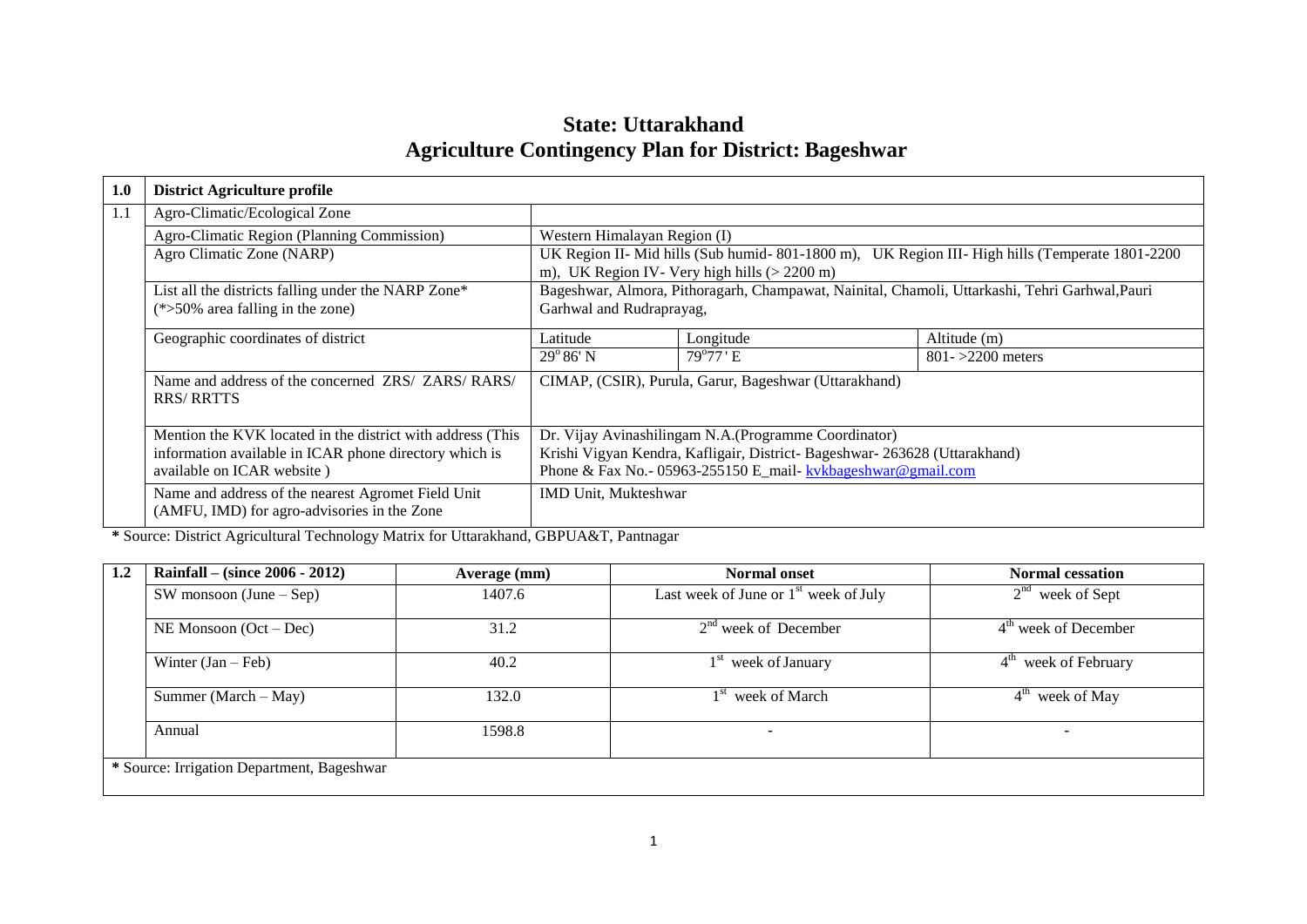| Land use         | Geograp | Cultivable     | Fores | ∟and under   | Permanent     | Cultivable | Land under | Barren and   | ∠urrent | Other   | Jnclassif |
|------------------|---------|----------------|-------|--------------|---------------|------------|------------|--------------|---------|---------|-----------|
| pattern of the   | hical   | area (Give net | area  | non-         | Pastures and  | wasteland  | misc. tree | uncultivable | fallows | fallows | ied       |
| district (latest | Area    | cultivable     |       | agricultural | other grazing |            | crops and  | land         |         |         |           |
| statistics)      |         | area)          |       | use          | land          |            | groves     |              |         |         |           |
| Area(000'ha)     | 224.6   | 24.5           | 10.2  | ◡.           | 19.8          | 14.0       | 24.6       | V.C          |         | .       | 16.7      |

\* Source: District Statistical Diary, 2010, Bageshwar

| 1.4            | Major Soils *                                                                                                                   | Area ('000 ha)           | Percent (%) of total area |
|----------------|---------------------------------------------------------------------------------------------------------------------------------|--------------------------|---------------------------|
|                | Medium deep to deep, loamy-skeletal soils moderate to severe erosion; associated with: Loamy soils with<br>moderate erosion     |                          |                           |
| $\overline{c}$ | Deep, loamy soils with moderate erosion and moderate stoniness; <i>associated with</i> : Medium, deep, loamy soils              |                          |                           |
| 3              | Shallow, loamy-skeletal soils with severe erosion and strong stoniness; associated with: Rock outcrops                          |                          |                           |
| 4              | Medium deep to deep loamy soils with moderate to severe erosion                                                                 | $\overline{\phantom{a}}$ |                           |
| 5              | Shallow, loamy soils with severe erosion; associated with: severe erosion and strong stoniness                                  |                          |                           |
| 6              | Shallow to medium deep, loamy soils with moderate to severe erosion and slight stoniness                                        |                          |                           |
| $\overline{7}$ | Rock outcrops covered with glaciers; associated with: Shallow, sandy-skeletal soils with severe erosion and strong<br>stoniness |                          |                           |
| 8              | Rock outcrops; associated with: Shallow, loamy-skeletal soils with severe erosion and moderate stoniness                        |                          |                           |
| 9              | Rock outcrops; <i>associated with</i> : Deep, loamy-skeletal soils with severe erosion and strong stoniness                     |                          |                           |
| 10             | Shallow, sandy soils with moderate erosion; associated with: Loamy soils                                                        |                          |                           |
| 11             | Deep, loamy-skeletal soils with severe erosion and slight to moderate stoniness; associated with: Loamy soils                   |                          |                           |
| 12             | Rock outcrops; associated with: Medium deep, loamy-skeletal, calcareous soils with severe erosion and strong<br>stoniness       |                          |                           |
| 13             | Deep, sandy soils with slight erosion and moderate flooding; associated with: Stratified loamy soils with moderate<br>flooding  |                          |                           |
| 14             | Shallow to medium shallow, loamy soils with severe erosion                                                                      |                          |                           |
| 15             | Medium to deep, loamy, calcareous soils with slight erosion; associated with: Deep loamy-skeletal soils with                    |                          |                           |
|                | moderate erosion and medium stoniness                                                                                           |                          |                           |
|                | Total area                                                                                                                      |                          |                           |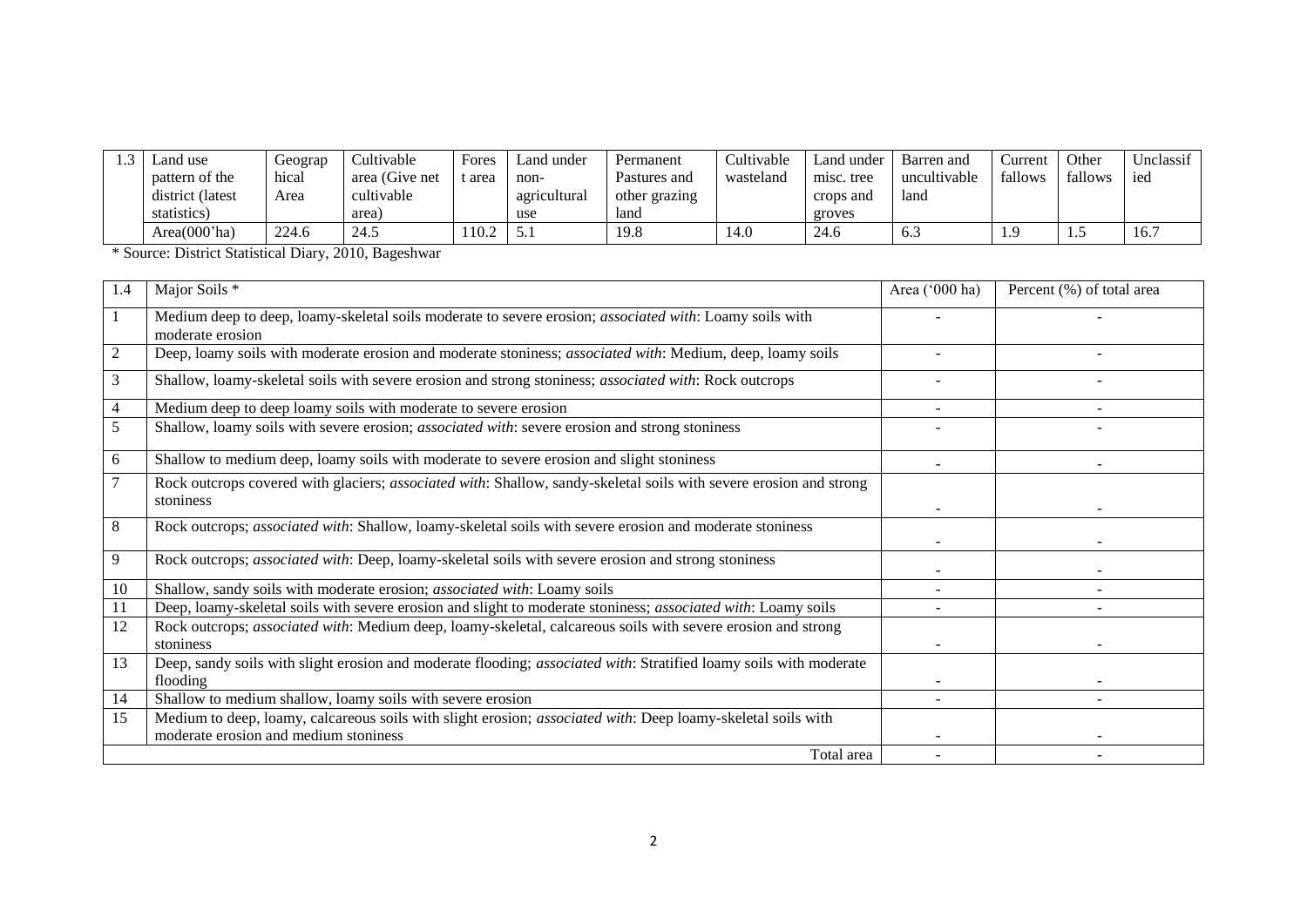| ⊥•~ | <b>Agricultural land use</b> | Area ('000 ha) | Cropping intensity %  |
|-----|------------------------------|----------------|-----------------------|
|     | Net sown area                | ∠−⊷            |                       |
|     | Area sown more than once     | $\overline{ }$ | $\sim$<br><u>11</u> – |
|     | Gross cropped area           | 44.            |                       |

\*Source: \*District Statistical Diary, 2010, Bageshwar

| 1.6 | <b>Irrigation</b>                                                                                     |               |                | Area ('000 ha) (Fill the cells if data are available or say Not applicable or not available) |  |  |
|-----|-------------------------------------------------------------------------------------------------------|---------------|----------------|----------------------------------------------------------------------------------------------|--|--|
|     | Net irrigated area                                                                                    |               |                | 5.866                                                                                        |  |  |
|     | Gross irrigated area                                                                                  |               |                | 11.689                                                                                       |  |  |
|     | Rain fed area                                                                                         |               |                | 12.765                                                                                       |  |  |
|     | <b>Sources of Irrigation</b>                                                                          | <b>Number</b> | Area ('000 ha) | % age of total irrigated area                                                                |  |  |
|     | Canals                                                                                                | <b>NA</b>     | 5.043          | 86                                                                                           |  |  |
|     | <b>Tanks</b>                                                                                          | 1058          | <b>NA</b>      |                                                                                              |  |  |
|     | Tube wells                                                                                            | <b>NA</b>     | <b>NA</b>      |                                                                                              |  |  |
|     | Bore wells                                                                                            |               | <b>NA</b>      |                                                                                              |  |  |
|     | Other wells                                                                                           | <b>NA</b>     |                |                                                                                              |  |  |
|     | Lift irrigation schemes (Hy-drum)                                                                     | 87            | <b>NA</b>      | <b>NA</b>                                                                                    |  |  |
|     | Micro-irrigation                                                                                      | <b>NA</b>     |                |                                                                                              |  |  |
|     | Other sources:                                                                                        |               | 0.823          | 14                                                                                           |  |  |
|     | Kuhls                                                                                                 |               |                |                                                                                              |  |  |
|     | Khatris (man-made water storage in rocky caves)                                                       |               |                | <b>NA</b>                                                                                    |  |  |
|     | <b>Total Irrigated Area</b>                                                                           |               | 5.866          |                                                                                              |  |  |
|     | Pump sets                                                                                             | 18            |                |                                                                                              |  |  |
|     | No. of Tractors                                                                                       | <b>NA</b>     |                |                                                                                              |  |  |
|     | Groundwater availability and use* (Data source:                                                       | No. of blocks | $(\%)$ area    | Quality of water (specify the problem such as high                                           |  |  |
|     | State/Central Ground water Department /Board)                                                         |               |                | levels of arsenic, fluoride, saline etc)                                                     |  |  |
|     | Over exploited                                                                                        |               |                | Not available                                                                                |  |  |
|     | Critical                                                                                              |               |                | Not available                                                                                |  |  |
|     | Semi-critical                                                                                         | Not available |                |                                                                                              |  |  |
|     | Safe                                                                                                  |               | Not available  | Ground water is of good quality                                                              |  |  |
|     | Wastewater availability and use                                                                       | Not available |                |                                                                                              |  |  |
|     | Ground water quality                                                                                  |               |                |                                                                                              |  |  |
|     | *over-exploited: groundwater utilization > 100%; critical: 90-100%; semi-critical: 70-90%; safe: <70% |               |                |                                                                                              |  |  |

\*Source: \*District Statistical Diary, 2010, Bageshwar

# **1.7 Area under major field crops & horticulture**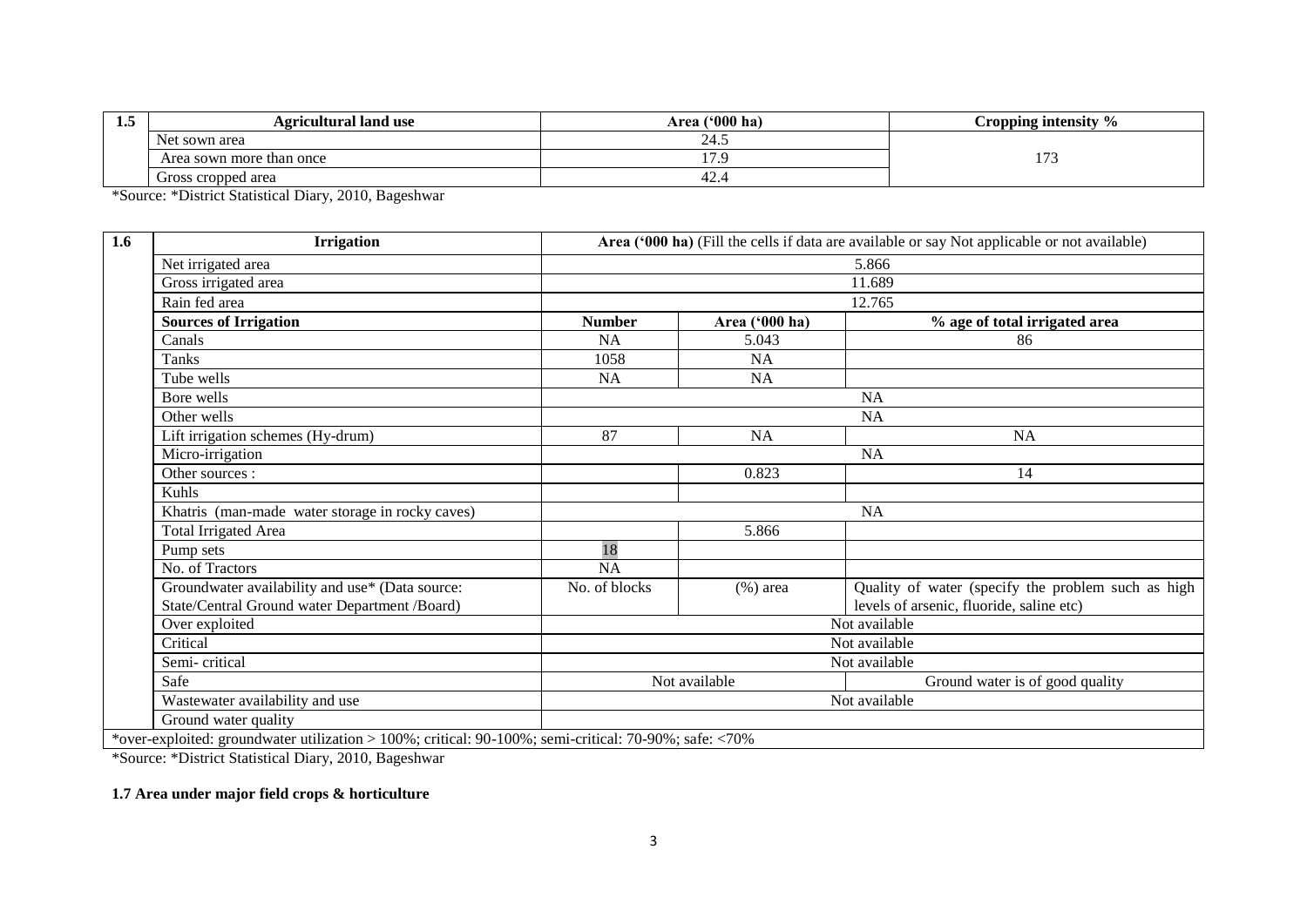| <b>Sl. No.</b>   | Major field crops cultivated           | Total Area ('000 ha) |                  |  |  |
|------------------|----------------------------------------|----------------------|------------------|--|--|
| 1.               | Wheat                                  | $\overline{5.7}$     |                  |  |  |
| 2.               | Maize                                  | 0.4                  |                  |  |  |
| 3.               | Paddy                                  |                      | 14.9             |  |  |
| 4.               | <b>Barley</b>                          |                      | 1.5              |  |  |
| 5.               | Finger millet                          |                      | 5.9              |  |  |
| 6.               | Pulses (Specify the prominent crop)    |                      |                  |  |  |
|                  | Lentil<br>i.                           |                      | 1.0              |  |  |
|                  | ii.<br>Urd                             | $\overline{0.1}$     |                  |  |  |
|                  | iii.<br>Others                         |                      | $0.02\,$         |  |  |
| 6.               | Oil seeds (Specify the prominent crop) |                      |                  |  |  |
|                  | Mustard/lahi<br>$\mathbf{i}$ .         | 0.1                  |                  |  |  |
|                  | ii.<br>Sesame                          | 0.01                 |                  |  |  |
|                  | $\overline{\text{iii}}$ .<br>Soya bean | 0.1                  |                  |  |  |
| Horticultural    |                                        |                      |                  |  |  |
|                  |                                        | Total Area ('000 ha) | % Area           |  |  |
| 1.               | Citrus                                 | 0.8                  | 15.2             |  |  |
| 2.               | Mango                                  | 0.5                  | 9.7              |  |  |
| 3.               | Pear                                   | 0.6                  | 10.6             |  |  |
| 4.               | Walnut                                 | $0.4\,$              | 6.9              |  |  |
| 5.               | Apple                                  | 0.2                  | 3.9              |  |  |
| 6.               | Peach                                  | 0.2                  | 2.9              |  |  |
| $\overline{7}$ . | Litchi                                 | $\overline{0.01}$    | $\overline{0.2}$ |  |  |
| 8.               | Plum                                   | 0.1                  | 1.9              |  |  |
| 9.               | Apricot                                | 0.2                  | 3.3              |  |  |
| 10               | Others                                 | 0.6                  | 10.1             |  |  |
|                  | <b>Vegetables</b>                      |                      |                  |  |  |
| 1.               | Potato                                 | 0.5                  | 9.8              |  |  |
| 2.               | Others                                 | 1.4                  | 25.7             |  |  |

\* Source: District Statistical Diary, 2010, Bageshwar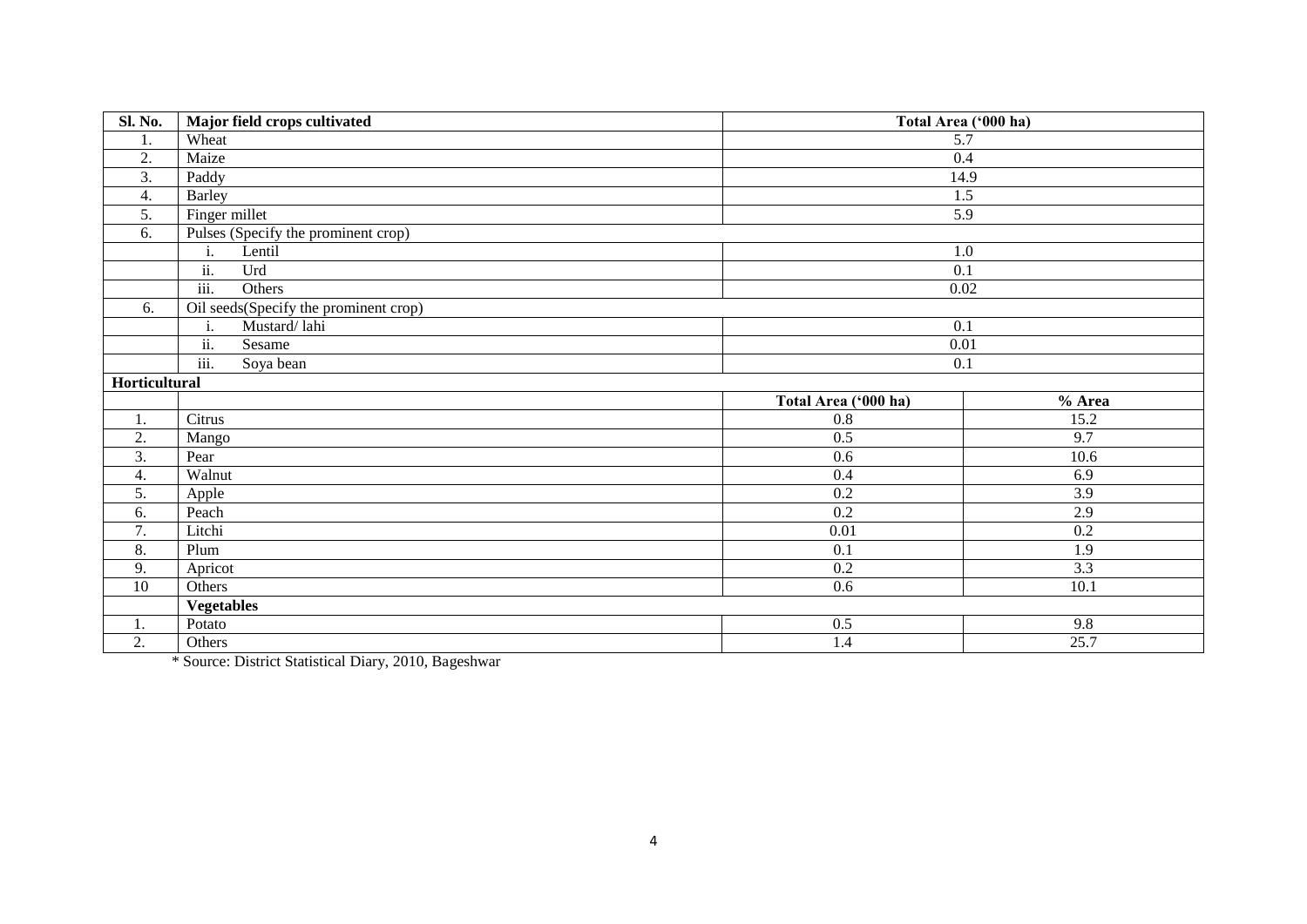| 1.8<br>Livestock |                        | Number (as per Livestock census, 2003) |
|------------------|------------------------|----------------------------------------|
| Sr. No.          | <b>Type of animals</b> |                                        |
|                  | Crossbred cows         | 1,339                                  |
|                  | Local cows             | 1,19,782                               |
|                  | <b>Total Cattle</b>    | 1,21,121                               |
|                  | <b>Buffaloes</b>       | 42,250                                 |
|                  | Goats                  | 81,105                                 |
|                  | Sheep                  | 19,983                                 |
|                  | Pigs                   | 72                                     |
| 8                | Horse & mule           | 322                                    |
|                  | Others                 | 1405                                   |
|                  | <b>Total Livestock</b> | 2,66,258                               |
| 1.9              | <b>Poultry</b>         | 14,737                                 |

\*District Statistical Diary, 2010, Bageshwar

| 1.10 | <b>Inland Fisheries</b> *    | Yield $(q/100 \text{ m}^2)$<br>Water Spread Area(sq. m)                                                                   |    | <b>Production</b> $(q)$ |  |  |  |
|------|------------------------------|---------------------------------------------------------------------------------------------------------------------------|----|-------------------------|--|--|--|
|      | i) Brackish water            | Not applicable                                                                                                            |    |                         |  |  |  |
|      | ii) Fresh water (Ponds only) | 17,000                                                                                                                    | 60 |                         |  |  |  |
|      | Total area estimated         | Not available<br>Not available<br>Not available<br>Mahsheer, Common carp , Silver carp, Grass carp, Snow trout, Singhara, |    |                         |  |  |  |
|      | Fish species                 |                                                                                                                           |    |                         |  |  |  |

\*Fisheries Department, Bageshwar

**1.11 Production and Productivity of major crops (Average) (Please give data only for five crops under each category given at 1.7 and it will be same for section 2.0 also)**

| Name of crop                        | <b>Kharif</b>              |                             | Rabi                |                             |  |  |  |
|-------------------------------------|----------------------------|-----------------------------|---------------------|-----------------------------|--|--|--|
|                                     | <b>Production ('000MT)</b> | <b>Productivity (kg/ha)</b> | Production ('000MT) | <b>Productivity (kg/ha)</b> |  |  |  |
| Wheat                               | Not applicable             |                             | 16.426              | 1033                        |  |  |  |
| Maize                               | 0.519                      | 1362                        | Not applicable      |                             |  |  |  |
| Rice                                | 20.439                     | 1375                        | Not applicable      |                             |  |  |  |
| <b>Barley</b>                       | Not applicable             |                             | 1.546               | 1045                        |  |  |  |
| Finger millet                       | 9.458                      | 1609                        | Not applicable      |                             |  |  |  |
| Fruits (Pl. specify the major crop) |                            |                             |                     |                             |  |  |  |
| Mango                               |                            |                             | Not available       |                             |  |  |  |
| Citrus                              | Not available              |                             |                     |                             |  |  |  |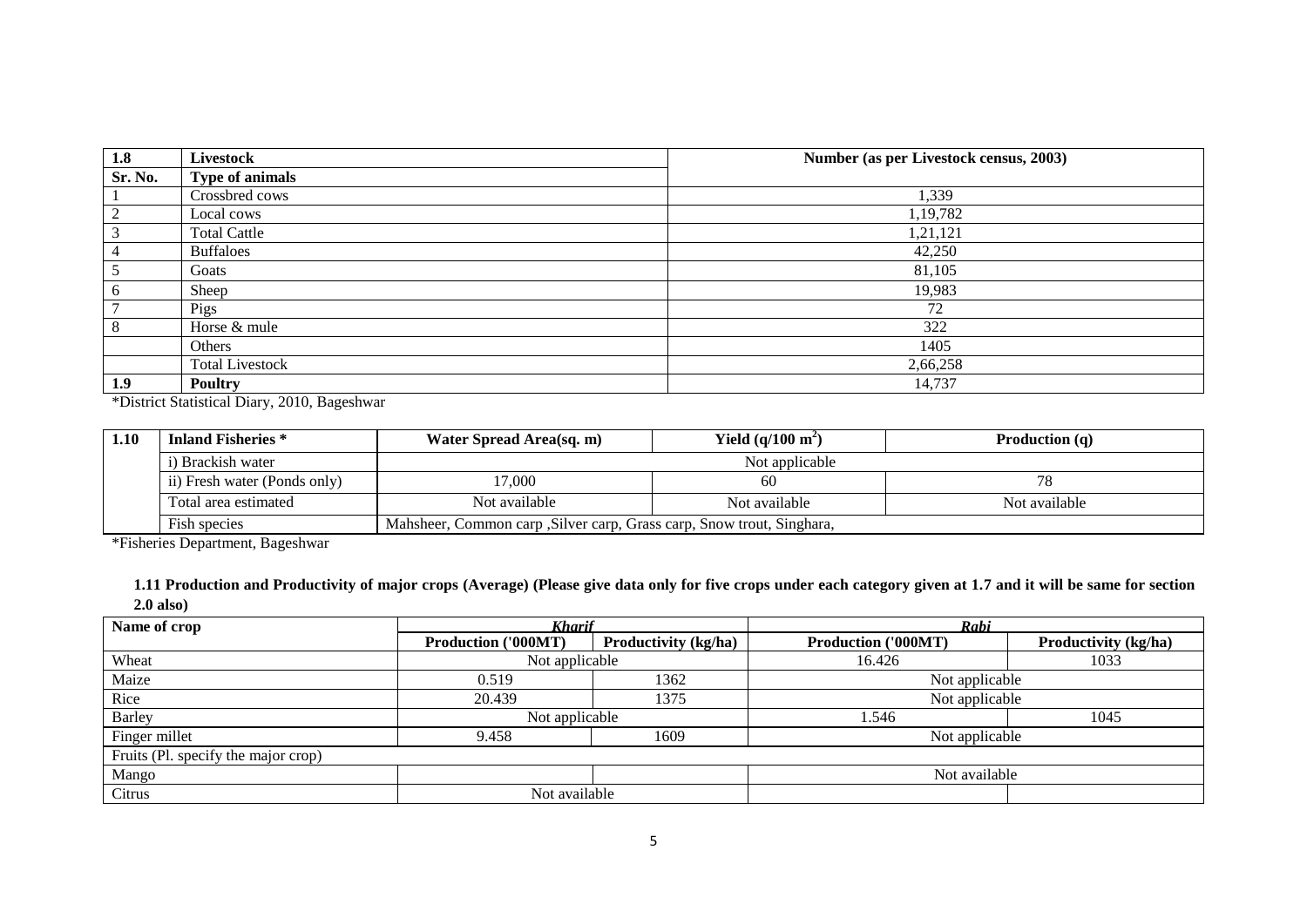| Litchi                                        |                |                | Not available  |  |  |  |  |
|-----------------------------------------------|----------------|----------------|----------------|--|--|--|--|
| Guava                                         |                |                | Not available  |  |  |  |  |
| Peach                                         |                |                | Not available  |  |  |  |  |
| Papaya                                        |                |                | Not applicable |  |  |  |  |
| Other fruits                                  |                |                | Not available  |  |  |  |  |
| Other Vegetables (Pl. specify the major crop) |                |                |                |  |  |  |  |
| Tomato                                        |                |                | Not applicable |  |  |  |  |
| Cucurbits                                     |                |                | Not available  |  |  |  |  |
| Bhindi                                        |                |                | Not applicable |  |  |  |  |
| Onion                                         | Not applicable |                | Not available  |  |  |  |  |
| Cauliflower                                   | Not applicable |                | Not available  |  |  |  |  |
| Peas                                          | Not applicable | Not applicable |                |  |  |  |  |
| Potato                                        |                | 17760          | Not applicable |  |  |  |  |

| 1.12 Sowing window for $5$ | Finger millet<br>Paddy                       |                                     | Wheat                                         | Lentil | Barley                    |  |
|----------------------------|----------------------------------------------|-------------------------------------|-----------------------------------------------|--------|---------------------------|--|
| major field crops          |                                              |                                     |                                               |        |                           |  |
|                            |                                              |                                     |                                               |        |                           |  |
| <b>Kharif-Rain fed</b>     | $20$ May $-10$<br>20 March-10 April (Chetti) |                                     | Not applicable                                |        |                           |  |
|                            | $20$ May $- 20$ June (Jethi)<br>June         |                                     |                                               |        |                           |  |
| <b>Kharif-Irrigated</b>    | Not applicable<br>10 May-20 May (Nursery)    |                                     | Not applicable                                |        |                           |  |
|                            |                                              | $15$ June – 30 June (Transplanting) |                                               |        |                           |  |
| Rabi-Rain fed              | Not applicable                               |                                     | 15 to 30 October<br>15 October to 20 November |        | 20 October to 10 November |  |
| Rabi-Irrigated             | Not applicable                               |                                     | 20 October to 25 November<br>Not applicable   |        |                           |  |

| 1.13 | What is the major contingency   | <b>Regular (Means 6 out of 10 years)</b> | <b>Occasional</b>                         | <b>None</b>    |  |  |  |
|------|---------------------------------|------------------------------------------|-------------------------------------------|----------------|--|--|--|
|      | the district is prone to? (Tick |                                          | (Means less than 6 years out of 10 years) |                |  |  |  |
|      | mark)                           |                                          |                                           |                |  |  |  |
|      | <b>Kharif</b> season            |                                          |                                           |                |  |  |  |
|      | Drought Please tick any one     |                                          | (May-June)                                | Not applicable |  |  |  |
|      | not both                        |                                          |                                           |                |  |  |  |
|      | Flood                           | Not applicable                           |                                           |                |  |  |  |
|      | Cyclone                         | Not applicable                           |                                           |                |  |  |  |
|      | Hail storm                      | Not applicable                           |                                           |                |  |  |  |
|      | <b>Heat wave</b>                |                                          | $\checkmark$ (May-June)                   | Not applicable |  |  |  |
|      | Cold wave                       |                                          | Not applicable                            |                |  |  |  |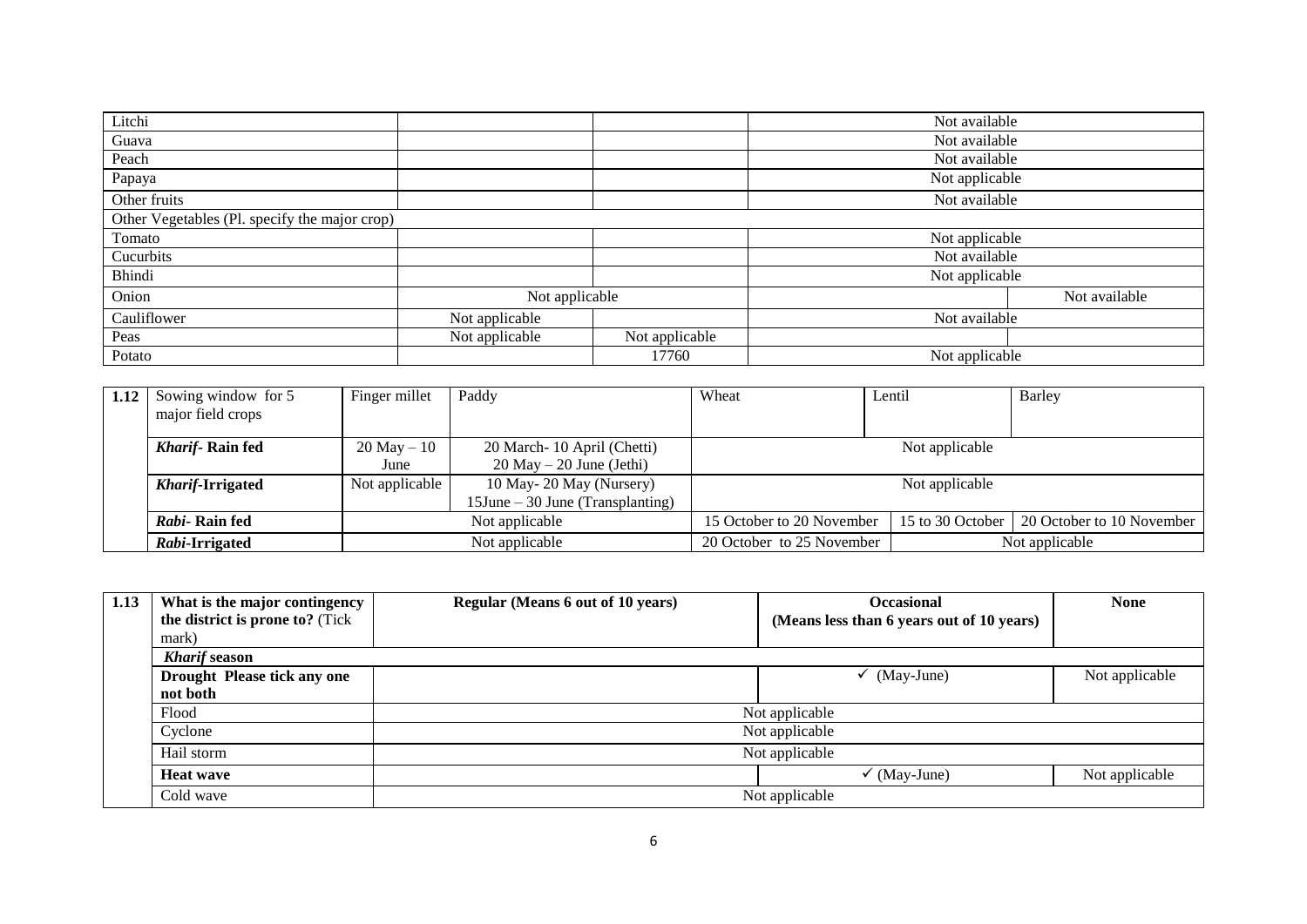| Frost                              | Not applicable                                               |                                                |                |  |  |  |
|------------------------------------|--------------------------------------------------------------|------------------------------------------------|----------------|--|--|--|
| Sea water intrusion                |                                                              | Not applicable                                 |                |  |  |  |
| Rabi season                        |                                                              |                                                |                |  |  |  |
| Drought Please tick any one        | $\checkmark$ (Nov-Feb)                                       |                                                |                |  |  |  |
| not both                           |                                                              |                                                |                |  |  |  |
| Flood                              |                                                              | Not applicable                                 |                |  |  |  |
| Cyclone                            |                                                              | Not applicable                                 |                |  |  |  |
| Hail storm                         | Not applicable                                               | (April-May)<br>✓                               | Not applicable |  |  |  |
| <b>Heat wave</b>                   |                                                              |                                                | Not applicable |  |  |  |
| Cold wave                          | $\checkmark$ (Jan-Feb)                                       | Not applicable                                 | Not applicable |  |  |  |
| Frost                              | $\checkmark$ (Jan-Feb)                                       | Not applicable                                 |                |  |  |  |
| Sea water intrusion                | Not applicable                                               | Not applicable                                 |                |  |  |  |
| Pests and disease outbreak         | Fruit fly of guava, mango, and cucurbits, rice leaf folder,  | Rice stem borer, rice hispa, wheat aphid,      | Not applicable |  |  |  |
| (Borers, Fungal, Bacterial and     | leaf hopper and mealy bug in mango, peach leaf curl,         | cabbage butter fly and maize stem borer,       |                |  |  |  |
| Viral diseases)                    | mustard aphid, citrus nematode, nematodes in vegetables,     | fruit borers and jassids of okra, aphids and   |                |  |  |  |
| (Specify only those pest and       | brinjal fruit borer, tomato fruit borer, termite in rainfed  | white fly of cole crops, leaf sheath blight of |                |  |  |  |
| diseases that are triggered due to | crops sudden wilt and powdery mildew of cucurbits,           | maize, late blight of potato, covered smut of  |                |  |  |  |
| unusual wet weather conditions)    | yellow rust and loose smut of wheat, early blight and        | barley, alternaria blight and white rust of    |                |  |  |  |
|                                    | bacterial wilt of potato, false smut, blast and bacterial    | mustard, downy mildew of cucurbits, stalk      |                |  |  |  |
|                                    | blight of rice, bacterial stalk rot of maize and bacterial   | rot of cole crops, bacterial wilt and          |                |  |  |  |
|                                    | wilt of capsicum, bacterial wilt and early blight of tomato, | phytophthora blight in solanaceous crops       |                |  |  |  |
|                                    | yellow mosaic virus and damping off of okra, citrus          |                                                |                |  |  |  |
|                                    | canker and red rust of litchi, powdery mildew and leaf       |                                                |                |  |  |  |
|                                    | minor of peas                                                |                                                |                |  |  |  |

| 1.14 | Include Digital maps of the district for $\vert$ Location map of district within State as Annexure I | Enclosed: Yes |
|------|------------------------------------------------------------------------------------------------------|---------------|
|      | Mean annual rainfall as Annexure II                                                                  | Enclosed: Yes |
|      | Soil map as Annexure III                                                                             | Enclosed: Yes |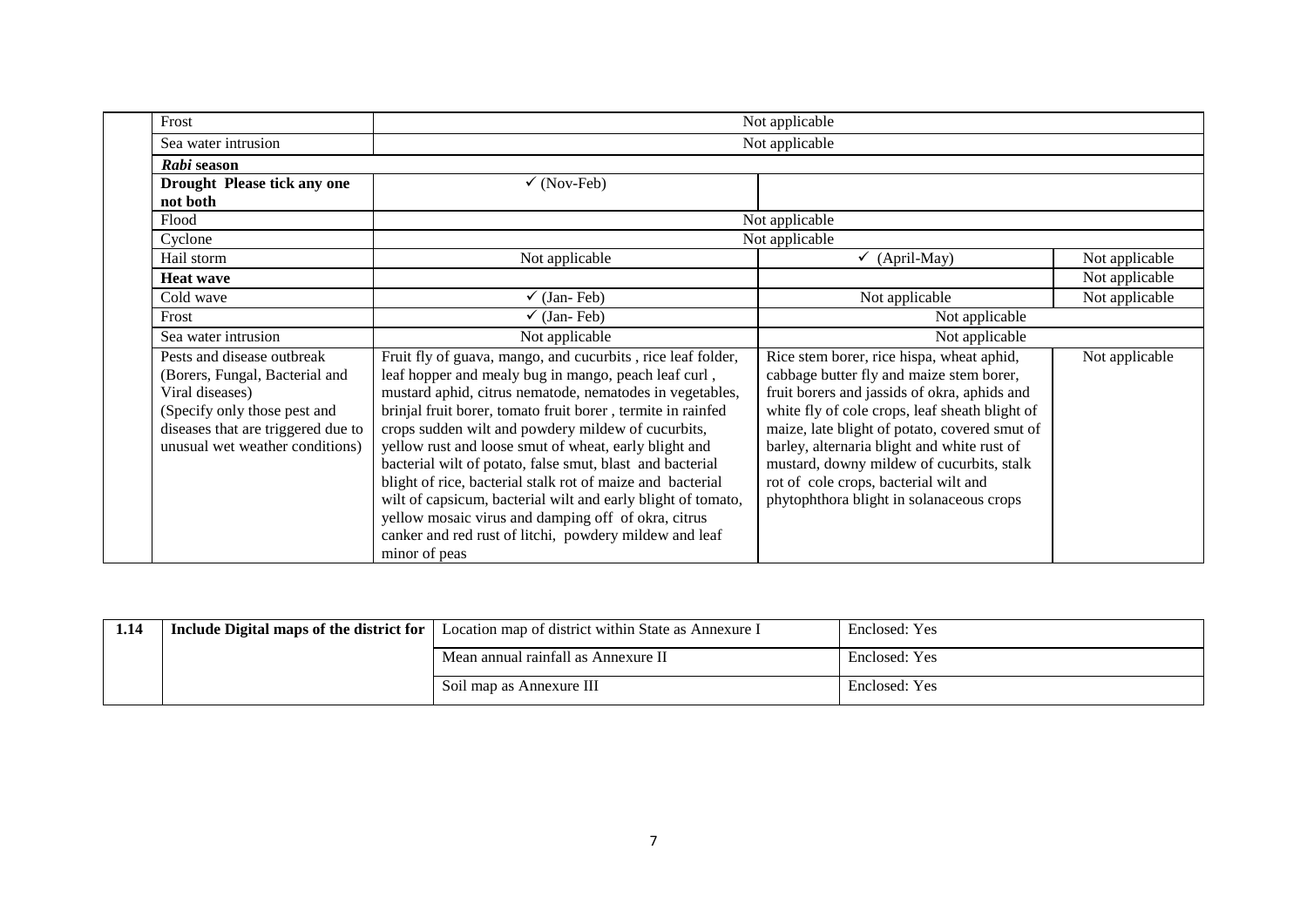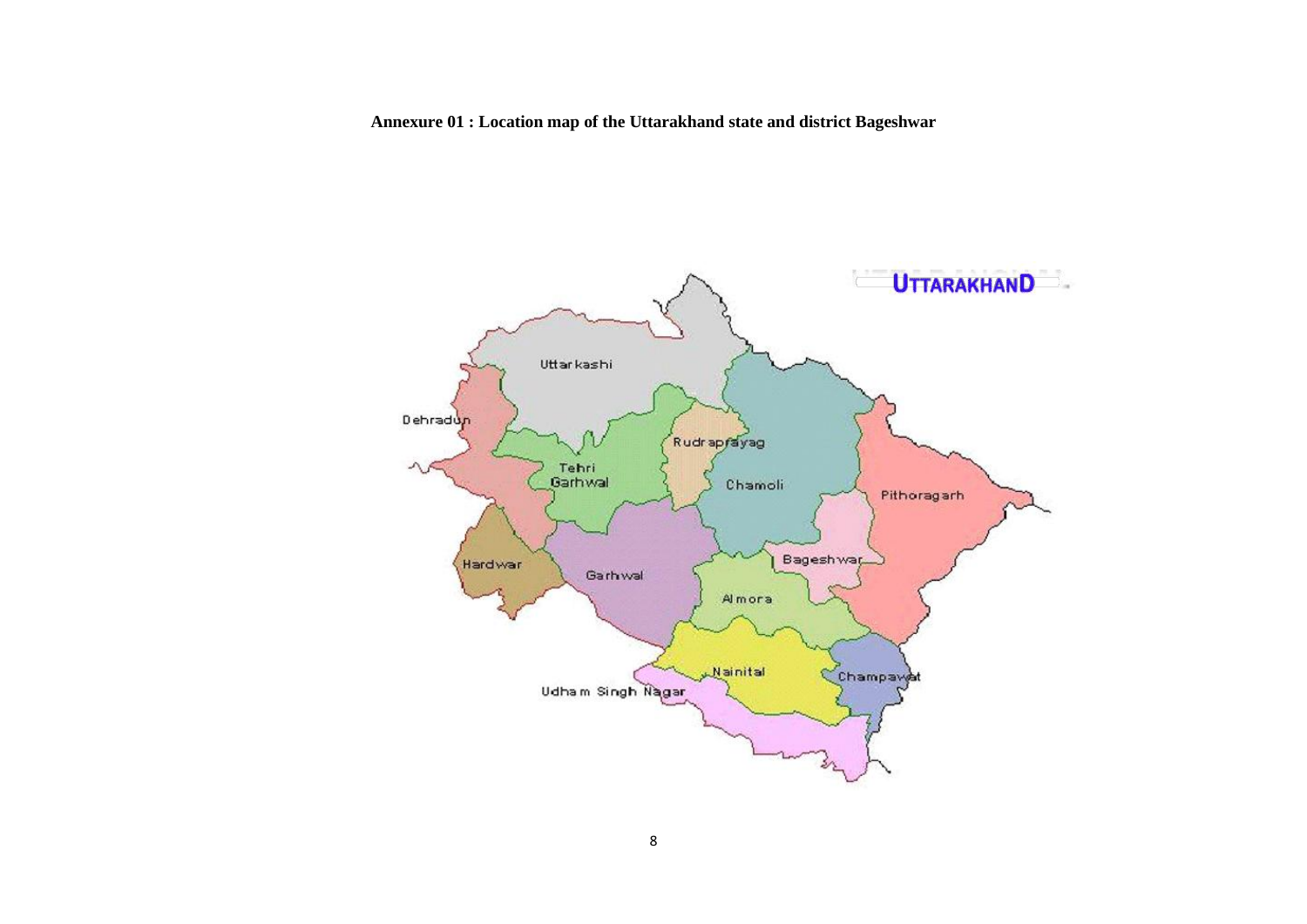# **Annexure 02 : Mean annual rainfall (mm) of district Bageshwar**

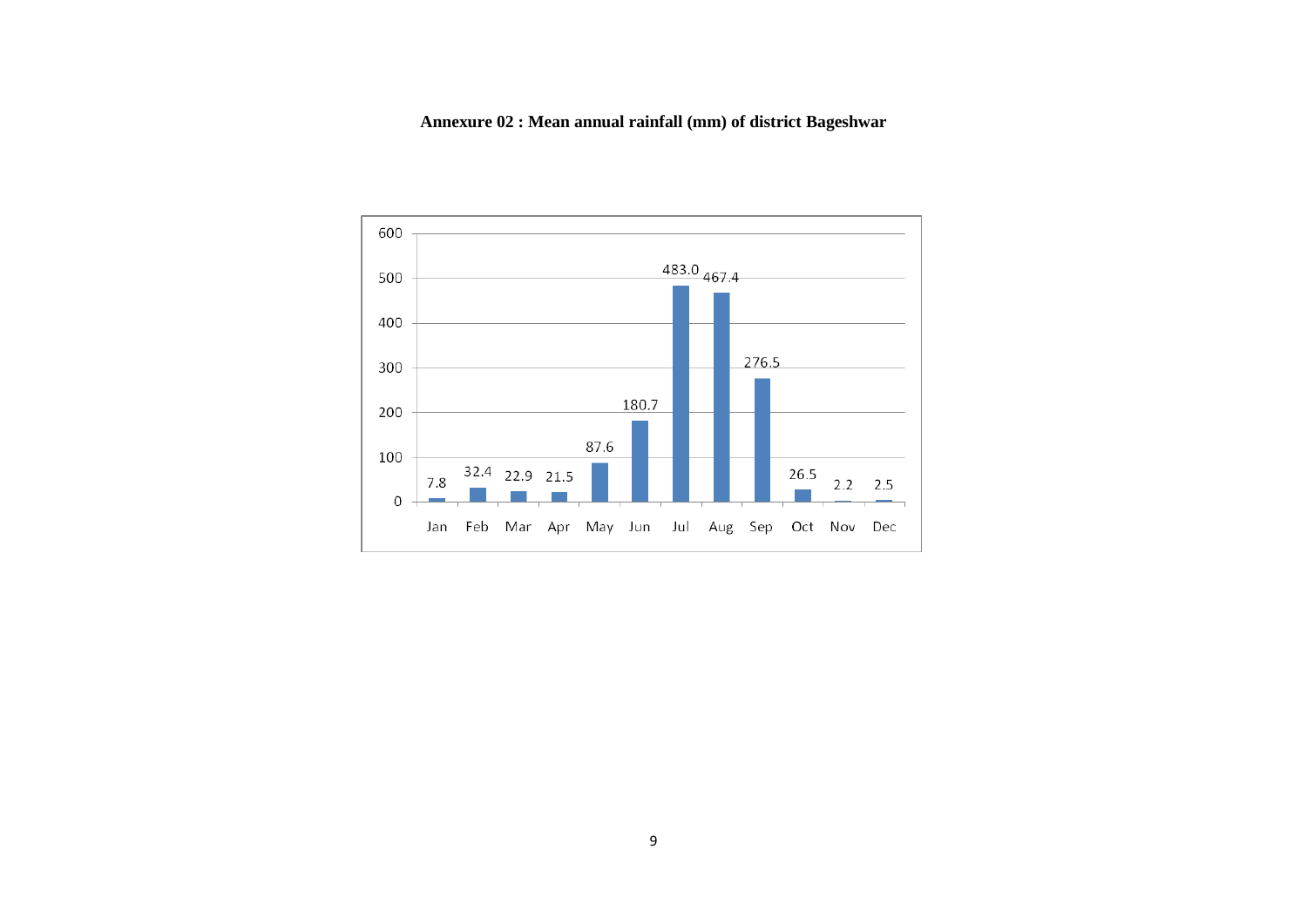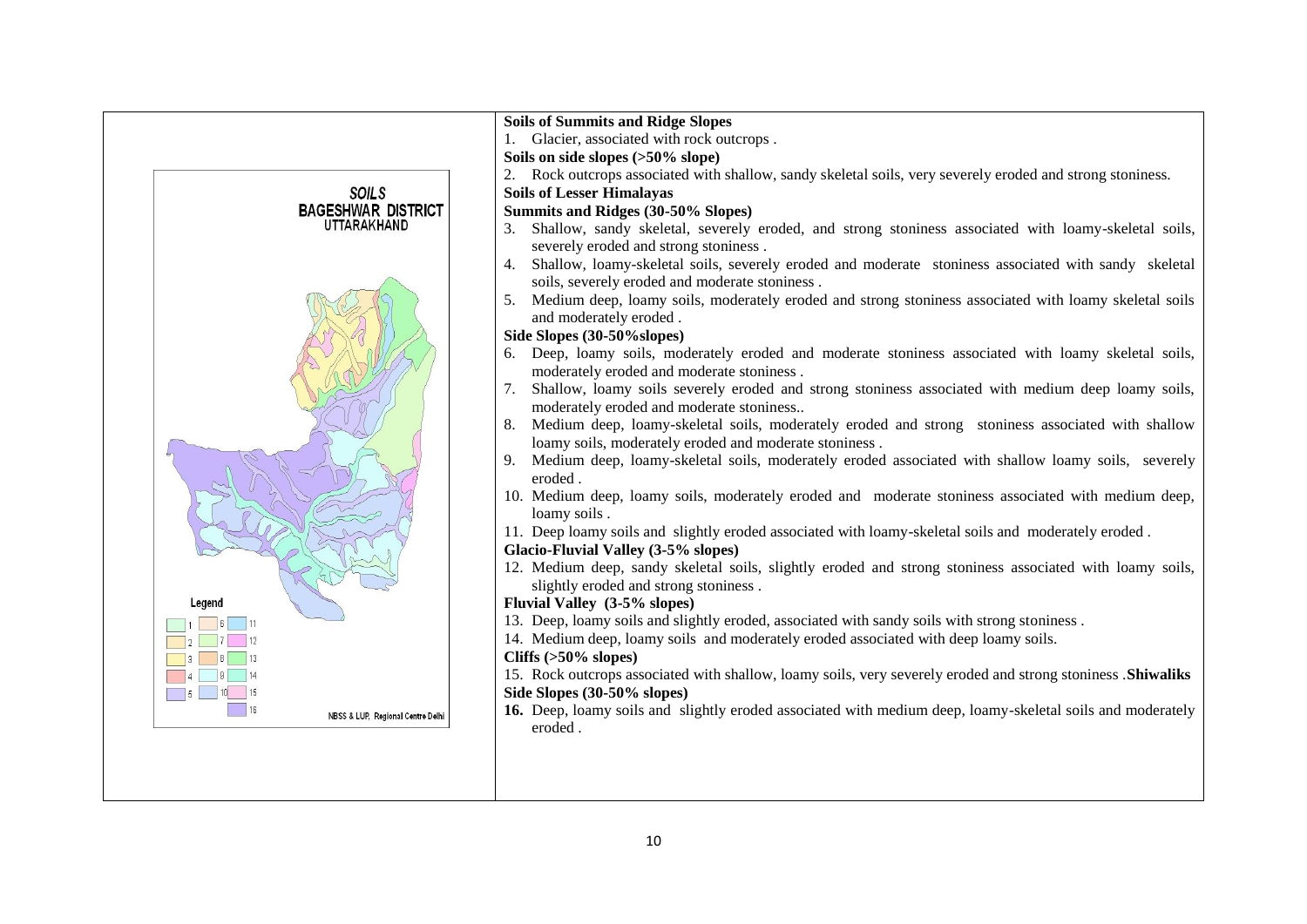# **2.0 Strategies for weather related contingencies**

#### **2.1 Drought**

# **2.1.1 Rain fed situation (***Kharif* **season)**

| <b>Condition</b>             | <b>Major Farming</b> | Normal Crop/   | <b>Suggested contingency measure</b>  |                                            |                             |
|------------------------------|----------------------|----------------|---------------------------------------|--------------------------------------------|-----------------------------|
|                              | situation            | cropping       |                                       |                                            |                             |
| Early<br>drought<br>season   |                      | system         | Change in crop/ cropping system       | <b>Agronomic measure</b>                   | <b>Remarks</b> on           |
| (delayed onset)              |                      |                |                                       |                                            | implementation              |
| Delay by 2 weeks             |                      | Rice           | (VL 207, VL<br>Chetti/Spring rice-    | Increase seed rate, deep placement of      | Dept. of                    |
|                              |                      | (Chetti/Spring | 208, VL 209), Jethi -Use of short     | seeds, application of proper doses of      | Agriculture,                |
| 1 <sup>st</sup> week of July |                      | Jethi)         | duration varieties (VL-154)           | FYM $(8-10 \text{ t/ha})$ , mulching with  | <b>VPKAS</b> and KVK        |
|                              |                      |                |                                       | available farm residue                     |                             |
|                              | Rainfed<br>Mid       |                |                                       |                                            |                             |
|                              | hills                | Finger millet  | Finger Millet (VL-146, VL-149, VL-    | Increase seed rate, deep placement of      | Dept. of                    |
|                              |                      |                | 315, VL-324, VL-347)                  | seeds, application of proper doses of      | Agriculture,                |
|                              | (Sub<br>humid-       |                |                                       | FYM $(6-8 \t t/ha)$ , mulching with        | <b>VPKAS</b> and <b>KVK</b> |
|                              | 801-1800 m)          |                |                                       | available farm residue                     |                             |
|                              |                      |                |                                       |                                            |                             |
|                              |                      | Maize          | Maize (Vivek Maize Hybrid- 25, Vivek  | Increase seed rate, application of         | Dept. of                    |
|                              |                      |                | Maize Hybrid- 39, Vivek Maize Hybrid- | proper doses of FYM (8-10 t/ha),           | Agriculture,                |
|                              |                      |                | 21, Vivek Maize Hybrid- 33 Vivek      | mulching with available farm residue       | <b>VPKAS</b> and KVK        |
|                              |                      |                | Sankul Makka- 31, Vivek Sankul        |                                            |                             |
|                              |                      |                | Makka-35)                             |                                            |                             |
|                              |                      |                |                                       |                                            |                             |
|                              |                      | Finger millet  | Finger Millet (VL-146, VL-347)        | Increase seed rate, application of         | Dept. of                    |
|                              |                      |                |                                       | proper doses of FYM $(6-8 \text{ t/ha})$ , | Agriculture,                |
|                              | Rainfed<br>High      |                |                                       | mulching with available farm residue       | <b>VPKAS</b> and KVK        |
|                              | hills (Temperate     |                |                                       |                                            |                             |
|                              | 1801-2200 m)         | Maize          | Maize (Vivek Maize Hybrid- 25, Vivek  | Increase seed rate, application of         | Dept. of                    |
|                              |                      |                | Maize Hybrid- 39, Vivek Maize Hybrid- | proper doses of FYM (8-10 t/ha),           | Agriculture,                |
|                              |                      |                | 21, Vivek Maize Hybrid- 33 Vivek      | mulching with available farm residue,      | <b>VPKAS</b> and KVK        |
|                              |                      |                | Sankul Makka- 31, Vivek Sankul        | intercropping with soy bean/rajmash/       |                             |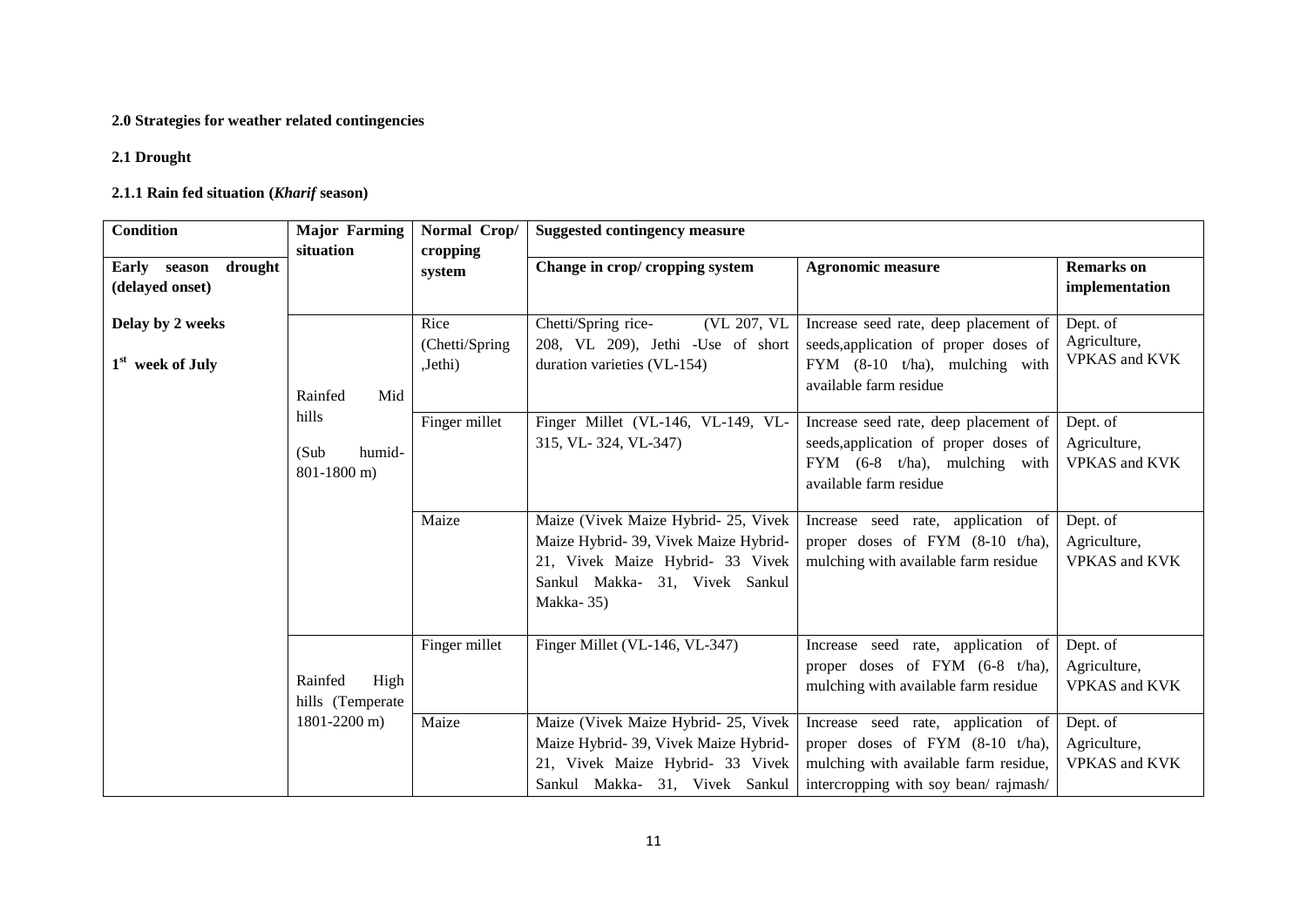|                      |           | Makka-35)                                    | horse gram                                                |  |
|----------------------|-----------|----------------------------------------------|-----------------------------------------------------------|--|
|                      |           |                                              |                                                           |  |
| Very high hills      | Finger    | & Buck Wheat (VL- Ugal- 7), Amaranth         | Increase seed rate, deep placement of   Dept. of          |  |
|                      | barnyard  | $\sqrt{(VL}$ - Chua-44), Rajma (VL- Rajma-63 | seeds, application of proper doses of Agriculture,        |  |
| $(> 2200 \text{ m})$ |           | millets mixed   & VL-Rajma- 125)             | FYM $(8-10 \text{ t/ha})$ , mulching with   VPKAS and KVK |  |
|                      | with      |                                              | available farm residue, intercropping                     |  |
|                      | Amaranth/ |                                              | with rajmash/ horse gram                                  |  |
|                      | Pulses    |                                              |                                                           |  |
|                      |           |                                              |                                                           |  |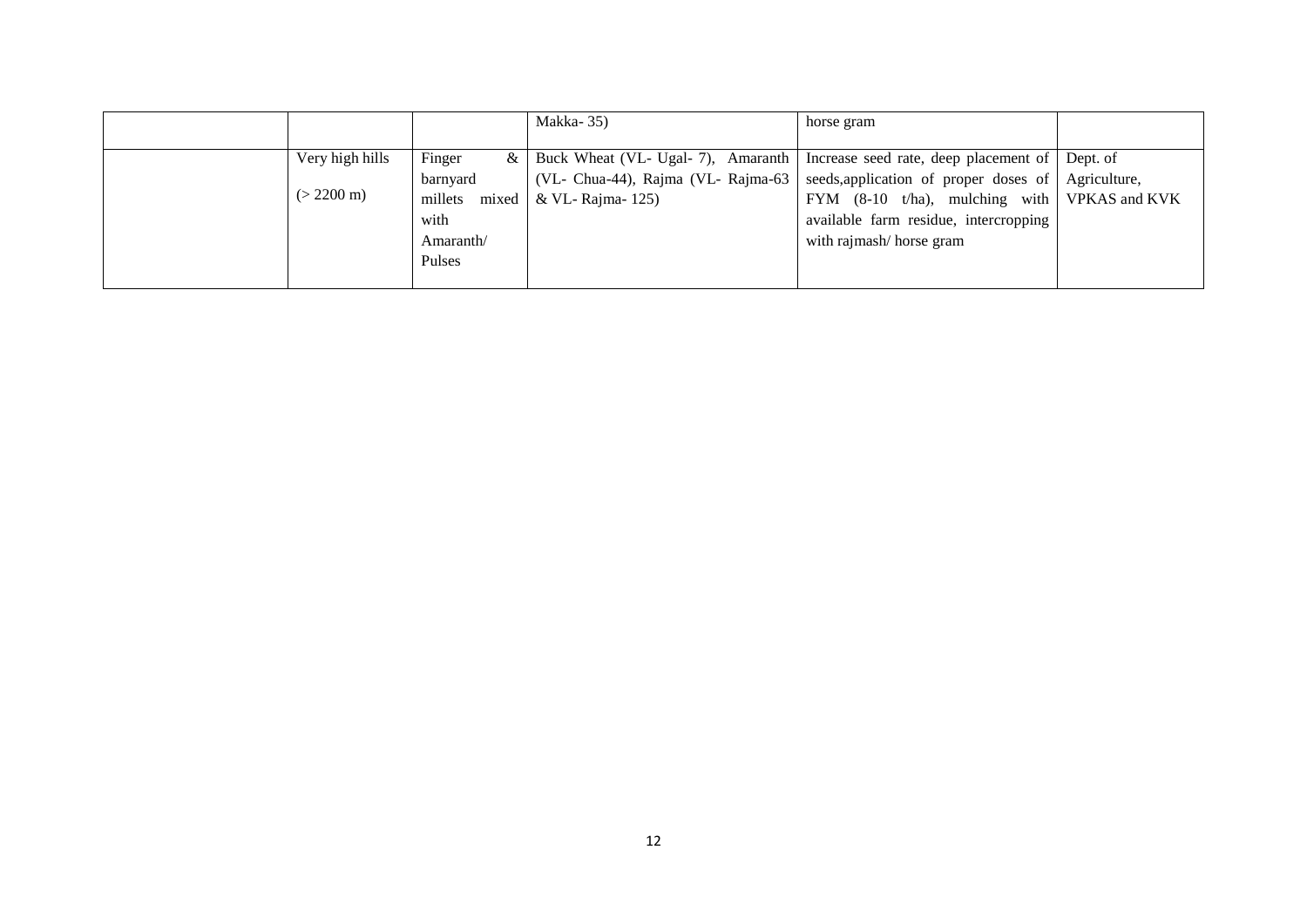| <b>Condition</b>                                  | <b>Suggested contingency measures</b>                                |                                  |                                                                                                                                                                                                                                                                                                                                                                                                                                              |                                                                                                                           |                                                                                                               |  |
|---------------------------------------------------|----------------------------------------------------------------------|----------------------------------|----------------------------------------------------------------------------------------------------------------------------------------------------------------------------------------------------------------------------------------------------------------------------------------------------------------------------------------------------------------------------------------------------------------------------------------------|---------------------------------------------------------------------------------------------------------------------------|---------------------------------------------------------------------------------------------------------------|--|
| <b>Early season</b><br>drought (delayed<br>onset) | <b>Major</b><br>Farming<br>situation                                 | Crop/cropping<br>system          | Change in crop/cropping system                                                                                                                                                                                                                                                                                                                                                                                                               | <b>Agronomic measures</b>                                                                                                 | <b>Remarks</b><br>on<br>Implementation                                                                        |  |
| Delay by 4 weeks<br>$3rd$ week of July            | Rainfed Mid<br>hills<br>$801 -$<br>(Sub humid-<br>$1800 \text{ m}$ ) | Rice (Chetti/<br>Spring , Jethi) | Change of crop with Urd/ horse gram/<br>maize<br>Selection of short duration varieties of<br>catch crops:<br>Horse gram (VL-Gahat-19)<br>Urd (Pant Urd-19, Pant Urd-35)<br>Maize(VL-Makka-35&VL-Makka-31)                                                                                                                                                                                                                                    | Increase seed rate, application of proper<br>doses of FYM $(8-10 \text{ t/ha})$ , mulching<br>with available farm residue | <b>MANREGA</b><br>and<br>taking<br>up<br>seed<br>production<br>and<br>distribution in RKVY<br>for these crops |  |
|                                                   |                                                                      | Finger millet                    | Change of crop with Urd/ horse gram/<br>maize/ Buchwheat/ Amranth or re-<br>sowing with short duration varieties<br>Selection of short duration varieties of<br>catch crops:<br>Horse gram (VL-Gahat-19)<br>Urd(Pant Urd-19 & Pant Urd-35)<br>Maize ( Vivek Sankul Makka-35 &<br>Vivek Sankul Makka-31)<br>Buck Wheat (VL-Ugal-7)<br>Amaranth (VL-Chua-44)<br>Re-sowing with short duration varieties<br>(VL- Mandua- 146, VL - Mandua -347) | Increase seed rate, application of proper<br>doses of FYM (6-8 t/ha), mulching with<br>available farm residue             | MNREGA and taking<br>seed<br>production<br>up<br>and distribution<br>in<br>RKVY for these crops               |  |
|                                                   |                                                                      | Maize                            | Change of crop with Urd/ horse gram or<br>re-sowing with short duration varieties<br>Use failed crop as fodder, Selection of<br>short duration varieties of catch crops:<br>Horse gram (VL-Gahat-19)<br>Urd (Pant Urd-19 & Pant Urd-35)<br>Or Re-sowing with short duration<br>varieties of Maize (VL-Makka-35 &<br>VL-Makka-31)                                                                                                             | Increase seed rate, application of proper<br>doses of FYM (8-10 t/ha), mulching<br>with available farm residue            | MNREGA and taking<br>seed<br>production<br>up<br>distribution in<br>and<br>RKVY for these crops               |  |
|                                                   | Rainfed High hills<br>(Temperate<br>1801-<br>$2200 \text{ m}$ )      | Finger millet                    | Change of crop with short duration<br>horse gram/ maize/ amaranth/ buckwheat<br>/ garden pea/ radish<br>Short duration Horse gram (VL-Gahat-<br>19) and Maize(Vivek Sankul Makka-35<br>& Vivek Sankul Makka -31) Amaranth                                                                                                                                                                                                                    | Increase seed rate, application of proper<br>doses of FYM (6-8 t/ha), mulching with<br>available farm residue             | MNREGA and taking<br>seed<br>production<br>up<br>and distribution<br>in<br>RKVY for these crops               |  |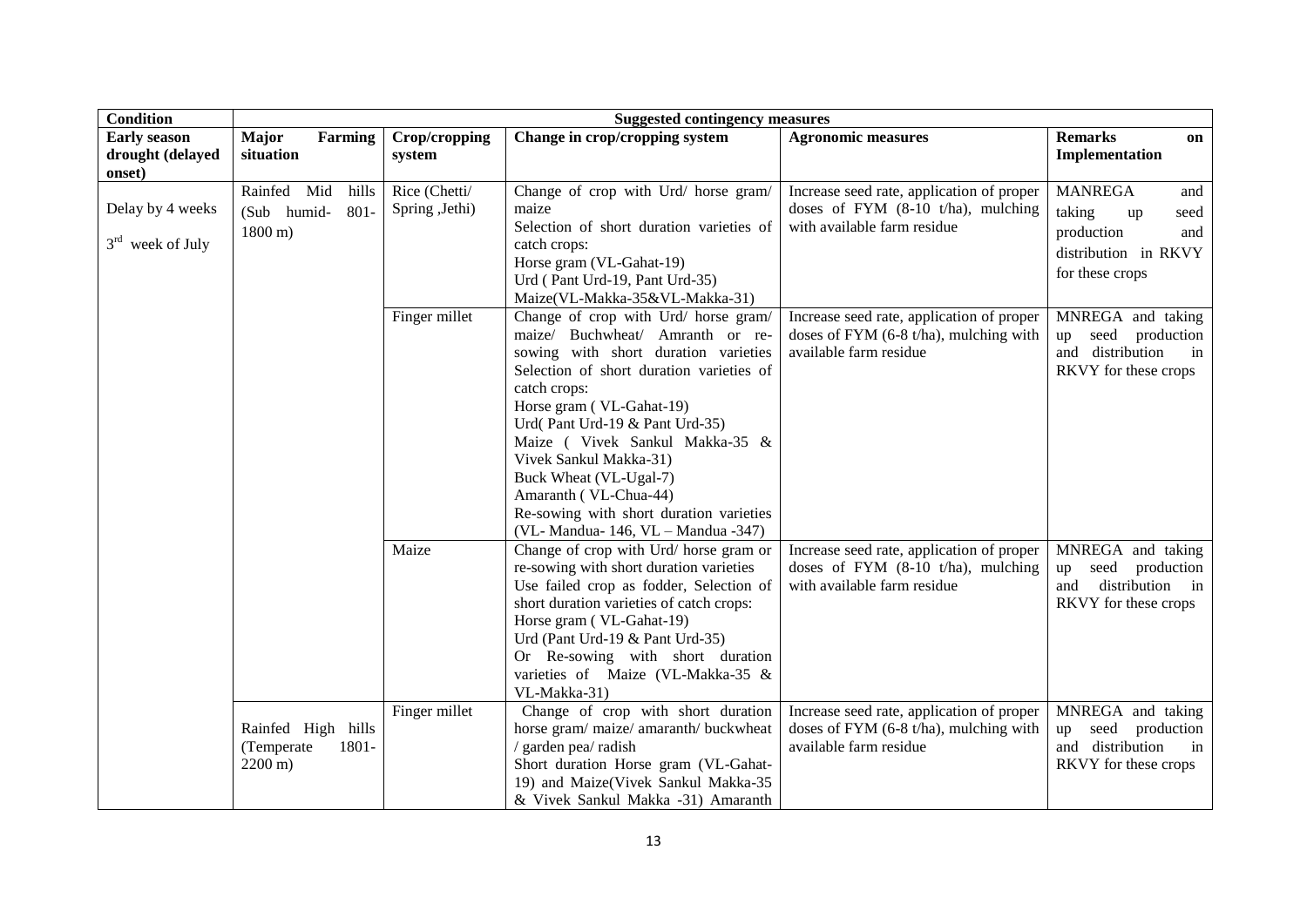|                                         | Maize                                                                   | (VL- Chua-44),<br>Buck Wheat (VL-Ugal-7),<br>Garden pea- (Arkel),<br>Radish-Doornagiri gol<br>Change of crop with short duration horse<br>gram/ amaranth/ buckwheat / garden<br>pea/ radish or Re-sowing with short<br>duration varieties                                                                                                       |                                                                                                                                               | MNREGA and taking<br>seed production<br>up<br>and distribution<br>$\sin$<br>RKVY for these crops |
|-----------------------------------------|-------------------------------------------------------------------------|-------------------------------------------------------------------------------------------------------------------------------------------------------------------------------------------------------------------------------------------------------------------------------------------------------------------------------------------------|-----------------------------------------------------------------------------------------------------------------------------------------------|--------------------------------------------------------------------------------------------------|
| Very high hills<br>$(> 2200 \text{ m})$ | Finger<br>&<br>barnyard millets<br>with<br>mixed<br>Amaranth/<br>Pulses | Change of crop with maize for green cob<br>as well as fodder purpose/ radish<br>vegetable pea, rai/ buckwheat<br>Maize (Vivek Sankul Makka-35 &<br>Vivek Sankul Makka-31),<br>Fodder Maize (Jonsar babar, African tall,<br>$J-1006$ ),<br>Radish (Japanese white)<br>Vegetable pea (Arkel, Vl-Matar-7)<br>Rai (Hathi kan), Buckwheat- VL-Ugal-7 | Increase seed rate, application of proper<br>doses of FYM $(8-10 \text{ t/ha})$ , mulching<br>with available farm residue, proper<br>drainage | MNREGA and taking<br>up seed production and<br>distribution in RKVY<br>for these crops           |

| <b>Condition</b>                                   | Major                                                            | <b>Normal</b>                                               |                                                                                                                                                                                                                                                                                                             | <b>Suggested contingency measures</b>                                                                                                                                                                                                                                                                                 |                                                                                                                                                                                        |  |
|----------------------------------------------------|------------------------------------------------------------------|-------------------------------------------------------------|-------------------------------------------------------------------------------------------------------------------------------------------------------------------------------------------------------------------------------------------------------------------------------------------------------------|-----------------------------------------------------------------------------------------------------------------------------------------------------------------------------------------------------------------------------------------------------------------------------------------------------------------------|----------------------------------------------------------------------------------------------------------------------------------------------------------------------------------------|--|
| <b>Early season</b><br>drought (delayed<br>onset)  | <b>Farming</b><br>situation                                      | crop/cropping<br>system                                     | Change in crop/cropping system                                                                                                                                                                                                                                                                              | <b>Agronomic measures</b>                                                                                                                                                                                                                                                                                             | <b>Remarks</b> on<br><b>Implementation</b>                                                                                                                                             |  |
| Delay by 6 weeks<br>2 <sup>nd</sup><br>week of Aug | Rainfed Mid<br>hills (Sub<br>humid- $801-$<br>$1800 \text{ m}$ ) | Rice<br>(Chetti/Spring<br>Jethi)<br>Finger millet,<br>Maize | Change of crop with maize for green<br>cob as well as fodder purpose, green<br>manure crop, radish, rai, buckwheat<br>Maize (Vivek Sankul Makka-35,<br>Vivek Sankul Makka-31), Fodder<br>Maize (Jonsar babar, African tall, J-<br>1006), Radish (Japanese white), Rai<br>(Hathi kan), Buckwheat (VL-Ugal-7) | Plantation<br><sup>of</sup><br>multipurpose<br>trees<br>and<br>perennial grasses,<br>Increase seed rate, application of proper<br>doses of FYM, mulching with available<br>farm residue, proper drainage, incorporation<br>of green manure crop at pre flowering stage,<br>thinning of closely spaced plants, if any. | Plantation<br>of<br>multipurpose trees and<br>perennial grasses under<br><b>MANREGA</b><br>and<br>taking<br>seed<br>up<br>production<br>and<br>distribution in RKVY<br>for these crops |  |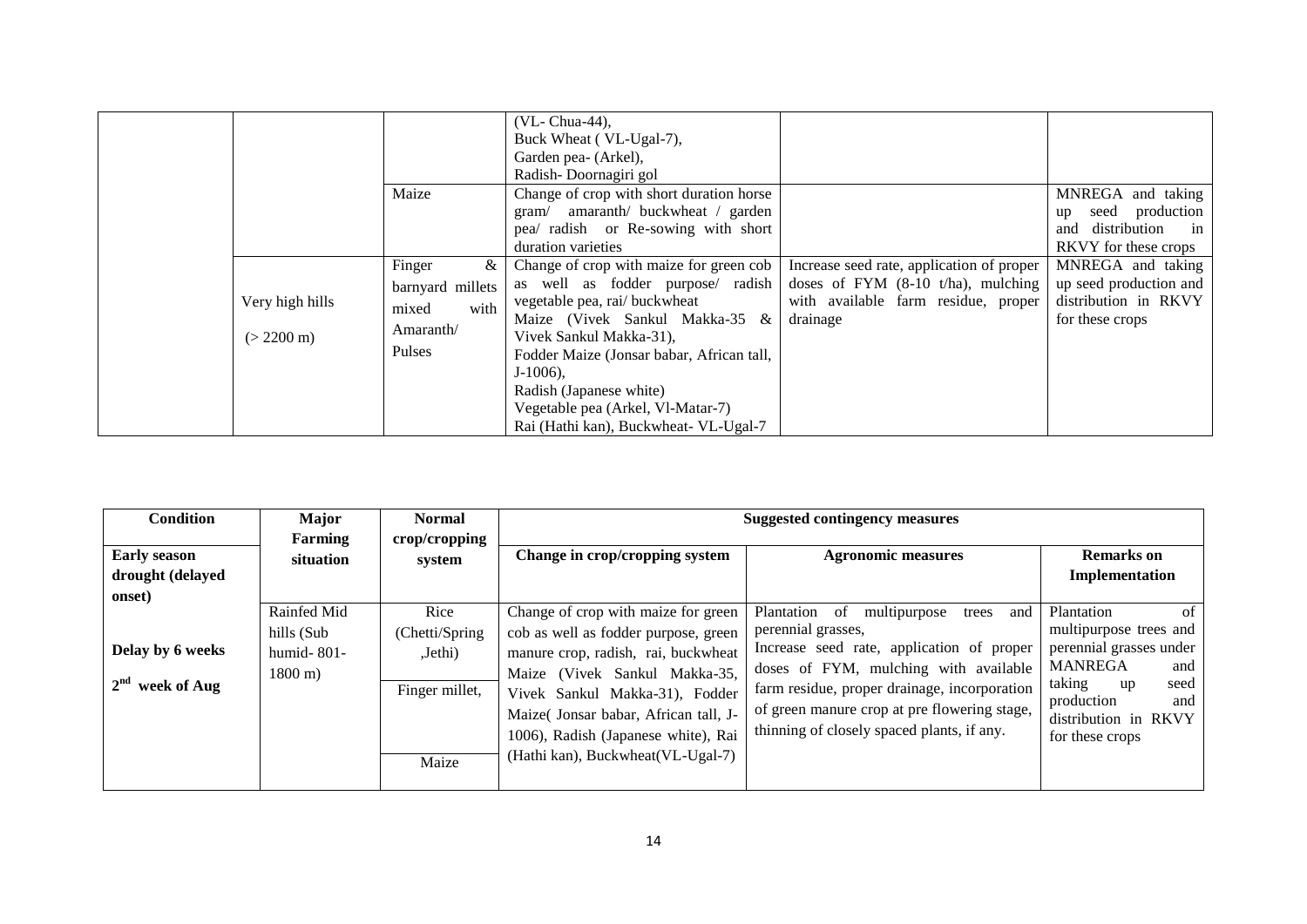| Rainfed High<br>hills (Temperate<br>$1801 - 2200$ m) | Finger millet<br>Maize                              | Change of crop with maize for green<br>cob as well as fodder purpose,<br>radish, Coriander, rai, vegetable pea,<br>green manure crop. Maize(Vivek<br>Sankul Makka-35 Vivek Sankul<br>Makka-31 $)$ ,<br>Fodder Maize(Jonsar babar, African<br>tall, J-1006), Radish (Japanese<br>white), Coriander (Pant Haritima),                                                                                   | Plantation of multipurpose<br>trees and<br>perennial grasses<br>Increase seed rate, application of proper<br>doses of FYM, mulching with available<br>farm residue, proper drainage, incorporation<br>of green manure crop at pre flowering stage,<br>thinning of closely spaced plants, if any             |  |
|------------------------------------------------------|-----------------------------------------------------|------------------------------------------------------------------------------------------------------------------------------------------------------------------------------------------------------------------------------------------------------------------------------------------------------------------------------------------------------------------------------------------------------|-------------------------------------------------------------------------------------------------------------------------------------------------------------------------------------------------------------------------------------------------------------------------------------------------------------|--|
|                                                      |                                                     | Rai(Hathi kan), Vegetable pea short<br>duration varieties- Arkel, VL-Matar-<br>7, Jowar (Pant chari-6)                                                                                                                                                                                                                                                                                               |                                                                                                                                                                                                                                                                                                             |  |
| Very high hills<br>$(> 2200 \text{ m})$              | Finger millets<br>mixed with<br>Amaranth/<br>Pulses | Change of crop with maize for<br>fodder purpose, radish, Coriander,<br>rai, vegetable pea, green manure<br>crop,<br>Maize( Vivek Sankul Makka-35,<br>Vivek Sankul Makka-31), Fodder<br>Maize (Jonsar babar, African tall, J-<br>1006), Radish (Pusa Himani, Pusa<br>Mridula), Coriander (Pant Haritima),<br>Rai (Hathi kan), Vegetable pea short<br>duration varieties- Arkel, VL-Matar-<br>7, Jowar | Plantation of multipurpose<br>trees<br>and<br>perennial grasses<br>Increase seed rate, application of proper<br>doses of FYM, mulching with available<br>farm residue,<br>proper<br>drainage,<br>incorporation of green manure crop at pre<br>flowering stage, thinning of closely spaced<br>plants, if any |  |

| Condition                                      | <b>Major Farming</b>                  | <b>Normal</b>                    |                                                                                                                                                                      | Suggested contingency measures                                                                                                                    |                                     |
|------------------------------------------------|---------------------------------------|----------------------------------|----------------------------------------------------------------------------------------------------------------------------------------------------------------------|---------------------------------------------------------------------------------------------------------------------------------------------------|-------------------------------------|
| <b>Early season drought</b><br>(delayed onset) | situation                             | crop/cropping<br>system          | Change in crop/cropping<br>system                                                                                                                                    | <b>Agronomic measures</b>                                                                                                                         | <b>Remarks</b> on<br>Implementation |
| Delay by 8 weeks                               | Rainfed Mid hills                     | Rice (Chetti/                    | crop with Radish,<br>Change of                                                                                                                                       | Plantation of multipurpose trees and                                                                                                              |                                     |
| 4 <sup>th</sup> week of Aug                    | (Sub humid-801-<br>$1800 \text{ m}$ ) | Spring , Jethi)<br>Finger millet | Coriander, Rai, Green fodder<br>(Maize, Jowar, Cowpea, green<br>manure crop), Radish (Japanese<br>Coriander<br>white),<br>(Pant<br>Haritima), Rai (Hathikan), Fodder | perennial grasses, Proper drainage,<br>incorporation of green manure crop at<br>pre flowering stage, thinning of<br>closely spaced plants, if any | Plantation of<br>multipurpose trees |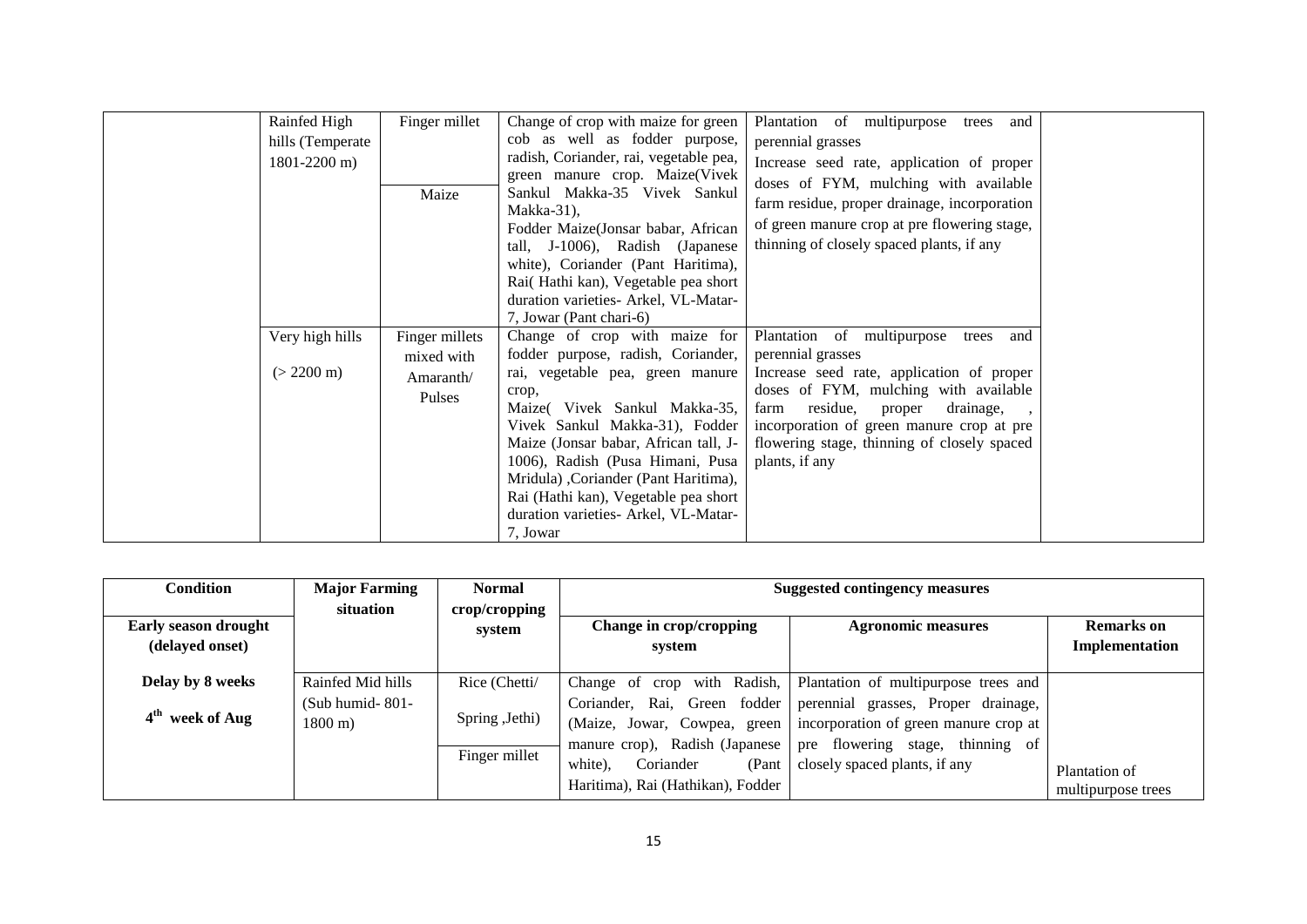|                                                              | Maize                                               | (African tall, J-1006),<br>Maize<br>Jowar (Pant Chari-6), Cowpea<br>$(UPC-5286, 625)$                                                                                                                                                                                                  |                                                                                                                                                                                                                                                                                                  | and perennial grasses<br>under MANREGA,<br>Seed supply through<br>HMNEHS and |
|--------------------------------------------------------------|-----------------------------------------------------|----------------------------------------------------------------------------------------------------------------------------------------------------------------------------------------------------------------------------------------------------------------------------------------|--------------------------------------------------------------------------------------------------------------------------------------------------------------------------------------------------------------------------------------------------------------------------------------------------|------------------------------------------------------------------------------|
| Rainfed High hills<br>(Temperate 1801-<br>$2200 \text{ m}$ ) | Finger millet                                       | Change of crop with maize for<br>fodder<br>radish,<br>purpose,<br>Coriander, rai, vegetable pea,<br>Jowar (fodder), green manure                                                                                                                                                       | Plantation of multipurpose trees and<br>perennial grasses, Proper drainage,<br>incorporation of green manure crop at<br>pre flowering stage, thinning of                                                                                                                                         | <b>RKVY</b>                                                                  |
|                                                              | Maize                                               | crop. Radish (Pusa Himani, Pusa<br>Coriander<br>(Pant<br>Mridula),<br>(Hathikan),<br>Haritima),<br>Rai<br>Vegetable Pea (Arkel, VL-Matar-<br>7), Fodder Maize (African tall, J-<br>1006), Jowar (Pant Chari-6)                                                                         | closely spaced plants, if any                                                                                                                                                                                                                                                                    |                                                                              |
| Very high hills<br>$(> 2200 \text{ m})$                      | Finger millets<br>mixed with<br>Amaranth/<br>Pulses | Change of crop with maize for<br>fodder<br>radish,<br>purpose,<br>Coriander, rai, Jowar (fodder),<br>green manure crop.<br>Fodder Maize (African tall, J-<br>1006), Radish (Pusa Himani,<br>Pusa Mridula), Coriander (Pant<br>Rai (Hathi<br>Haritima),<br>Kan)<br>Jowar (Pant Chari-6) | Plantation of multipurpose trees and<br>perennial grasses, Increase seed rate,<br>application of proper doses of FYM,<br>mulching with available farm residue,<br>proper drainage, incorporation of<br>green manure crop at pre flowering<br>stage, thinning of closely spaced<br>plants, if any |                                                                              |

| Condition                | <b>Suggested contingency measures</b> |                |                                       |                                      |                          |  |  |
|--------------------------|---------------------------------------|----------------|---------------------------------------|--------------------------------------|--------------------------|--|--|
| <b>Early season</b>      | <b>Major Farming</b>                  | Crop/cropping  | Crop management                       | Soil nutrient & moisture             | <b>Remarks</b> on        |  |  |
| drought                  | situation                             | system         |                                       | conservation measures                | Implementation           |  |  |
| (Normal onset            |                                       |                |                                       |                                      |                          |  |  |
| June $3^{\text{rd}}$ wk) |                                       |                |                                       |                                      |                          |  |  |
|                          | Rainfed Mid hills (Sub                | Rice           | No change in Cheti but Gap filling if | Spray of NPK solution or Top N dress |                          |  |  |
| Normal onset             | humid-801-1800 m)                     | (Cheti/Spring) | germination<br>75%<br>than<br>more    | recommendation of rainfed crop       |                          |  |  |
| followed by 15-          |                                       | ,Jaithi)       | otherwise replanting in Jaithi        | coinciding with rain splashes; rain  |                          |  |  |
| 20 days dry spell        |                                       |                |                                       | water harvesting of surrounding,     | Dept. of Agriculture and |  |  |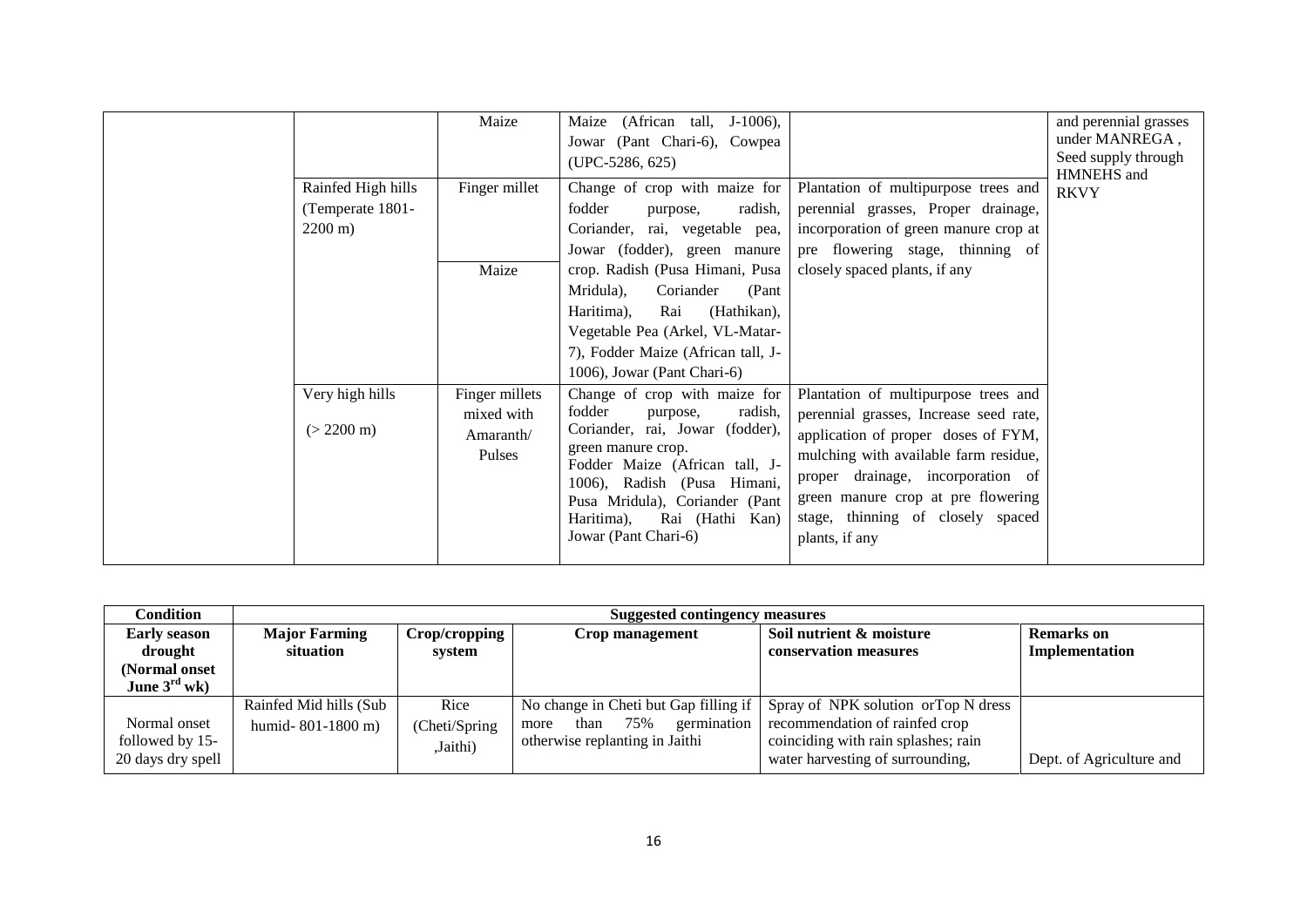| after sowing<br>leading to poor<br>germination/crop<br>stand etc. |                       | Finger millet<br>Maize  | Gap filling if more than 75%<br>germination otherwise replanting<br>Gap filling if population is $>50\%$ | mulching with available farm residue,<br>fields, keep the crop weeds free                                     | KVK for awareness of<br>nutrient application,<br>construction of rain water<br>harvesting structures |
|-------------------------------------------------------------------|-----------------------|-------------------------|----------------------------------------------------------------------------------------------------------|---------------------------------------------------------------------------------------------------------------|------------------------------------------------------------------------------------------------------|
|                                                                   |                       |                         | otherwise re sowing with 10% more<br>seed rate                                                           |                                                                                                               | under MNREGA                                                                                         |
|                                                                   | Rainfed High hills    | Finger millet           | Gap filling if more than 75%<br>germination otherwise replanting                                         | Spray of NPK solution or Top N dress<br>recommendation of rainfed crop<br>coinciding with rain splashes; rain |                                                                                                      |
|                                                                   | (Temperate 1801-2200) |                         |                                                                                                          | water harvesting of surrounding,                                                                              |                                                                                                      |
|                                                                   | m)                    | Maize                   | Gap filling if population is $>50\%$<br>otherwise re sowing with 10% more<br>seed rate                   | mulching with available farm residue,<br>fields, keep the crop weeds free                                     |                                                                                                      |
|                                                                   | Very high hills       | Finger millets          | Gap filling or re-sowing                                                                                 | Spray of NPK solution or Top N dress                                                                          |                                                                                                      |
|                                                                   | $(> 2200 \text{ m})$  | mixed with<br>Amaranth/ |                                                                                                          | recommendation of rainfed crop<br>coinciding with rain splashes; rain<br>water harvesting of surrounding,     |                                                                                                      |
|                                                                   |                       | <b>Pulses</b>           |                                                                                                          | mulching with available farm residue,<br>fields, keep the crop weeds free                                     |                                                                                                      |

| <b>Condition</b>            |                        | <b>Suggested contingency measures</b> |                                    |                                             |                             |  |  |  |  |
|-----------------------------|------------------------|---------------------------------------|------------------------------------|---------------------------------------------|-----------------------------|--|--|--|--|
| <b>Early season drought</b> | <b>Major farming</b>   | Crop/cropping system <sup>b</sup>     | Crop management $c$                | Soil nutrient & moisture                    | <b>Remarks</b> on           |  |  |  |  |
| (Normal onset June 3rd)     | situation <sup>a</sup> |                                       |                                    | conservation measure <sup>s</sup>           | implementation <sup>e</sup> |  |  |  |  |
| wk)                         |                        |                                       |                                    |                                             |                             |  |  |  |  |
|                             | Rainfed Mid            | Rice (Chetti/Spring, Jethi)           | irrigation<br>if<br>Life<br>saving | Foliar N<br>management (1%<br>urea          | Dept. of Agriculture        |  |  |  |  |
| Mid season drought          | hills (Sub             |                                       | Removal of<br>available,<br>less   | spray) instead of top N dress;              | <b>KVK</b><br>for<br>and    |  |  |  |  |
| (long dry spell,            | humid- $801-$          | Finger millet                         | vigorous plants up to 20% and      | Efficient weed<br>management and            | of<br>awareness             |  |  |  |  |
| consecutive 2 weeks         | $1800 \text{ m}$ )     |                                       | fodder. Removal of<br>as<br>use    | <i>in-situ</i> mulching, Use local<br>their | nutrient application,       |  |  |  |  |
| rainless $(>2.5$ mm)        |                        | Maize                                 | cobless plants in maize and use    | available plant material for mulch,         | construction of rain        |  |  |  |  |
| period)                     | Rainfed High           | Finger millet                         | as fodder, use failed legume       | bunding, soil mulching with wheel           | harvesting<br>water         |  |  |  |  |
|                             | hills Temperate        |                                       | crop as fodder                     | hand hoe.                                   | under<br>structures         |  |  |  |  |
| At vegetative stage         | 1801-2200 m)           | Maize                                 |                                    |                                             | MNREGA as a long            |  |  |  |  |
|                             |                        |                                       |                                    |                                             | drought<br>term             |  |  |  |  |
|                             | Very high hills        | Finger millets mixed with             |                                    |                                             | proofing measure            |  |  |  |  |
|                             |                        |                                       |                                    |                                             |                             |  |  |  |  |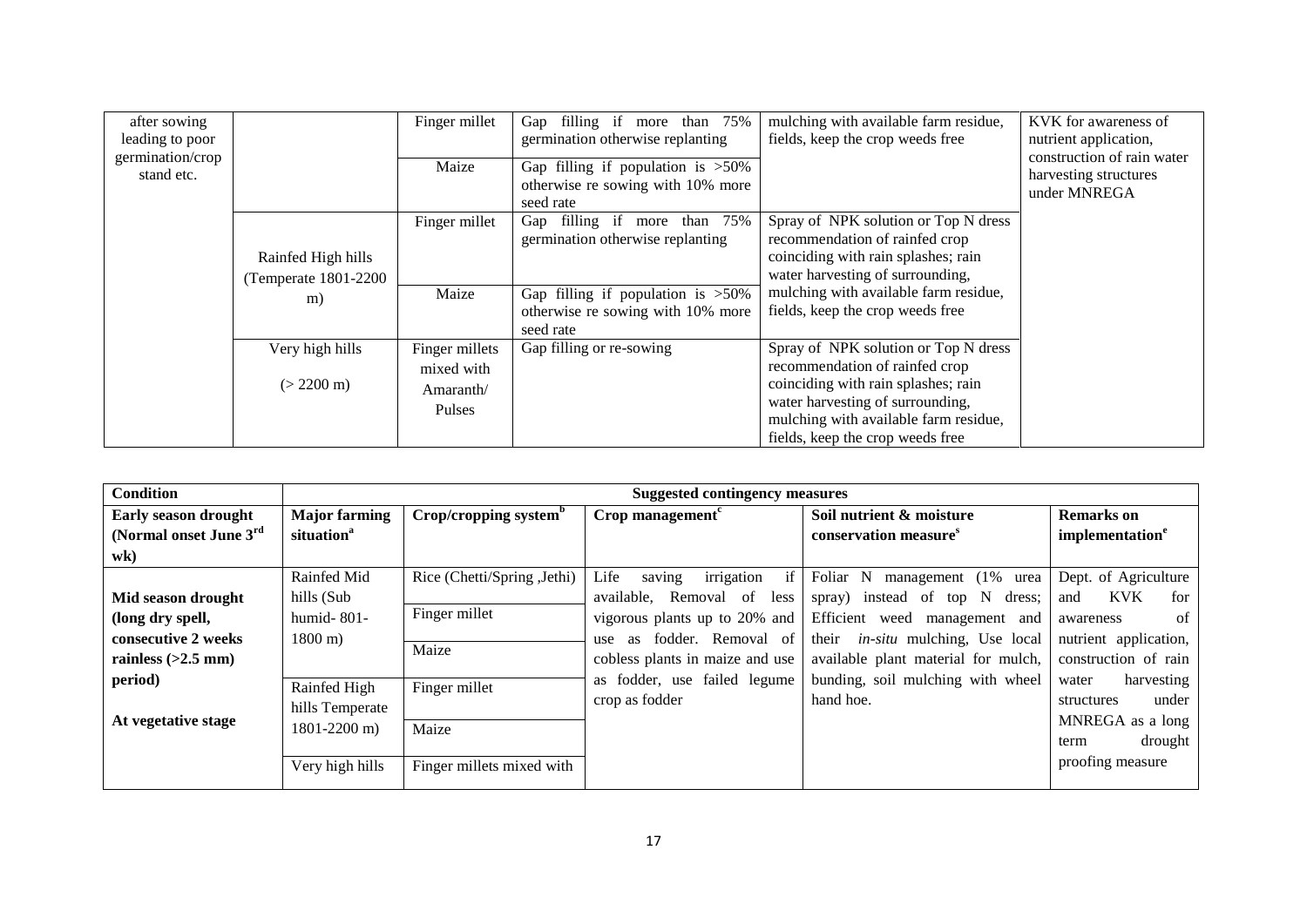|                                             | $(> 2200 \text{ m})$                                       | Amaranth/Pulses                |                                                                                                                                                                                                                                                                                                                                                                                                                                                                                                                                                                                                             |                                                                       |                                                                                              |  |  |
|---------------------------------------------|------------------------------------------------------------|--------------------------------|-------------------------------------------------------------------------------------------------------------------------------------------------------------------------------------------------------------------------------------------------------------------------------------------------------------------------------------------------------------------------------------------------------------------------------------------------------------------------------------------------------------------------------------------------------------------------------------------------------------|-----------------------------------------------------------------------|----------------------------------------------------------------------------------------------|--|--|
| <b>Condition</b>                            | <b>Suggested contingency measures</b>                      |                                |                                                                                                                                                                                                                                                                                                                                                                                                                                                                                                                                                                                                             |                                                                       |                                                                                              |  |  |
| Early season drought<br>(Normal onset)      | <b>Major farming</b><br>situation <sup>a</sup>             | Crop/cropping<br>systemb       | $\overline{\text{Crop}}$ management <sup>c</sup>                                                                                                                                                                                                                                                                                                                                                                                                                                                                                                                                                            | Soil nutrient &<br>moisture conservation<br>measure <sup>s</sup>      | <b>Remarks</b> on<br>implementation <sup>e</sup>                                             |  |  |
| At reproductive stage<br>and terminal stage | Rainfed Mid hills<br>(Sub humid-801-<br>$1800 \text{ m}$ ) | Rice (Cheti/Spring<br>,Jaithi) | Site-specific crop management technologies:<br>• If crop stand is poor then use of crop as                                                                                                                                                                                                                                                                                                                                                                                                                                                                                                                  | Foliar N management<br>$(1 %$ urea spray)<br>instead of Top N dress   | Dept. of Agriculture<br>and KVK for<br>awareness of                                          |  |  |
|                                             |                                                            | Finger millet                  | fodder.<br>Thinning<br>$\bullet$                                                                                                                                                                                                                                                                                                                                                                                                                                                                                                                                                                            | only if the crop stand is<br>still better, , Use local                | nutrient application,<br>construction of rain                                                |  |  |
|                                             |                                                            | Maize                          | life saving irrigation from rain water harvest<br>ponds<br>Weeding and Weed mulching<br>$\bullet$<br>Anti-transpirant spray<br>Salicylic acid spray to induce early maturity<br>Harvesting at physiological maturity<br>Harvest whatever crop is available and<br>immediately conserve the soil moisture for<br>Rabi crops<br>If rain comes Toria sowing in mid September<br>• If crop stand is poor then use of crop as<br>fodder sowing of Radish/Peas/Rai as catch<br>crop followed by Wheat OR in areas where<br>drought is expected quite often then go for<br>early wheat varieties viz., VL616/VL829 | available plant material<br>for mulch.                                | water harvesting<br>structures under<br>MNREGA as a long<br>term drought<br>proofing measure |  |  |
|                                             | Rainfed High<br>hills (Temperate<br>1801-2200 m)           | Finger millet                  | Site-specific crop management technologies:<br>Life saving irrigation, if available<br>$\bullet$                                                                                                                                                                                                                                                                                                                                                                                                                                                                                                            | Foliar N management<br>$(1 %)$ urea spray)<br>instead of top N dress; | Dept. of Agriculture<br>and KVK for<br>awareness of                                          |  |  |
|                                             |                                                            |                                | Anti-transpirant spray<br>$\bullet$<br>Salicylic acid spray to induce earliness<br>If grain setting has occurred in maize,                                                                                                                                                                                                                                                                                                                                                                                                                                                                                  | Efficient weed<br>management and their<br>in-situ mulching, Use       | nutrient application,<br>construction of rain<br>water harvesting                            |  |  |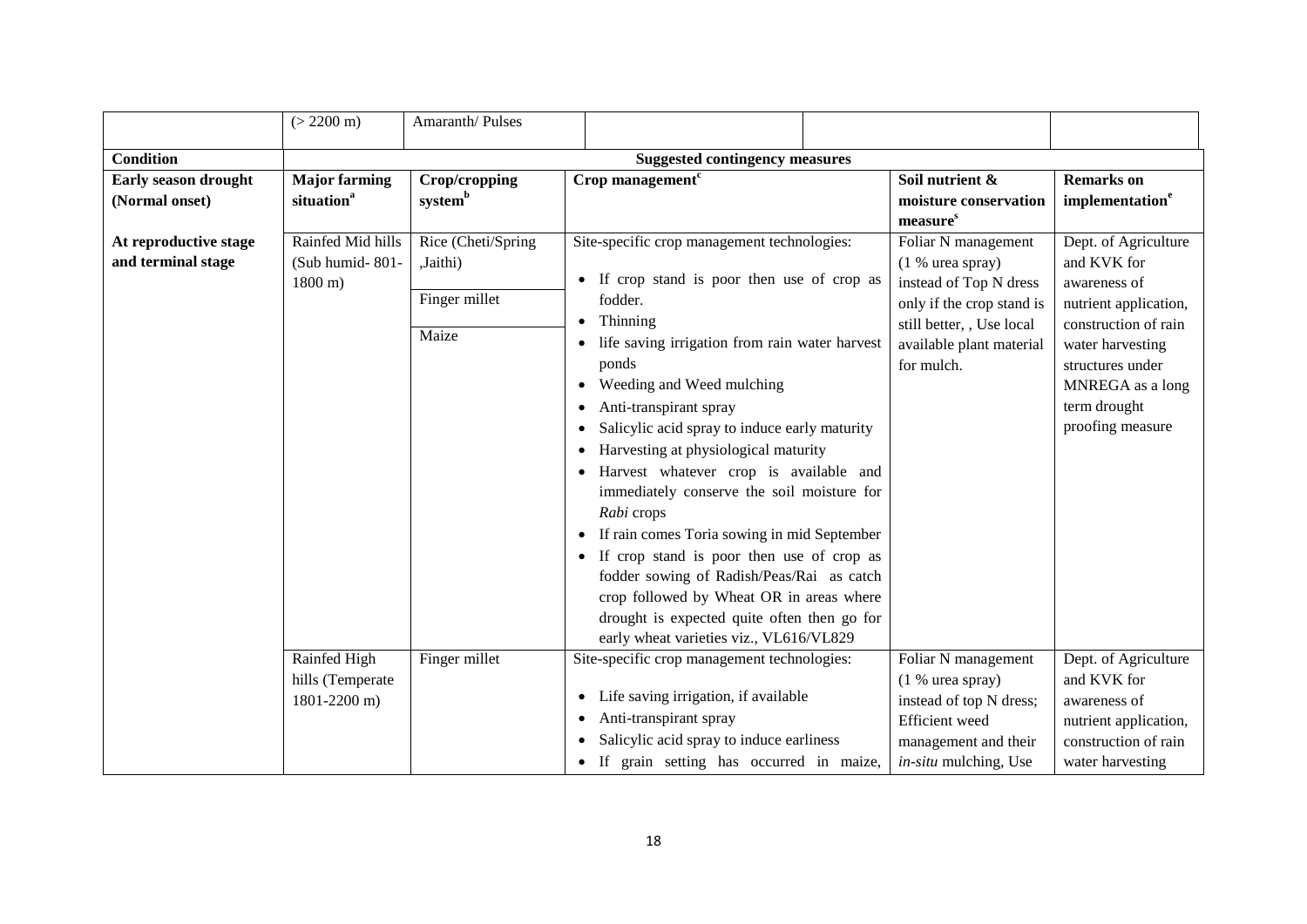|                      | Maize                | detasseling<br>to reduce<br>can be<br>done             | local available plant   | structures under      |
|----------------------|----------------------|--------------------------------------------------------|-------------------------|-----------------------|
|                      |                      | transpiration                                          | material for mulch      | MNREGA as a long      |
|                      |                      | Harvesting at physiological maturity<br>$\bullet$      |                         | term drought          |
|                      |                      | Harvest whatever crop is available and<br>$\bullet$    |                         | proofing measure      |
|                      |                      | immediately conserve the soil moisture for             |                         |                       |
|                      |                      | Rabi crops                                             |                         |                       |
|                      |                      | If crop stand is poor then use of crop as              |                         |                       |
|                      |                      | fodder and sowing of Radish/Peas/Rai as                |                         |                       |
|                      |                      | catch crop followed by Wheat OR in areas               |                         |                       |
|                      |                      | where drought is expected quite often then             |                         |                       |
|                      |                      | for early<br>wheat varieties<br>viz.,<br>$g_{O}$       |                         |                       |
|                      |                      | VL616/VL829                                            |                         |                       |
| Very high hills      | Finger millets mixed | Site-specific crop management technologies:            | Foliar N management     | Dept. of Agriculture  |
|                      | with Amaranth/       |                                                        | $(1 %$ urea spray)      | and KVK for           |
| $(> 2200 \text{ m})$ | <b>Pulses</b>        | Life saving irrigation, if available<br>٠              | instead of top N dress; | awareness of          |
|                      |                      | Anti-transpirant spray<br>$\bullet$                    | Efficient weed          | nutrient application, |
|                      |                      | Salicylic acid spray to induce earliness               | management and their    | construction of rain  |
|                      |                      | Harvesting at physiological maturity                   | in-situ mulching, Use   | water harvesting      |
|                      |                      | If crop stand is poor then use of crop as<br>$\bullet$ | local available plant   | structures under      |
|                      |                      | fodder and sowing of Radish/Peas/Rai as                |                         | MNREGA as a long      |
|                      |                      | catch crop followed by Wheat VL-832                    | material for mulch      | term drought          |
|                      |                      |                                                        |                         | proofing measure      |

**2.1.2 Rain fed situation (***Rabi* **season)**

| <b>Condition</b>     | Major         | Normal Crop/    |                                    | <b>Suggested contingency measure</b>                        |                                     |
|----------------------|---------------|-----------------|------------------------------------|-------------------------------------------------------------|-------------------------------------|
|                      | Farming       | cropping system |                                    |                                                             |                                     |
| Delay by 2 weeks     | situation     |                 | Change in crop/ cropping<br>system | <b>Agronomic measure</b>                                    | <b>Remarks</b> on<br>implementation |
|                      |               |                 |                                    |                                                             |                                     |
| week of January      | Rainfed Mid   | Wheat           | If plant population is very poor   | Increase seed rate, deep placement of seeds, addition   KVK | for                                 |
|                      | hills (Sub    |                 | resowing with Late sown wheat      | of organic manures (FYM/compost) $@$ 5-10 t/ha,             | and<br>awareness                    |
| (Normal onset $20th$ | humid- $801-$ |                 | (VL-892, HS-420, HPW-42),          | adopt soil moisture conservation measures with              | Dept.<br>of                         |
|                      |               |                 | intercropping with field pea       | locally available mulch materials                           |                                     |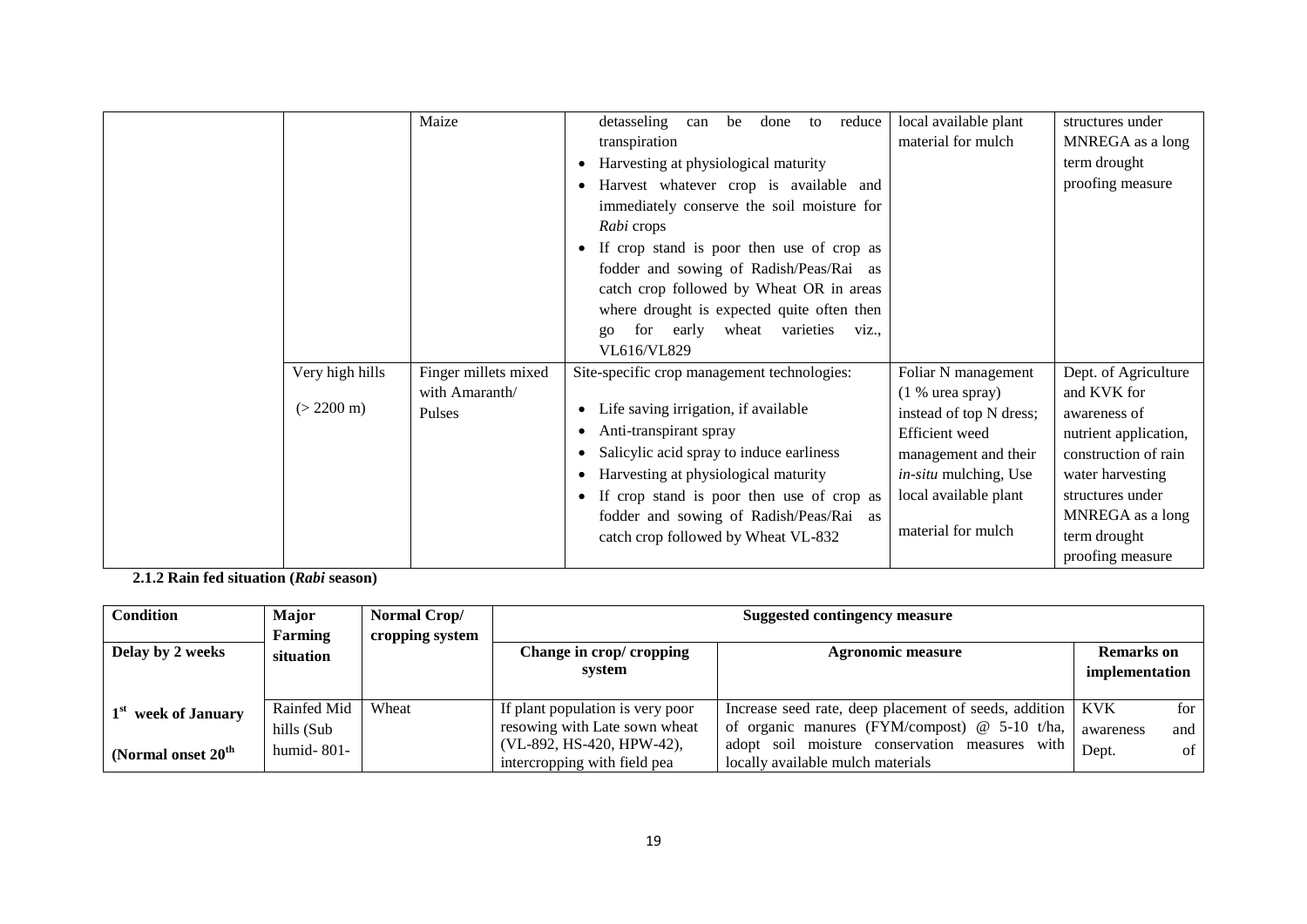|                                  |                             |                                          | Nil                          |                                                                                                                                                                     |                                                                            |
|----------------------------------|-----------------------------|------------------------------------------|------------------------------|---------------------------------------------------------------------------------------------------------------------------------------------------------------------|----------------------------------------------------------------------------|
| December $\pm$ 31 days           | $1800 \text{ m}$ )          | Barley                                   |                              | Increase seed rate, deep placement of seeds, addition<br>of organic manures (FYM/compost) $@$ 5-10 t/ha,                                                            | Agriculture<br>for<br>seed<br>supply,                                      |
|                                  |                             |                                          |                              | adopt soil moisture conservation measures with                                                                                                                      | construction<br>- of                                                       |
|                                  |                             |                                          |                              | locally available mulch materials                                                                                                                                   | rain<br>water                                                              |
| Rainfed<br>1801-2200<br>m)<br>m) |                             | Lentil                                   | <b>Nil</b>                   | Increase seed rate, addition of organic manures<br>$(FYM/compost)$ @<br>5-10 t/ha, soil moisture<br>conservation measures with locally available mulch<br>materials | harvesting<br>structures<br>under<br><b>MNREGA</b>                         |
|                                  | High hills<br>(Temperate)   | Wheat                                    | Intercropping with field pea | Increase seed rate, addition of organic manures<br>5-10 t/ha, soil moisture<br>(FYM/compost) @<br>conservation measures with locally available mulch<br>materials   | <b>KVK</b><br>for<br>awareness<br>and<br>Dept.<br>of<br>Agriculture<br>for |
|                                  |                             | <b>Barley</b>                            | Nil                          | Increase seed rate, addition of organic manures<br>5-10 t/ha, soil moisture<br>(FYM/compost) @<br>conservation measures with locally available mulch<br>materials   | seed<br>supply,<br>construction<br><sup>of</sup><br>water<br>rain          |
|                                  |                             | Lentil                                   | Nil                          | Increase seed rate, addition of organic manures<br>5-10 t/ha, soil moisture<br>(FYM/compost) @<br>conservation measures with locally available mulch<br>materials   | harvesting<br>structures<br>under<br><b>MNREGA</b>                         |
|                                  | Very high<br>hills $(>2200$ | Wheat mixed<br>with barley and<br>lentil | Nil                          | Increase seed rate, addition of organic manures<br>(FYM/compost) $@$ 5-10 t/ha                                                                                      |                                                                            |

| <b>Condition</b>                 | <b>Major Farming</b> | Normal Crop/    | <b>Suggested contingency measure</b> |                                                    |                   |
|----------------------------------|----------------------|-----------------|--------------------------------------|----------------------------------------------------|-------------------|
|                                  | situation            | cropping system |                                      |                                                    |                   |
| Delay by 4 weeks                 |                      |                 | Change in crop/                      | <b>Agronomic measure</b>                           | <b>Remarks</b> on |
|                                  |                      |                 | cropping system                      |                                                    | implementation    |
|                                  |                      |                 |                                      |                                                    |                   |
| 3 <sup>rd</sup> week of January  | Rainfed Mid hills    | Wheat           | Intercropping with field             | Increase seed rate, addition of organic manures    | KVK for           |
|                                  | (Sub humid-801-      |                 | pea                                  | (FYM/compost) $@$ 5-10 t/ha, soil moisture         | awareness and     |
| (Normal onset $20^{\text{th}}$ ) |                      |                 |                                      | conservation measures with locally available mulch | Dept. of          |
|                                  |                      |                 |                                      | materials                                          |                   |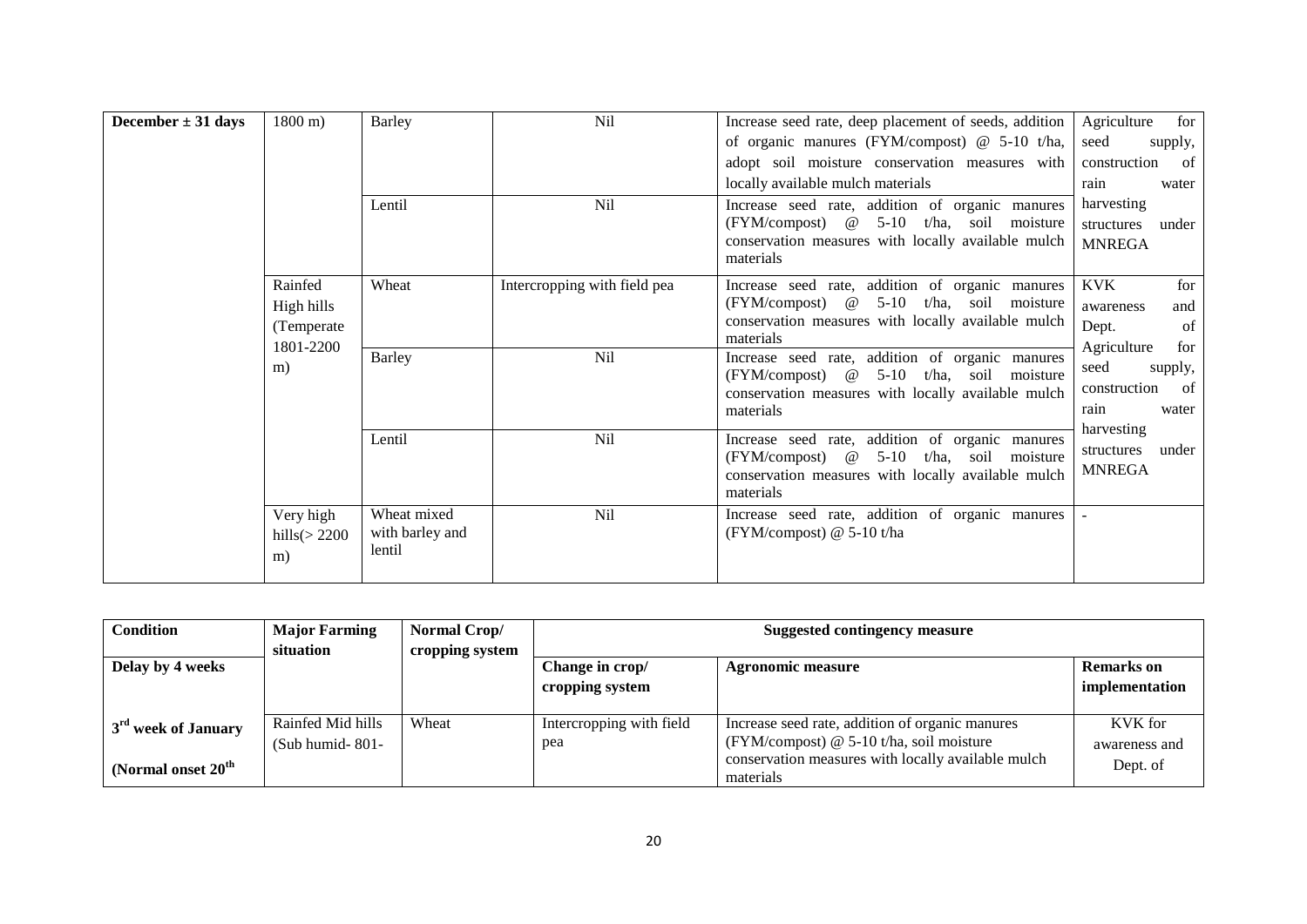| December $\pm$ 31 days | $1800 \text{ m}$ )                                           | Barley                                | <b>Nil</b>                      | Increase seed rate, addition of organic manures<br>(FYM/compost) @ 5-10 t/ha, soil moisture<br>conservation measures with locally available mulch<br>materials | Agriculture for<br>seed supply,<br>construction of<br>rain water                |
|------------------------|--------------------------------------------------------------|---------------------------------------|---------------------------------|----------------------------------------------------------------------------------------------------------------------------------------------------------------|---------------------------------------------------------------------------------|
|                        |                                                              | Lentil                                | Nil                             | Increase seed rate, addition of organic manures<br>(FYM/compost) @ 5-10 t/ha, soil moisture<br>conservation measures with locally available mulch<br>materials | harvesting<br>structures under<br><b>MNREGA</b>                                 |
|                        | Rainfed High hills<br>(Temperate 1801-<br>$2200 \text{ m}$ ) | Wheat                                 | Intercropping with field<br>pea | Increase seed rate, addition of organic manures<br>(FYM/compost) @ 5-10 t/ha, soil moisture<br>conservation measures with locally available mulch<br>materials | KVK for<br>awareness and<br>Dept. of<br>Agriculture for                         |
|                        |                                                              | <b>Barley</b>                         | Nil                             | Increase seed rate, addition of organic manures<br>(FYM/compost) @ 5-10 t/ha, soil moisture<br>conservation measures with locally available mulch<br>materials | seed supply,<br>construction of<br>rain water<br>harvesting<br>structures under |
|                        |                                                              | Lentil                                | Nil                             | Increase seed rate, addition of organic manures<br>(FYM/compost) @ 5-10 t/ha, soil moisture<br>conservation measures with locally available mulch<br>materials | <b>MNREGA</b>                                                                   |
|                        | Very high hills                                              | Wheat mixed with<br>barley and lentil | Nil                             | Increase seed rate, addition of organic manures<br>(FYM/compost) @ 5-10 t/ha, soil moisture                                                                    |                                                                                 |
|                        | $(> 2200 \text{ m})$                                         |                                       |                                 | conservation measures with locally available mulch<br>materials                                                                                                |                                                                                 |

| <b>Condition</b>                 | <b>Major Farming</b><br>situation | <b>Normal</b><br>Crop/ | <b>Suggested contingency measure</b>              |                                                                                               |                                      |
|----------------------------------|-----------------------------------|------------------------|---------------------------------------------------|-----------------------------------------------------------------------------------------------|--------------------------------------|
| Delay by 6 weeks                 |                                   | cropping<br>system     | Change in crop/ cropping<br>system                | Agronomic measure                                                                             | <b>Remarks</b> on<br>implementation  |
| week of February                 | Rainfed Mid<br>hills (Sub         | Wheat                  | Change of crop if poor plant<br>population        | Increase seed rate, addition of organic manures<br>(FYM/compost) $@$ 5-10 t/ha, soil moisture | KVK for awareness                    |
| (Normal onset $20^{\text{th}}$ ) | humid-801-                        |                        | Potato (Kufri Jyoti), green<br>coriander, Spinach | conservation measures with locally available<br>mulch materials.                              | and Dept. of<br>Agriculture for seed |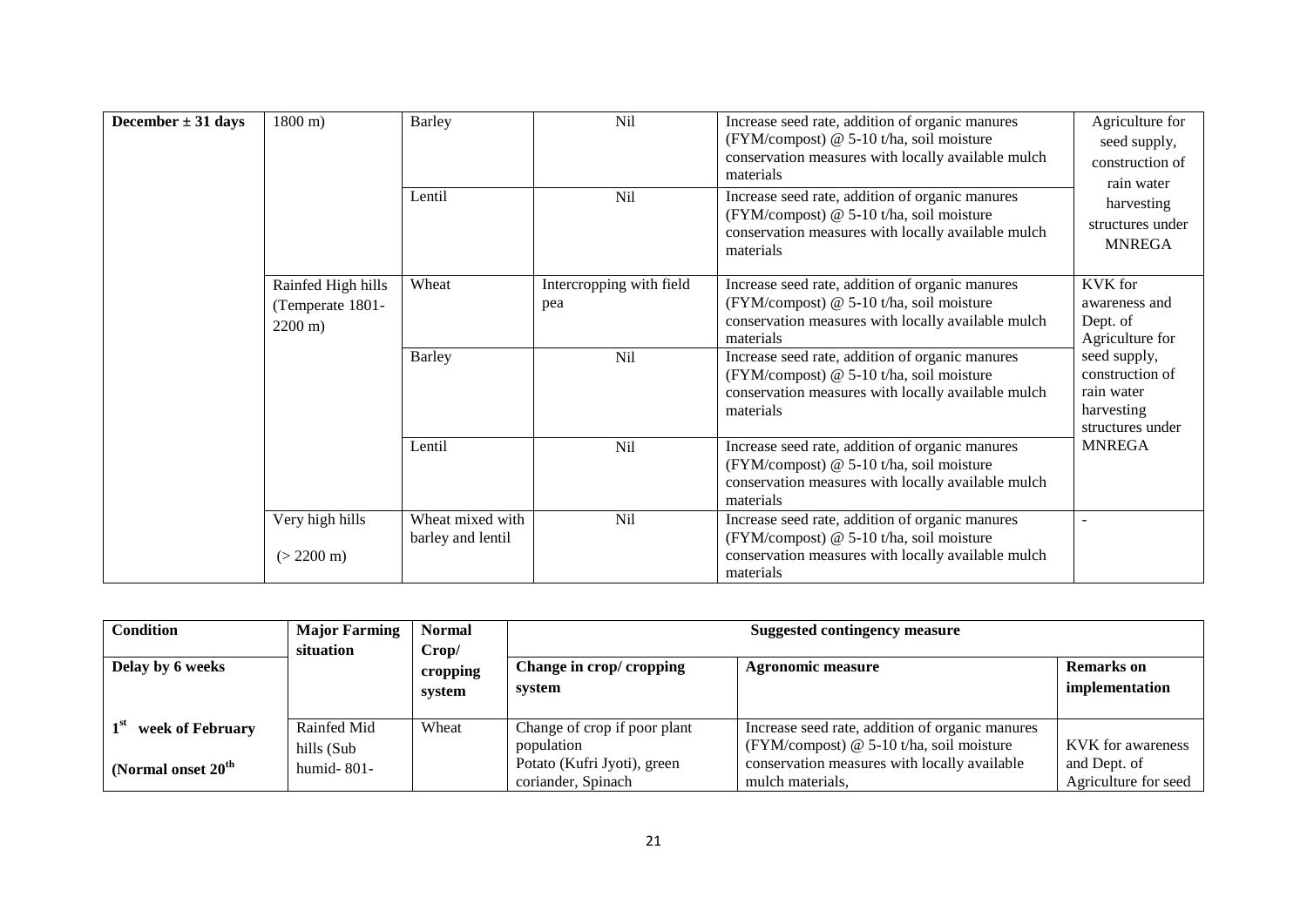| December $\pm$ 31 days | $1800 \text{ m}$ )                               | <b>Barley</b>        | Change of crop if poor plant                                                                    | Increase seed rate, addition of organic manures                                                                                                                | supply, construction                                                           |
|------------------------|--------------------------------------------------|----------------------|-------------------------------------------------------------------------------------------------|----------------------------------------------------------------------------------------------------------------------------------------------------------------|--------------------------------------------------------------------------------|
|                        |                                                  |                      | population                                                                                      | (FYM/compost) @ 5-10 t/ha, soil moisture                                                                                                                       | of rain water                                                                  |
|                        |                                                  |                      | Potato (Kufri Jyoti), green<br>coriander, Spinach                                               | conservation measures with locally available<br>mulch materials                                                                                                | harvesting structures<br>under MNREGA                                          |
|                        |                                                  | Lentil               | Change of crop if poor plant<br>population<br>Potato (Kufri Jyoti), green<br>coriander, Spinach | Increase seed rate, addition of organic manures<br>(FYM/compost) @ 5-10 t/ha, soil moisture<br>conservation measures with locally available<br>mulch materials |                                                                                |
|                        | Rainfed High<br>hills (Temperate<br>1801-2200 m) | Wheat                | Intercropping with field pea                                                                    | Increase seed rate, addition of organic manures<br>(FYM/compost) @ 5-10 t/ha, soil moisture<br>conservation measures with locally available<br>mulch materials | <b>KVK</b> for awareness<br>and Dept. of<br>Agriculture for seed               |
|                        |                                                  | <b>Barley</b>        | Nil                                                                                             | Increase seed rate, addition of organic manures<br>(FYM/compost) @ 5-10 t/ha, soil moisture<br>conservation measures with locally available<br>mulch materials | supply, construction<br>of rain water<br>harvesting structures<br>under MNREGA |
|                        |                                                  | Lentil               | Nil                                                                                             | Increase seed rate, addition of organic manures<br>(FYM/compost) @ 5-10 t/ha, soil moisture<br>conservation measures with locally available<br>mulch materials |                                                                                |
|                        | Very high hills                                  | Wheat<br>mixed with  | Nil                                                                                             | Increase seed rate, addition of organic manures<br>(FYM/compost) @ 5-10 t/ha, soil moisture                                                                    |                                                                                |
|                        | $(> 2200 \text{ m})$                             | barley and<br>lentil |                                                                                                 | conservation measures with locally available<br>mulch materials                                                                                                |                                                                                |

| <b>Condition</b>                  | <b>Major Farming</b> | <b>Normal</b> | <b>Suggested contingency measure</b> |                                                    |                      |
|-----------------------------------|----------------------|---------------|--------------------------------------|----------------------------------------------------|----------------------|
|                                   | situation            | Crop/         |                                      |                                                    |                      |
| Delay by 8 weeks                  |                      | cropping      | Change in crop/ cropping             | Agronomic measure                                  | Remarks on           |
|                                   |                      | system        | system                               |                                                    | implementation       |
|                                   |                      |               |                                      |                                                    |                      |
| 3 <sup>rd</sup> week of Februrary | Rainfed Mid          | Wheat         | Change of crop                       | Addition of organic manures (FYM/compost) @ 5-     | KVK for awareness    |
|                                   | hills (Sub           |               | Potato (Kufri Jyoti), green          | 10 t/ha, adopt soil moisture conservation measures | and Dept. of         |
| (Normal onset 20 <sup>th</sup> )  | humid- $801-$        |               | coriander, Spinach                   | with locally available mulch materials             | Agriculture for seed |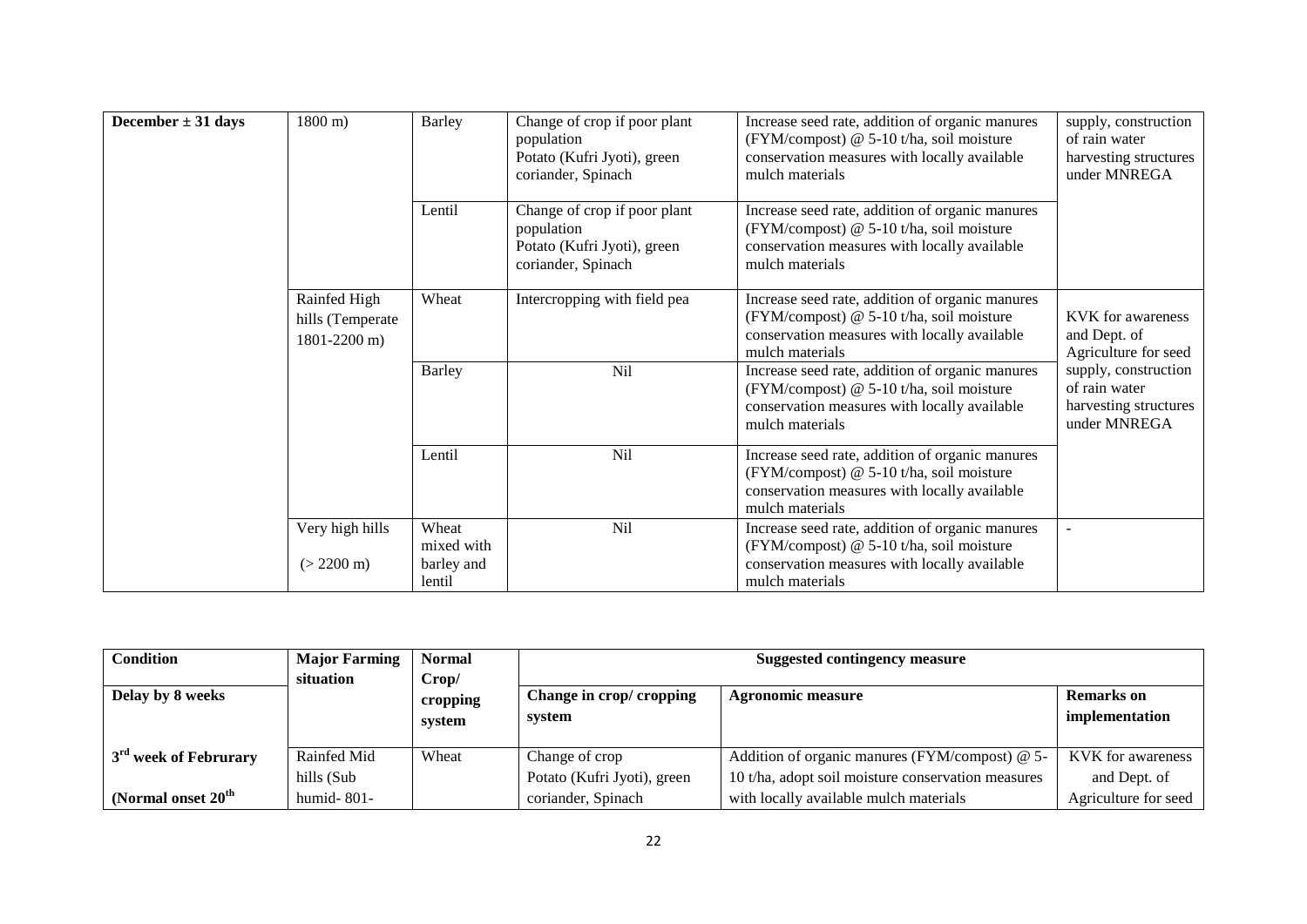| December $\pm$ 31 days | $1800 \text{ m}$ )                               | Barley                                   | Change of crop<br>Potato (Kufri Jyoti), green<br>coriander, Spinach | Addition of organic manures (FYM/compost) @ 5-<br>10 t/ha, adopt soil moisture conservation measures<br>with locally available mulch materials                 | supply, construction<br>of rain water<br>harvesting structures<br>under MNREGA |
|------------------------|--------------------------------------------------|------------------------------------------|---------------------------------------------------------------------|----------------------------------------------------------------------------------------------------------------------------------------------------------------|--------------------------------------------------------------------------------|
|                        |                                                  | Lentil                                   | Change of crop Potato (Kufri<br>Jyoti), green coriander,<br>Spinach | Addition of organic manures (FYM/compost) @ 5-<br>10 t/ha, soil moisture conservation measures with<br>locally available mulch materials                       |                                                                                |
|                        | Rainfed High<br>hills (Temperate<br>1801-2200 m) | Wheat                                    | Change of crop<br>Potato (Kufri Jyoti), green<br>coriander, Spinach | Addition of organic manures (FYM/compost) @ 5-<br>10 t/ha, adopt soil moisture conservation measures<br>with locally available mulch materials                 | <b>KVK</b> for awareness<br>and Dept. of<br>Agriculture for seed               |
|                        |                                                  | <b>Barley</b>                            | Change of crop<br>Potato (Kufri Jyoti), green<br>coriander, Spinach | Addition of organic manures (FYM/compost) @ 5-<br>10 t/ha, adopt soil moisture conservation measures<br>with locally available mulch materials                 | supply, construction<br>of rain water<br>harvesting structures<br>under MNREGA |
|                        |                                                  | Lentil                                   | Potato (Kufri Jyoti), green<br>coriander, Spinach                   | Addition of organic manures (FYM/compost) @ 5-<br>10 t/ha, soil moisture conservation measures with<br>locally available mulch materials                       |                                                                                |
|                        | Very high hills<br>$(> 2200 \text{ m})$          | Wheat mixed<br>with barley<br>and lentil | <b>Nil</b>                                                          | Increase seed rate, addition of organic manures<br>(FYM/compost) @ 5-10 t/ha, soil moisture<br>conservation measures with locally available<br>mulch materials | ÷.                                                                             |

| Condition                                                        | <b>Major Farming</b><br>situation | <b>Normal</b><br>Crop/ | Suggested contingency measure              |                                                                                                     |                              |  |
|------------------------------------------------------------------|-----------------------------------|------------------------|--------------------------------------------|-----------------------------------------------------------------------------------------------------|------------------------------|--|
| <b>Early season drought</b><br>(Normal onset $20th$<br>December) |                                   | cropping<br>system     | Change in crop/<br>cropping system         | Agronomic measure                                                                                   | Remarks on<br>implementation |  |
|                                                                  | Rainfed Mid                       | Wheat                  | Intercropping with<br>field pea, Late sown | Increase seed rate, addition of organic manures<br>(FYM/compost) $@$ 5-10 t/ha, adopt soil moisture | -Nil-                        |  |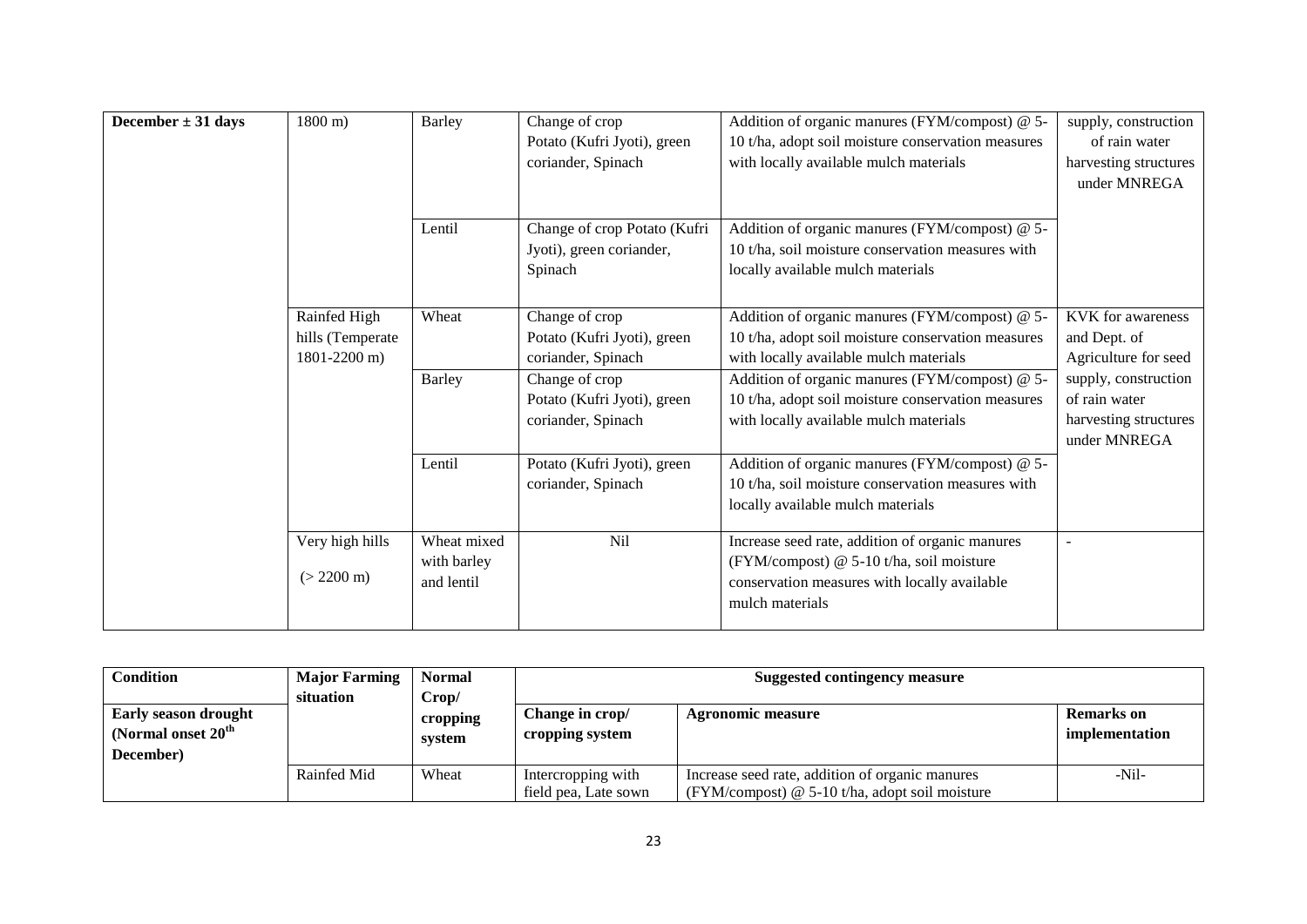| followed by 15-20 days<br>dry spell after sowing<br>leading to poor<br>germination/crop stand<br>etc. | hills (Sub<br>humid- $801-$<br>$1800 \text{ m}$ ) | <b>Barley</b>                            | wheat (VL892, HS-<br>420, HPW-42)<br>N <sub>il</sub>                            | conservation measures with locally available mulch<br>materials<br>Increase seed rate, addition of organic manures<br>(FYM/compost) @ 5-10 t/ha, adopt soil moisture<br>conservation measures with locally available mulch<br>materials |         |
|-------------------------------------------------------------------------------------------------------|---------------------------------------------------|------------------------------------------|---------------------------------------------------------------------------------|-----------------------------------------------------------------------------------------------------------------------------------------------------------------------------------------------------------------------------------------|---------|
|                                                                                                       |                                                   | Lentil                                   | <b>Nil</b>                                                                      | Increase seed rate, addition of organic manures<br>(FYM/compost) @ 5-10 t/ha, soil moisture conservation<br>measures with locally available mulch materials                                                                             |         |
|                                                                                                       | Rainfed High<br>hills (Temperate<br>1801-2200 m)  | Wheat                                    | Intercropping with<br>field pea, Late sown<br>wheat (VL892, HS-<br>420, HPW-42) | Increase seed rate, addition of organic manures<br>(FYM/compost) @ 5-10 t/ha, adopt soil moisture<br>conservation measures with locally available mulch<br>materials                                                                    | $-Nil-$ |
|                                                                                                       |                                                   | <b>Barley</b>                            | N <sub>il</sub>                                                                 | Increase seed rate, addition of organic manures<br>(FYM/compost) @ 5-10 t/ha, adopt soil moisture<br>conservation measures with locally available mulch<br>materials, Site-specific crop management technologies                        |         |
|                                                                                                       |                                                   | Lentil                                   | Nil                                                                             | Increase seed rate, addition of organic manures<br>(FYM/compost) @ 5-10 t/ha, soil moisture conservation<br>measures with locally available mulch materials                                                                             |         |
|                                                                                                       | Very high hills<br>$(> 2200 \text{ m})$           | Wheat mixed<br>with barley<br>and lentil | Nil                                                                             | Increase seed rate, addition of organic manures<br>(FYM/compost) @ 5-10 t/ha, adopt soil moisture<br>conservation measures with locally available mulch<br>materials                                                                    |         |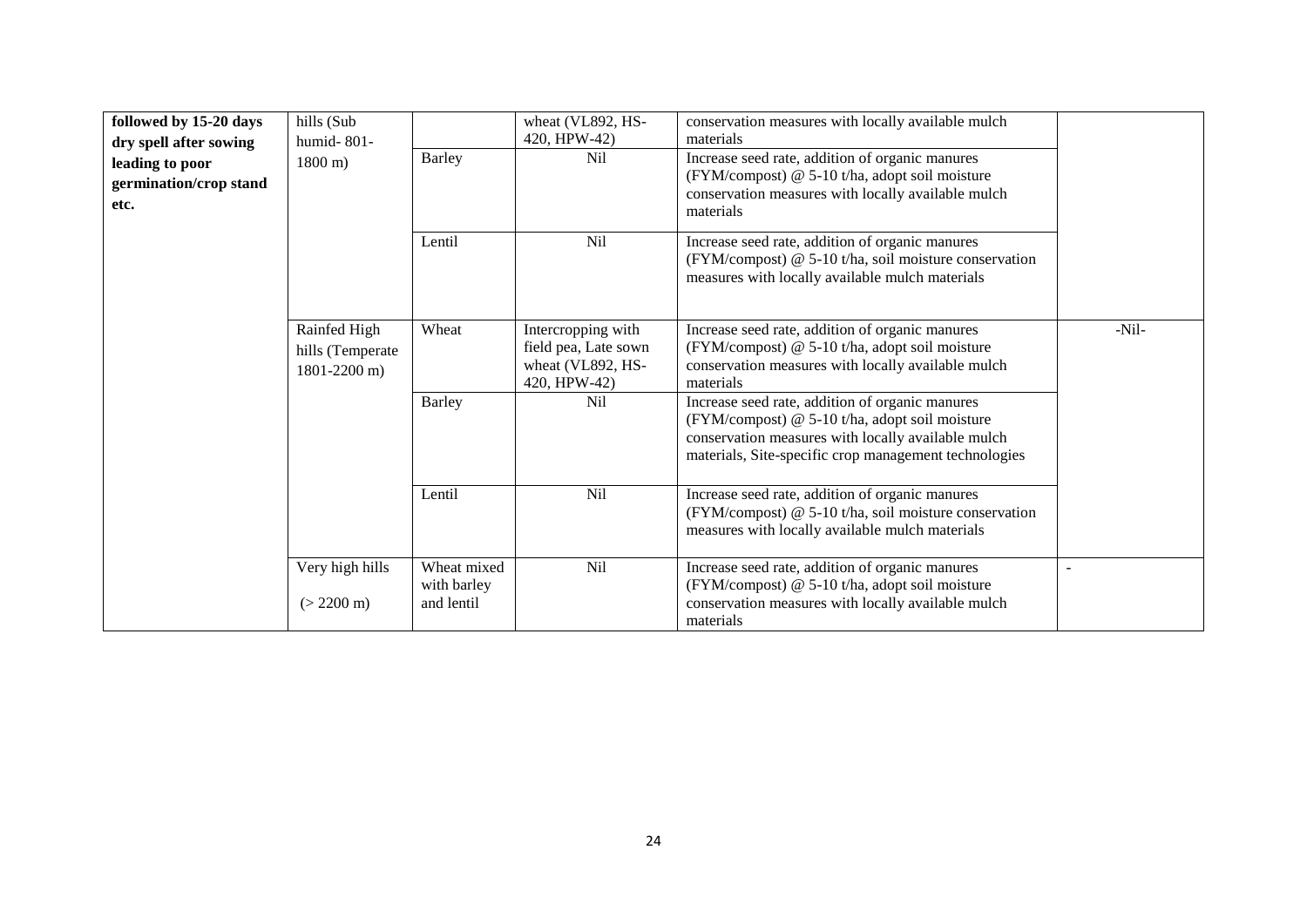| <b>Condition</b>                                                           | <b>Major Farming</b><br>situation                                | <b>Normal</b><br>Crop/                   |                                                                                                                                                                                                                                          | <b>Suggested contingency measure</b>                                                                                                                                                                                                                  |                                                                     |
|----------------------------------------------------------------------------|------------------------------------------------------------------|------------------------------------------|------------------------------------------------------------------------------------------------------------------------------------------------------------------------------------------------------------------------------------------|-------------------------------------------------------------------------------------------------------------------------------------------------------------------------------------------------------------------------------------------------------|---------------------------------------------------------------------|
| <b>Under Mid season</b><br>drought (long dry spell,<br>consecutive 2 weeks |                                                                  | cropping<br>system                       | Change in crop/ cropping system                                                                                                                                                                                                          | <b>Agronomic measure</b>                                                                                                                                                                                                                              | <b>Remarks</b> on<br>implementation                                 |
| rainless $(>2.5$ mm)<br>period)<br>At vegetative stage                     | Rainfed Mid<br>hills (Sub<br>humid- $801-$<br>$1800 \text{ m}$ ) | Wheat<br>Barley<br>Lentil                | Site-specific crop management technologies:<br>Life saving irrigation, if available<br>$\bullet$<br>Anti-transpirant spray<br>$\bullet$<br>Salicylic acid spray to induce earliness<br>Harvesting at physiological maturity<br>$\bullet$ | Addition<br>organic<br>of<br>manures<br>(FYM/compost) @ 5-10 t/ha, adopt<br>moisture<br>conservation<br>soil<br>measures with locally available<br>materials, construction of<br>mulch<br>harvesting and moisture<br>water<br>conservation structure. | Construction of<br>water harvesting<br>and moisture<br>conservation |
|                                                                            | Mid hills south<br>aspect                                        | Wheat<br><b>Barley</b><br>Lentil         | Site-specific crop management technologies:<br>Life saving irrigation, if available<br>$\bullet$<br>Anti-transpirant spray<br>$\bullet$<br>Salicylic acid spray to induce earliness<br>Harvesting at physiological maturity<br>$\bullet$ | Addition<br>of organic<br>manures<br>(FYM/compost) $@$ 5-10 t/ha, adopt<br>soil<br>moisture<br>conservation<br>measures with locally available<br>mulch materials, construction of<br>harvesting and moisture<br>water<br>conservation structure.     | structure<br>MNREGA.                                                |
|                                                                            | Very high hills<br>$(> 2200 \text{ m})$                          | Wheat mixed<br>with barley<br>and lentil | No change                                                                                                                                                                                                                                |                                                                                                                                                                                                                                                       |                                                                     |

#### **2.1.3 Irrigated situation (Kharif Season)**

| Condition                             | <b>Major Farming</b> | Normal Crop/    | <b>Suggested contingency measure</b> |                                      |                   |  |
|---------------------------------------|----------------------|-----------------|--------------------------------------|--------------------------------------|-------------------|--|
|                                       | situation            | cropping system |                                      |                                      |                   |  |
| Delay by 2 weeks                      |                      |                 | Change in crop/                      | <b>Agronomic measure</b>             | <b>Remarks</b> on |  |
| Early season drought                  |                      |                 | cropping system                      |                                      | implementation    |  |
| (delayed onset)                       |                      |                 |                                      |                                      |                   |  |
| Delay by 2 weeks                      | Irrigated Mid        | Rice            | Rice (VL-Dhan-81, VL-                | Foliar N management (1% NPK spray),  | Supply of seeds   |  |
| Normal onset on 20 <sup>th</sup> June | hills and valleys    |                 | Dhan-82, VL-Dhan-85)                 | addition of organic manures          | through           |  |
| $\pm 10$ days                         | (Sub humid-          |                 |                                      | (FYM/compost) $@$ 5-10 t/ha, bunding | Dept. of          |  |
| 1 <sup>st</sup> week of July          |                      |                 |                                      |                                      | Agriculture and   |  |
| (sowing is done generally by          |                      |                 |                                      |                                      | KVK for awareness |  |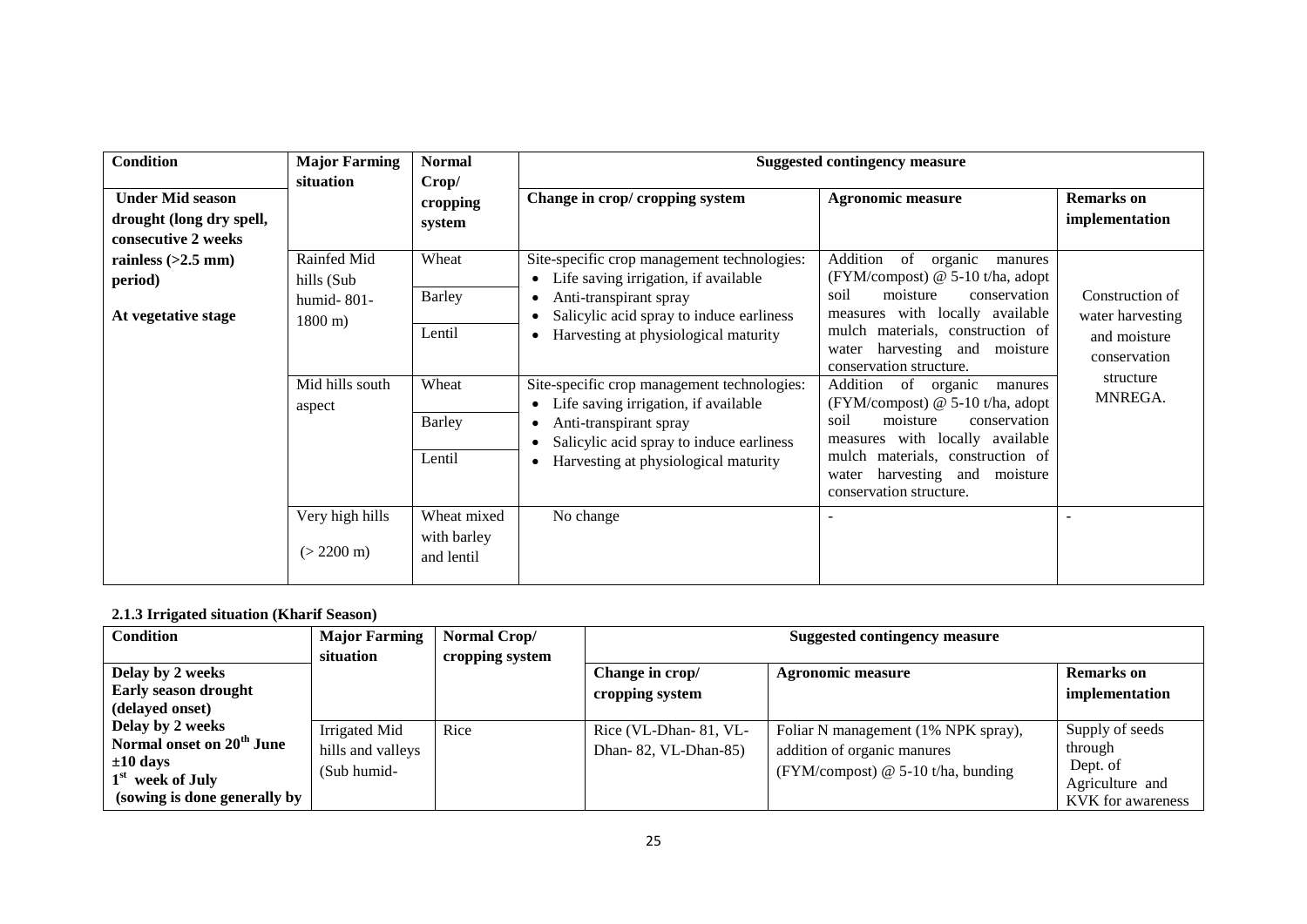| $20th$ of June with pre | $801-1800$ m) |  | irrigate field before soil cracking, |  |
|-------------------------|---------------|--|--------------------------------------|--|
| monsoon showers)        |               |  |                                      |  |
|                         |               |  |                                      |  |
|                         |               |  |                                      |  |
|                         |               |  |                                      |  |

| Condition                    | <b>Major Farming</b><br>situation                                          | Normal<br>Crop/    | Suggested contingency measure                     |                                                                                                                                                           |                                                                                                   |
|------------------------------|----------------------------------------------------------------------------|--------------------|---------------------------------------------------|-----------------------------------------------------------------------------------------------------------------------------------------------------------|---------------------------------------------------------------------------------------------------|
| Delay by 4 weeks             |                                                                            | cropping<br>system | Change in crop/ cropping system                   | <b>Agronomic measure</b>                                                                                                                                  | <b>Remarks</b> on<br>implementation                                                               |
| 3 <sup>rd</sup> week of July | Irrigated<br>Mid<br>hills and valleys<br>humid-<br>(Sub<br>$801 - 1800$ m) | Rice               | Rice (VL-Dhan- 81, VL-Dhan- 82,<br>$VL$ -Dhan-85) | Foliar N management (1% NPK spray),<br>addition<br>of<br>organic<br>manures<br>(FYM/compost) @ 5-10 t/ha, bunding,<br>irrigate field before soil cracking | Supply<br>seeds<br>of<br>through<br>Dept. of Agriculture<br><b>KVK</b><br>for<br>and<br>awareness |

| <b>Condition</b> | <b>Major Farming</b><br>situation                                  | <b>Normal</b><br>Crop/ | <b>Suggested contingency measure</b>          |                                                                                                                                                    |                                                                          |  |
|------------------|--------------------------------------------------------------------|------------------------|-----------------------------------------------|----------------------------------------------------------------------------------------------------------------------------------------------------|--------------------------------------------------------------------------|--|
| Delay by 6 weeks |                                                                    | cropping<br>system     | Change in crop/ cropping<br>system            | Agronomic measure                                                                                                                                  | <b>Remarks</b> on<br>implementation                                      |  |
| week of August   | Irrigated Mid<br>hills and valleys<br>(Sub humid-<br>$801-1800$ m) | Rice                   | Rice (VL-Dhan-81, VL-Dhan-<br>82, VL-Dhan-85) | Foliar N management (1% NPK)<br>spray), addition of organic manures<br>(FYM/compost) $@$ 5-10 t/ha, bunding<br>irrigate field before soil cracking | Supply of seeds through<br>Dept. of Agriculture<br>and KVK for awareness |  |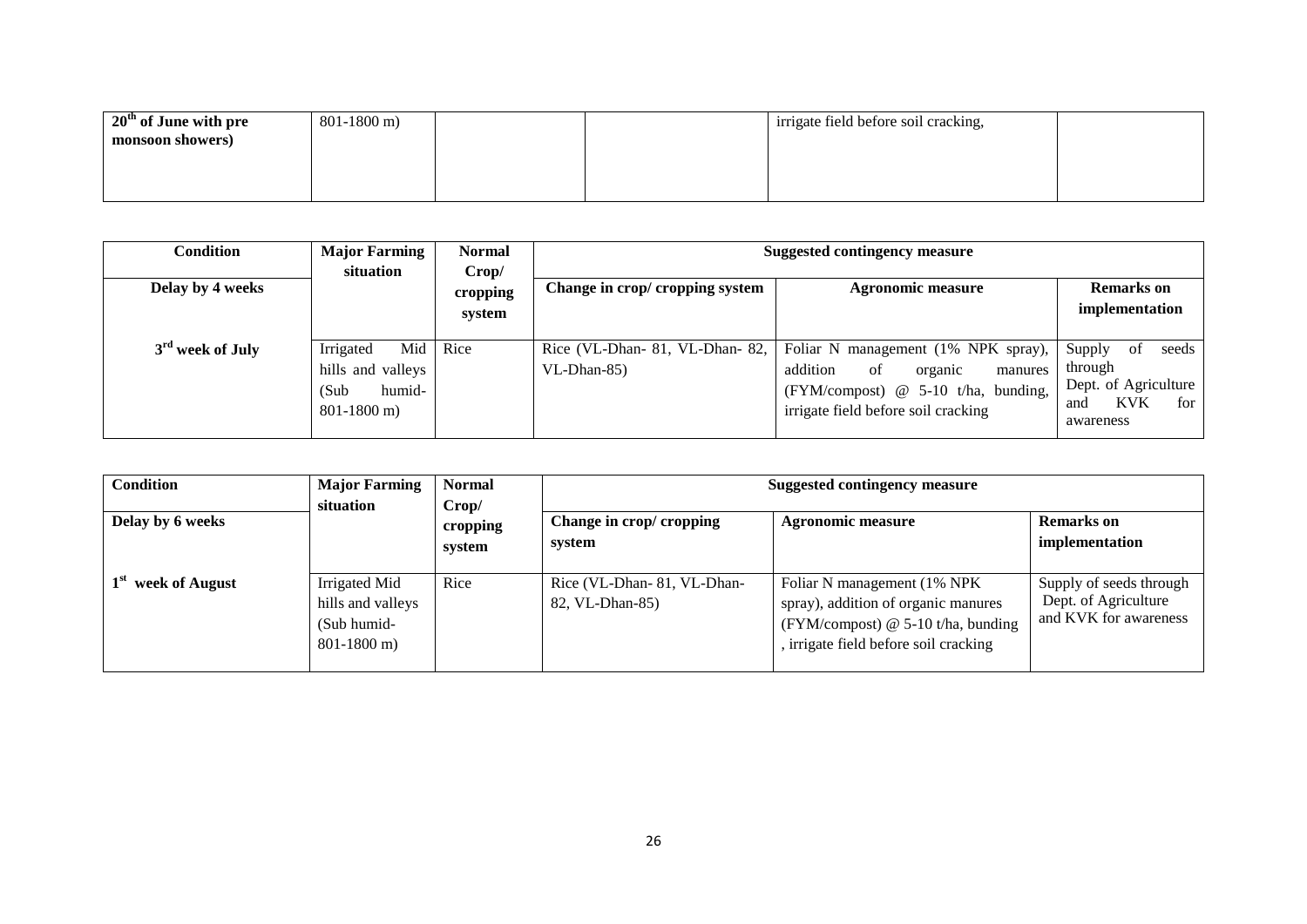| <b>Condition</b>               | <b>Major Farming</b><br>situation                              | <b>Normal</b><br>Crop/ |                                               | <b>Suggested contingency measure</b>                                                                                                            |                                                                                |
|--------------------------------|----------------------------------------------------------------|------------------------|-----------------------------------------------|-------------------------------------------------------------------------------------------------------------------------------------------------|--------------------------------------------------------------------------------|
| Delay by 8 weeks               |                                                                | cropping<br>system     | Change in crop/<br>cropping system            | Agronomic measure                                                                                                                               | Remarks on<br>implementation                                                   |
| 3 <sup>rd</sup> week of August | Irrigated Mid hills<br>and valleys (Sub<br>humid- $01-1800$ m) | Rice                   | Rice (VL-Dhan-81, VL-<br>Dhan-82, VL-Dhan-85) | Foliar N management (1% NPK spray), addition<br>of organic manures (FYM/compost) $@$ 5-10 t/ha,<br>bunding, irrigate field before soil cracking | Supply of seeds<br>through<br>Dept. of<br>Agriculture and<br>KVK for awareness |

**2.1.4 Irrigated situation (Rabi Season)**

| <b>Condition</b>                                                                                  | <b>Major Farming</b>                                               | <b>Normal</b>               |                                             | Suggested contingency measure                                                                                                                                                                                                                                                              |                                     |
|---------------------------------------------------------------------------------------------------|--------------------------------------------------------------------|-----------------------------|---------------------------------------------|--------------------------------------------------------------------------------------------------------------------------------------------------------------------------------------------------------------------------------------------------------------------------------------------|-------------------------------------|
| Delay by 2 weeks<br>Early season drought<br>(delayed onset)                                       | situation                                                          | Crop/<br>cropping<br>system | Change in crop/ cropping<br>system          | <b>Agronomic measure</b>                                                                                                                                                                                                                                                                   | <b>Remarks</b> on<br>implementation |
| Delay by 2 weeks<br>Normal onset on 20 <sup>th</sup><br>December $\pm 10$ days<br>week of January | Irrigated Mid<br>hills and valleys<br>(Sub humid-<br>$801-1800$ m) | Wheat                       | VL-892, HS-420, HPW-42 if<br>sowing delayed | Increase seed rate, one pre sowing irrigation, if<br>available, prefer deep sowing with minimum soil<br>load on seed under low moisture in seed zone<br>condition, keep the crop weed free, addition of<br>organic manures (FYM/compost) @ 5-10 t/ha, if<br>single irrigation apply at CRI |                                     |

| <b>Condition</b>         | <b>Major Farming situation</b>                            | <b>Normal</b><br>Crop/ | Suggested contingency measure |                                                                                                                                             |                                                                                     |                   |                                  |
|--------------------------|-----------------------------------------------------------|------------------------|-------------------------------|---------------------------------------------------------------------------------------------------------------------------------------------|-------------------------------------------------------------------------------------|-------------------|----------------------------------|
| Delay by 4<br>weeks      |                                                           | cropping<br>system     |                               |                                                                                                                                             | Change in crop/<br>cropping system                                                  | Agronomic measure | <b>Remarks on implementation</b> |
| $3rd$ week of<br>January | Irrigated Mid hills and valleys<br>(Sub humid 801-1800 m) | Wheat                  | N <sub>il</sub>               | Increase seed rate, keep the crop weed free,<br>addition of organic manures (FYM/compost) @<br>5-10 t/ha, if single irrigation apply at CRI | Supply of seeds & nutrient through<br>Dept. of Agriculture and KVK<br>for awareness |                   |                                  |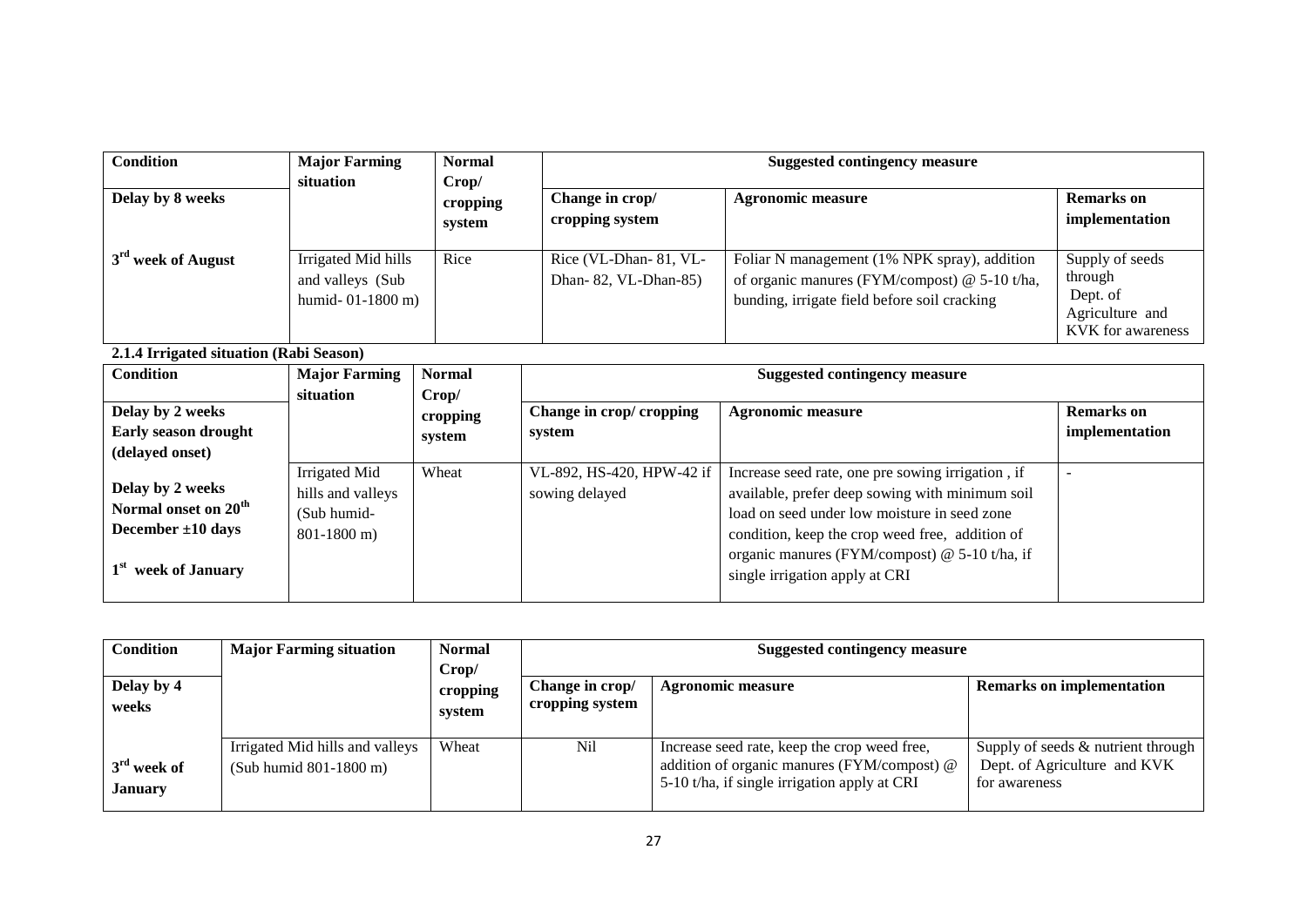| <b>Condition</b>                    | <b>Major Farming</b>                                               | Normal Crop/                       | <b>Suggested contingency measure</b> |                                                                                                                                                                              |   |  |
|-------------------------------------|--------------------------------------------------------------------|------------------------------------|--------------------------------------|------------------------------------------------------------------------------------------------------------------------------------------------------------------------------|---|--|
| Delay by 6 weeks                    | situation<br>cropping<br>system                                    | Change in crop/<br>cropping system | Agronomic measure                    | <b>Remarks</b> on<br>implementation                                                                                                                                          |   |  |
| 1 <sup>st</sup><br>week of February | Irrigated Mid<br>hills and valleys<br>(Sub humid-<br>$801-1800$ m) | Wheat                              | <b>Nil</b>                           | Keep the crop weed free, foliar N management (1%)<br>NPK spray), addition of organic manures<br>(FYM/compost) $@$ 5-10 t/ha, if two irrigation apply<br>at CRI and flowering | - |  |

| <b>Condition</b>                 | <b>Major Farming</b>                                                 | Normal Crop/       | <b>Suggested contingency measure</b> |                                                                                                                                                                                       |                              |  |
|----------------------------------|----------------------------------------------------------------------|--------------------|--------------------------------------|---------------------------------------------------------------------------------------------------------------------------------------------------------------------------------------|------------------------------|--|
| Delay by 8 weeks                 | situation                                                            | cropping<br>system | Change in crop/<br>cropping system   | Agronomic measure                                                                                                                                                                     | Remarks on<br>implementation |  |
| 3 <sup>rd</sup> week of February | Irrigated Mid<br>hills and valleys<br>(Sub humid-<br>$801 - 1800$ m) | Wheat              | Nil                                  | Keep the crop weed free, foliar N management (1% NPK)<br>spray), addition of organic manures (FYM/compost) @<br>5-10 t/ha, if three irrigation apply at CRI, flowering and<br>milking | -Nil-                        |  |

| Condition                      | Suggested contingency measures |               |                         |                           |                                  |  |  |  |
|--------------------------------|--------------------------------|---------------|-------------------------|---------------------------|----------------------------------|--|--|--|
|                                | <b>Major Farming</b>           | Crop/cropping | Change in crop/cropping | <b>Agronomic measures</b> | <b>Remarks on Implementation</b> |  |  |  |
|                                | situation                      | svstem        | svstem                  |                           |                                  |  |  |  |
| Non release of water in canals |                                |               | Not applicable          |                           |                                  |  |  |  |
| under delayed onset of         |                                |               |                         |                           |                                  |  |  |  |
| monsoon in catchment           |                                |               |                         |                           |                                  |  |  |  |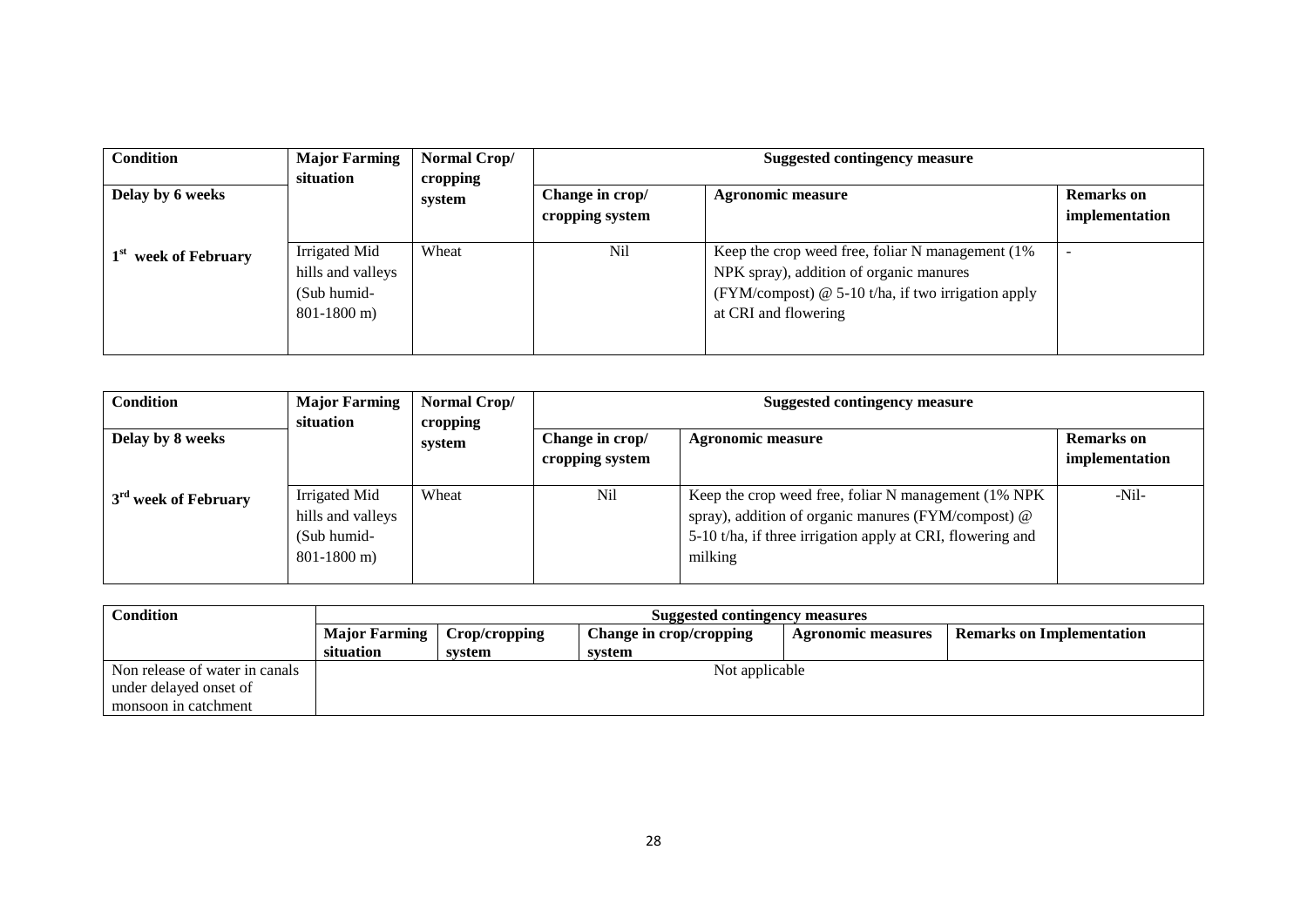| <b>Condition</b>            | <b>Suggested contingency measures</b> |               |                         |                           |                                  |  |  |  |
|-----------------------------|---------------------------------------|---------------|-------------------------|---------------------------|----------------------------------|--|--|--|
|                             | <b>Major Farming</b>                  | Crop/cropping | Change in crop/cropping | <b>Agronomic measures</b> | <b>Remarks on Implementation</b> |  |  |  |
|                             | situation                             | svstem        | svstem                  |                           |                                  |  |  |  |
| Lack of inflows into tanks  |                                       |               | Not applicable          |                           |                                  |  |  |  |
| due to insufficient/delayed |                                       |               |                         |                           |                                  |  |  |  |
| onset of monsoon            |                                       |               |                         |                           |                                  |  |  |  |

|                              | Suggested contingency measures |               |                         |                    |                                  |  |  |
|------------------------------|--------------------------------|---------------|-------------------------|--------------------|----------------------------------|--|--|
| Condition                    | <b>Major Farming</b>           | Crop/cropping | Change in crop/cropping | Agronomic measures | <b>Remarks on Implementation</b> |  |  |
|                              | situation                      | system        | system                  |                    |                                  |  |  |
| Insufficient groundwater     |                                |               | Not applicable          |                    |                                  |  |  |
| recharge due to low rainfall |                                |               |                         |                    |                                  |  |  |

# **2.2.5 Unusual rains (untimely, unseasonal etc)** (for both Rain fed and irrigated situations) **Kharif season**

| <b>Condition</b>                                                        | <b>Suggested contingency measure</b>                                                                                                                    |                                                                                                                              |                                                                      |                                                                                                                             |  |  |  |
|-------------------------------------------------------------------------|---------------------------------------------------------------------------------------------------------------------------------------------------------|------------------------------------------------------------------------------------------------------------------------------|----------------------------------------------------------------------|-----------------------------------------------------------------------------------------------------------------------------|--|--|--|
| Continuous high rainfall in a<br>short span leading to water<br>logging | <b>Vegetative stage</b>                                                                                                                                 | <b>Flowering stage</b>                                                                                                       | Crop maturity stage                                                  | Post harvest                                                                                                                |  |  |  |
| Rice                                                                    | Strengthening of field<br>bundings, In water logged<br>condition<br>make<br>open<br>about 60cm in<br>drains<br>depth and 45cm width<br>across the field | Drain out excess water<br>drainage<br>through<br>foliar<br><b>NPK</b><br>channels,<br>after water<br>application<br>draining | Drain out excess water<br>Harvesting at<br>physiological<br>maturity | Storage at safer farmer warehouse/tent covering of<br>produce, proper drying and storage of<br>grains, use mechanical drier |  |  |  |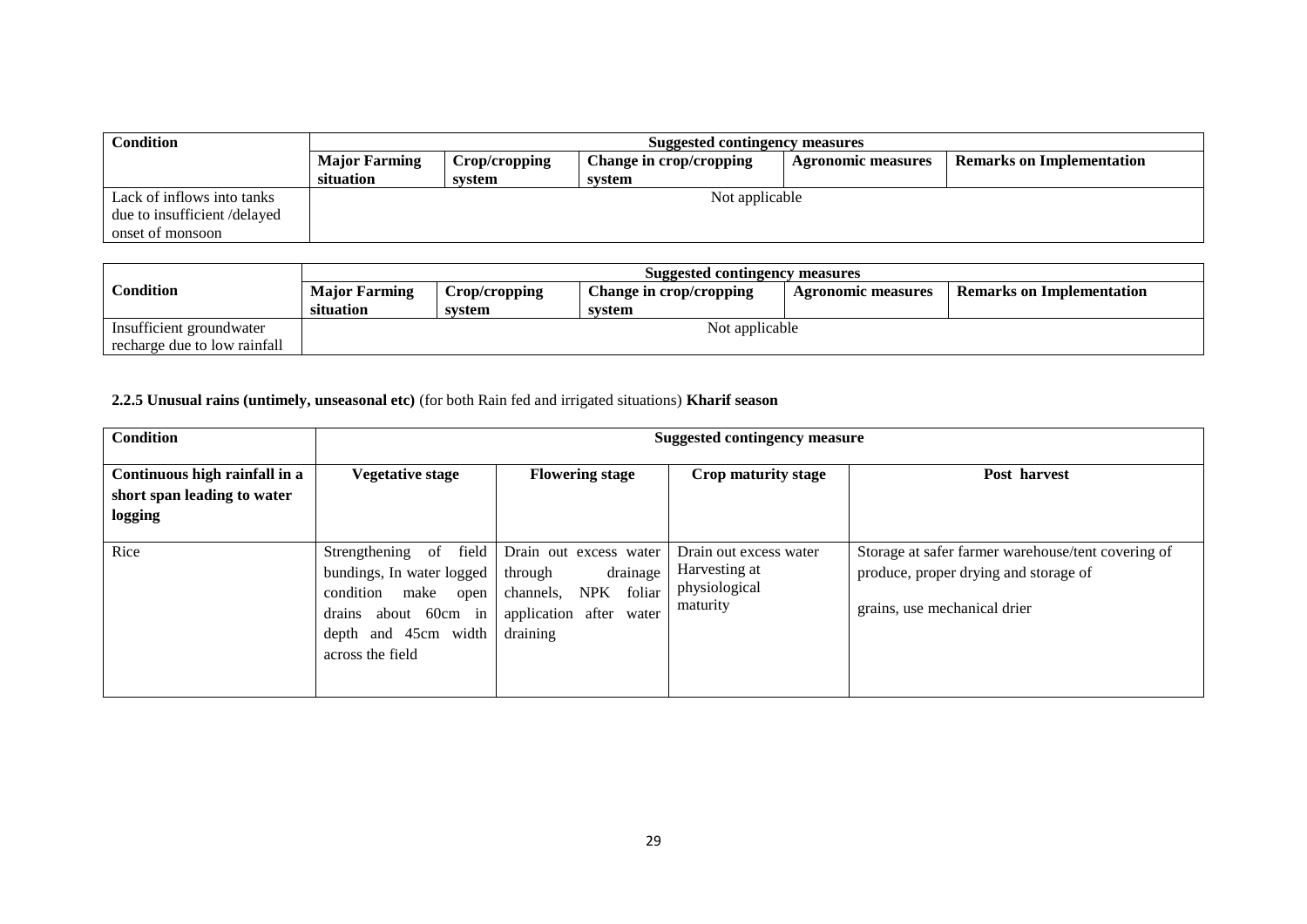| Finger-millet                                                     | Make<br>drainage<br>open<br>channels across the<br>field | Drain out excess water<br>through<br>drainage<br>channel                                   | Grain harvesting<br>from<br>standing crop, drain out<br>excess water,<br>Harvesting at<br>physiological<br>maturity | Proper drying and storage of grains                             |
|-------------------------------------------------------------------|----------------------------------------------------------|--------------------------------------------------------------------------------------------|---------------------------------------------------------------------------------------------------------------------|-----------------------------------------------------------------|
| Maize                                                             | Make<br>open<br>drainage<br>channels across the<br>field | Drain out excess water<br>through<br>drainage<br>channel                                   | Cob harvesting<br>from<br>standing crop, drain out<br>excess water,<br>Harvesting at<br>physiological<br>maturity   | Proper drying and storage of grains                             |
| Green fodder                                                      | Make<br>drainage<br>open<br>channels across the<br>field | Drain out excess water<br>drainage<br>through<br>channel                                   | Not applicable                                                                                                      | Not applicable                                                  |
| Horticulture                                                      |                                                          |                                                                                            |                                                                                                                     |                                                                 |
| Apple, Pear, Peach, Plum                                          | Remove water from basin<br>by making drainage            | Remove water from<br>basin by making<br>drainage, use bee hives<br>for proper pollination. | Remove water from basin<br>by making drainage, use<br>early varieties                                               | Proper storage and immediate transportation to<br>market/godown |
| Vegetable Pea, Potato,<br>Tomato, Cucurbits                       | drainage<br>Form<br>open<br>channels across the<br>field | Drain out excess water<br>through<br>drainage<br>channel, staking                          | Harvesting at<br>proper stage                                                                                       | Storage and immediate transportation to market                  |
| Heavy rainfall with high speed winds in a short span <sup>2</sup> |                                                          |                                                                                            |                                                                                                                     |                                                                 |
| Rice, Maize, Finger-millet,                                       | In<br>logged<br>water                                    | Drain out excess water                                                                     | Drain out excess water                                                                                              | Storage at safer warehouse, Proper drying and storage           |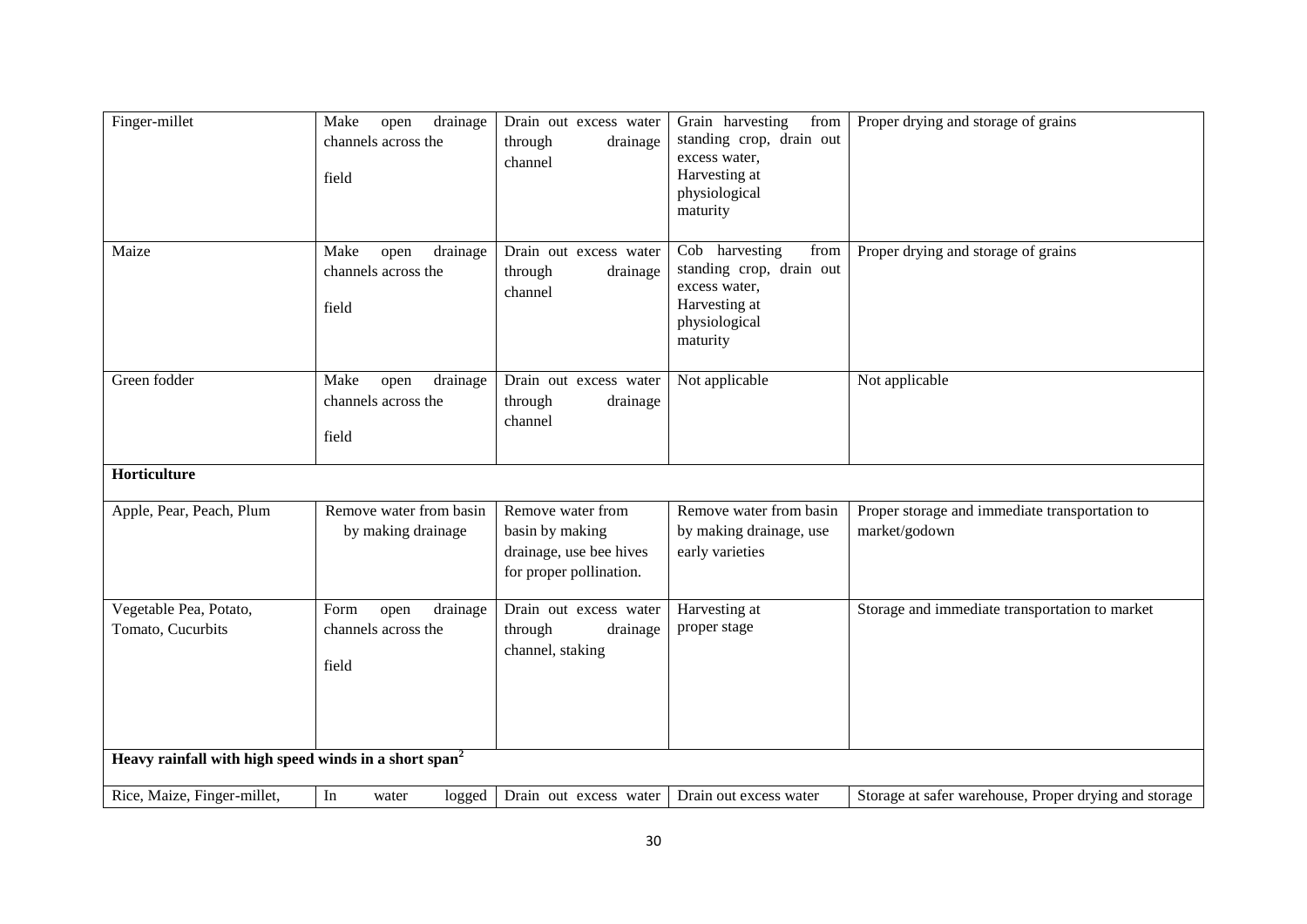| <b>Black Soybean</b>                    | make<br>condition,<br>open<br>drains across the field                                                                                                                                                                                  | through<br>drainage<br>channel                                                                                                                                                                                                                                                                                                                                                                                                                                                      | Harvesting at<br>physiological maturity                                                                                                                                                                          | of grains                                                                                                                                                          |
|-----------------------------------------|----------------------------------------------------------------------------------------------------------------------------------------------------------------------------------------------------------------------------------------|-------------------------------------------------------------------------------------------------------------------------------------------------------------------------------------------------------------------------------------------------------------------------------------------------------------------------------------------------------------------------------------------------------------------------------------------------------------------------------------|------------------------------------------------------------------------------------------------------------------------------------------------------------------------------------------------------------------|--------------------------------------------------------------------------------------------------------------------------------------------------------------------|
| Horticulture                            |                                                                                                                                                                                                                                        |                                                                                                                                                                                                                                                                                                                                                                                                                                                                                     |                                                                                                                                                                                                                  |                                                                                                                                                                    |
| Pome Fruits<br>(Apple& Pear)            | • Complete drainage,<br>Channelization of<br>excess water<br>• Earthing up around the<br>trunk<br>• Soil working to<br>improve soil aeration<br>and control weeds<br>$\bullet$ Apply 40-50 kg FYM/<br>tree or recommended<br>nutrients | • Complete drainage,<br>Channelization of<br>excess water<br>• Earthing up around the<br>trunk<br>• Soil working to<br>improve soil aeration<br>and control weeds<br>• Apply 40-50 kg $FYM/$<br>tree or recommended<br>nutrients<br>• Hormonal or<br>multinutrient spray for<br>promoting flowering<br>/fruit set.<br>• Monitore bee<br>population and further<br>strengthen if required.<br>• Use supplement<br>pollination techniques<br>to improve pollination<br>and fruit set. | • Complete drainage,<br>Channelization of<br>excess water<br>• Till the soil within the<br>basin to improve soil<br>aeration and control<br>weeds<br>• Apply 40-50 $kg$ FYM/<br>tree or recommended<br>nutrients | • Complete drainage, Channelization of excess water<br>• Harvest the fruit on clear sunny day<br>• Proper storage and immediate transportation to<br>market/godown |
| Other Temperate Fruits (Stone<br>Fruit) | • Complete drainage,<br>Channelization of<br>excess water<br>• Earthing up around the<br>trunk<br>• Soil working to<br>improve soil aeration<br>and to control weeds<br>• Apply 40-50 kg $FYM/$                                        | • Complete drainage,<br>Channelization of<br>excess water<br>• Earthing up around the<br>trunk<br>• Soil working to<br>improve soil aeration<br>and to control weeds<br>• Apply 40-50 kg $FYM/$                                                                                                                                                                                                                                                                                     | • Complete drainage,<br>Channelization of<br>excess water<br>• Till the soil within the<br>basin to improve soil<br>aeration and to control<br>weeds<br>$\bullet$ Apply 40-50 kg FYM/<br>tree or recommended     | • Complete drainage, Channelization of excess water<br>• Harvest the fruit on clear sunny day                                                                      |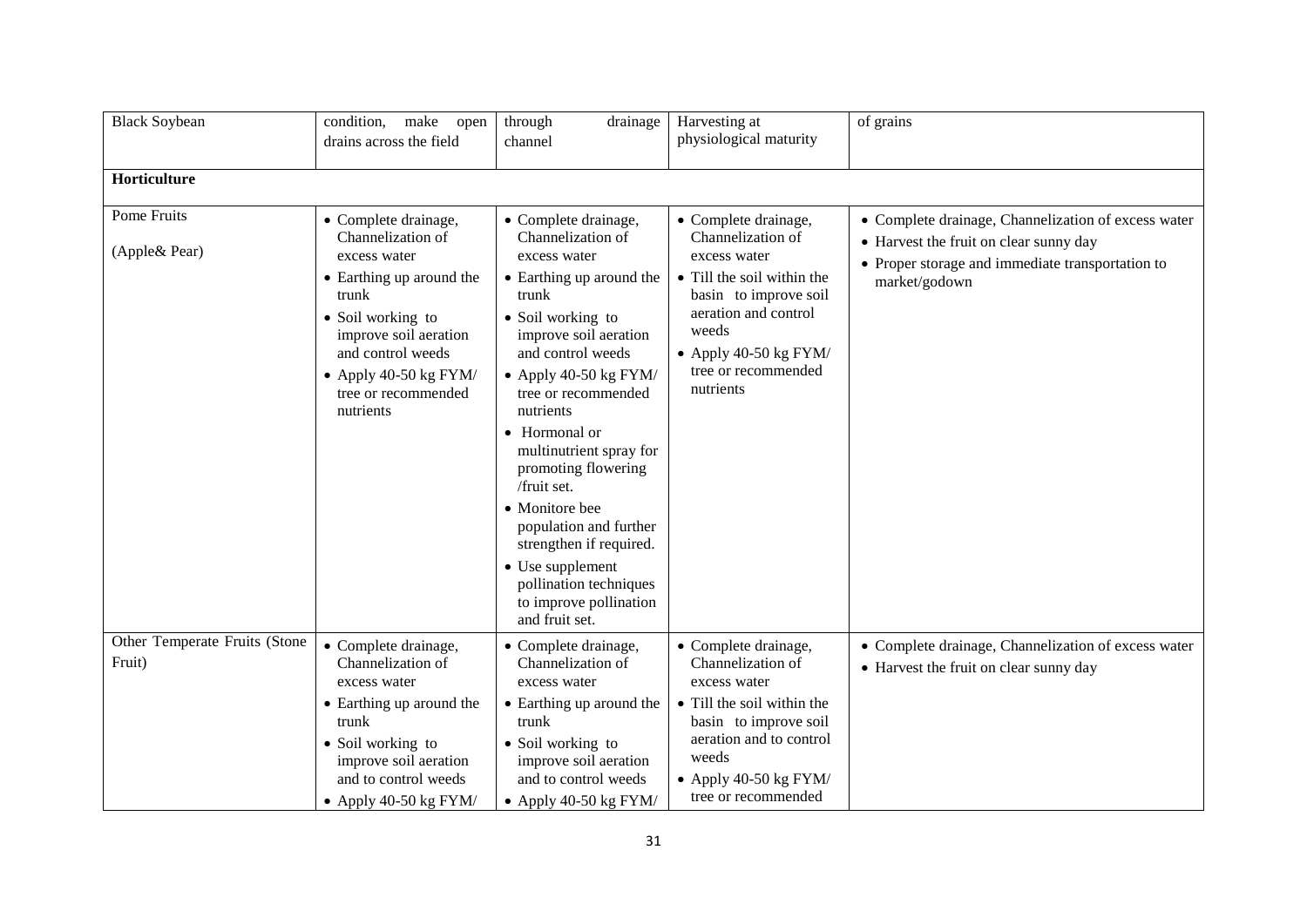|                     | tree or recommended<br>nutrients                                                                                                                                                                                                     | tree or recommended<br>nutrients<br>• Hormonal or<br>multinutrient spray for<br>promoting flowering<br>/fruit set.<br>• Monitore bee<br>population and further<br>strengthen if required.<br>• Use supplement<br>pollination techniques<br>to improve pollination<br>and fruit set.                                                                                                                              | nutrients                                                                                                                |                                                                                               |
|---------------------|--------------------------------------------------------------------------------------------------------------------------------------------------------------------------------------------------------------------------------------|------------------------------------------------------------------------------------------------------------------------------------------------------------------------------------------------------------------------------------------------------------------------------------------------------------------------------------------------------------------------------------------------------------------|--------------------------------------------------------------------------------------------------------------------------|-----------------------------------------------------------------------------------------------|
| Walnut & Dry Fruits | Complete drainage,<br>Channelization of excess<br>water                                                                                                                                                                              | Complete drainage,<br>Channelization of excess<br>water                                                                                                                                                                                                                                                                                                                                                          | Complete drainage,<br>Channelization of excess<br>water                                                                  | Complete drainage, Channelization of excess water                                             |
| Other fruits        | • Complete drainage,<br>Channelization of<br>excess water<br>• Earthing up around the<br>trunk<br>• Till the soil to improve<br>soil aeration and to<br>control weeds<br>• Apply 40-50 kg $FYM/$<br>tree or recommended<br>nutrients | • Complete drainage,<br>Channelization of<br>excess water<br>• Earthing up around the<br>trunk<br>• Till the soil to<br>improve soil aeration<br>and to control weeds<br>• Apply 40-50 kg $FYM/$<br>tree or recommended<br>nutrients<br>• Hormonal or<br>multinutrient spray for<br>promoting flowering<br>/fruit set.<br>• Use supplement<br>pollination techniques<br>to improve pollination<br>and fruit set. | • Complete drainage,<br>Channelization of<br>excess water<br>• Apply 40-50 $kg$ FYM/<br>tree or recommended<br>nutrients | • Complete drainage, Channelization of excess water<br>• Harvest the fruit on clear sunny day |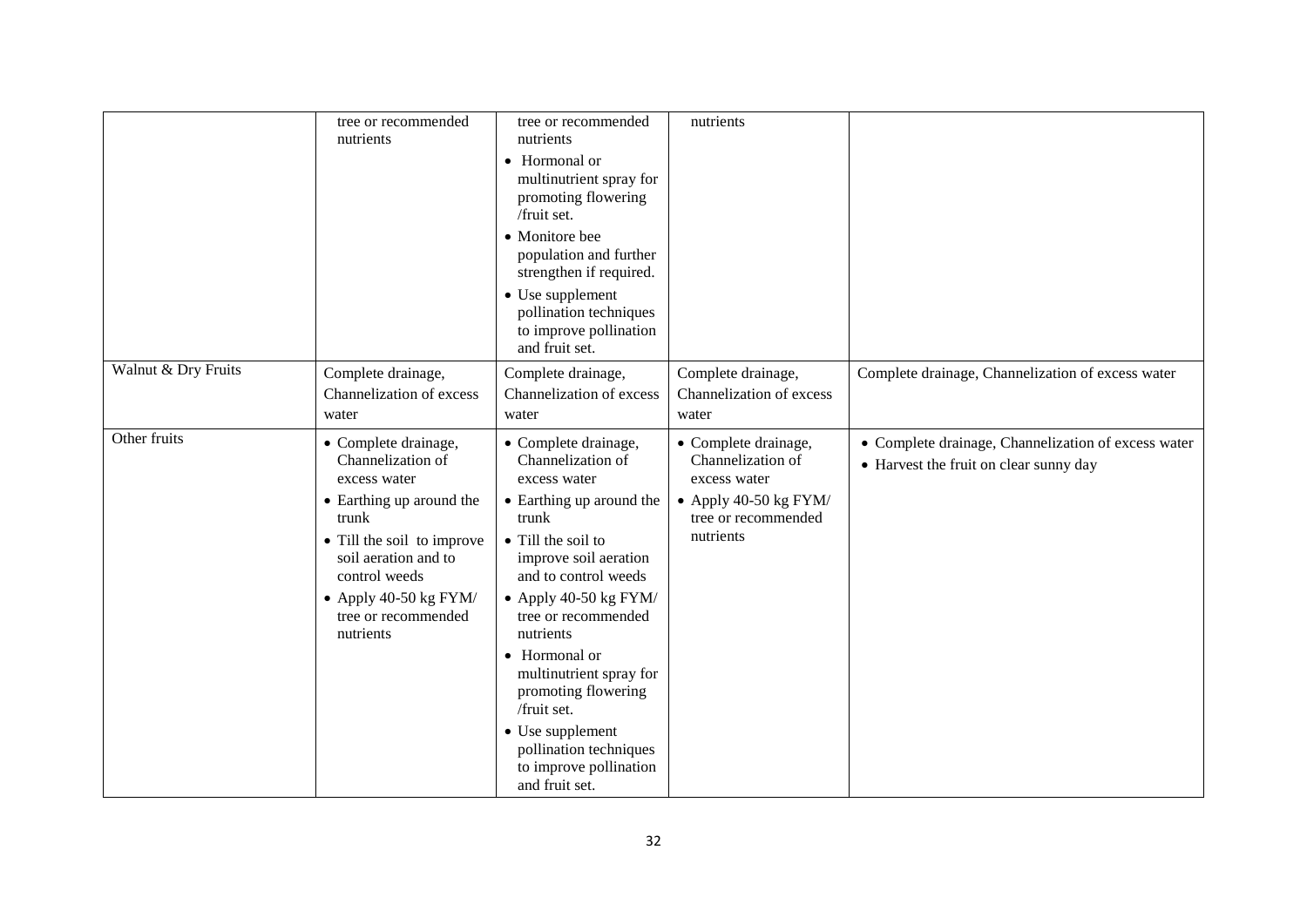| Vegetables (Pea, Tomato,<br>Cucurbits)                 |                     | Proper Staking/Drainage                                                                                                                                                                                                                                                                             | Staking                                                                                                                                                                                                                                                                                        | Field drainage                                                                                                                                                                                               |                                                                         | Storage and immediate transportation to market                     |
|--------------------------------------------------------|---------------------|-----------------------------------------------------------------------------------------------------------------------------------------------------------------------------------------------------------------------------------------------------------------------------------------------------|------------------------------------------------------------------------------------------------------------------------------------------------------------------------------------------------------------------------------------------------------------------------------------------------|--------------------------------------------------------------------------------------------------------------------------------------------------------------------------------------------------------------|-------------------------------------------------------------------------|--------------------------------------------------------------------|
|                                                        |                     |                                                                                                                                                                                                                                                                                                     |                                                                                                                                                                                                                                                                                                |                                                                                                                                                                                                              |                                                                         |                                                                    |
| Outbreak of pests and diseases due to unseasonal rains |                     |                                                                                                                                                                                                                                                                                                     |                                                                                                                                                                                                                                                                                                |                                                                                                                                                                                                              |                                                                         |                                                                    |
| Rice and Finger millet                                 | $500$ g/ha<br>kg/ha | <b>Brown plant hopper</b><br>Drain the water before<br>use of insecticides and<br>direct the spray towards<br>the base of the plants.<br>Monocrotophos<br>@<br>1250ml/ha (or) Acephate<br>Stem Borer: Prolonged<br>moist and humid condition<br>leads to outbreak. Spray<br>Cartap hydrochloride 25 | <b>Brown plant hopper</b><br>Drain water before use of<br>insecticides and direct the<br>spray towards the base of the<br>plants. Monocrotophos @ 500<br>ml/ac. (or) Acephate 200 g /ac.<br><b>Blast:</b> Spray after observing<br>initial infection of the disease,<br>Carbendazim $@$ 1 g/l. | Stem Borer: Prolonged<br>moist<br>and<br>condition<br>leads<br>outbreak. Spray Cartap<br>hydrochloride 25 kg/ha<br><b>False smut in</b><br>fingermillet and rice:<br>Spray<br>cuprous hydroxide 0.25<br>$\%$ | humid<br>to                                                             | Not applicable                                                     |
| Maize                                                  |                     | Proper Drainage                                                                                                                                                                                                                                                                                     | Top N dress after rain spells                                                                                                                                                                                                                                                                  | Field drainage                                                                                                                                                                                               |                                                                         | Not applicable                                                     |
| Veg. Pea & Capsicum                                    | plants              | Wilt in low lying<br>water logged patches:<br>Drench Carbendazim<br>$1.0$ g/l at the base of                                                                                                                                                                                                        | Root rot: Soil drenching with<br>carbendazim 0.1 %,<br>Powdery mildew:<br>Spray Sulphex 2.0 g/l                                                                                                                                                                                                |                                                                                                                                                                                                              |                                                                         |                                                                    |
| Horticulture                                           |                     |                                                                                                                                                                                                                                                                                                     |                                                                                                                                                                                                                                                                                                |                                                                                                                                                                                                              |                                                                         |                                                                    |
| Apple                                                  |                     | Apple scab: Follow the recommended<br>schedule for the control of Apple scab<br>White root rot : Drain out excess water<br>from the basin and drench the basin with<br>Carbendazim 200g, or copper oxy<br>chloride $300 g / 200 l$ water (3-4 time<br>at an interval of 15-20 days)                 | Apple scab: Follow the recommended<br>schedule for the control of Apple scab<br>White root rot : Drain out excess water<br>from the basin and drench the basin with<br>Carbendazim 100g, or copper oxy chloride<br>$300 g / 2001$ water (3-4 time at an interval<br>of 15-20 days)             |                                                                                                                                                                                                              | <b>Premature leaf Fall:</b><br>Follow the recommended<br>spray schedule | Proper storage and immediate<br>transportation to<br>market/godown |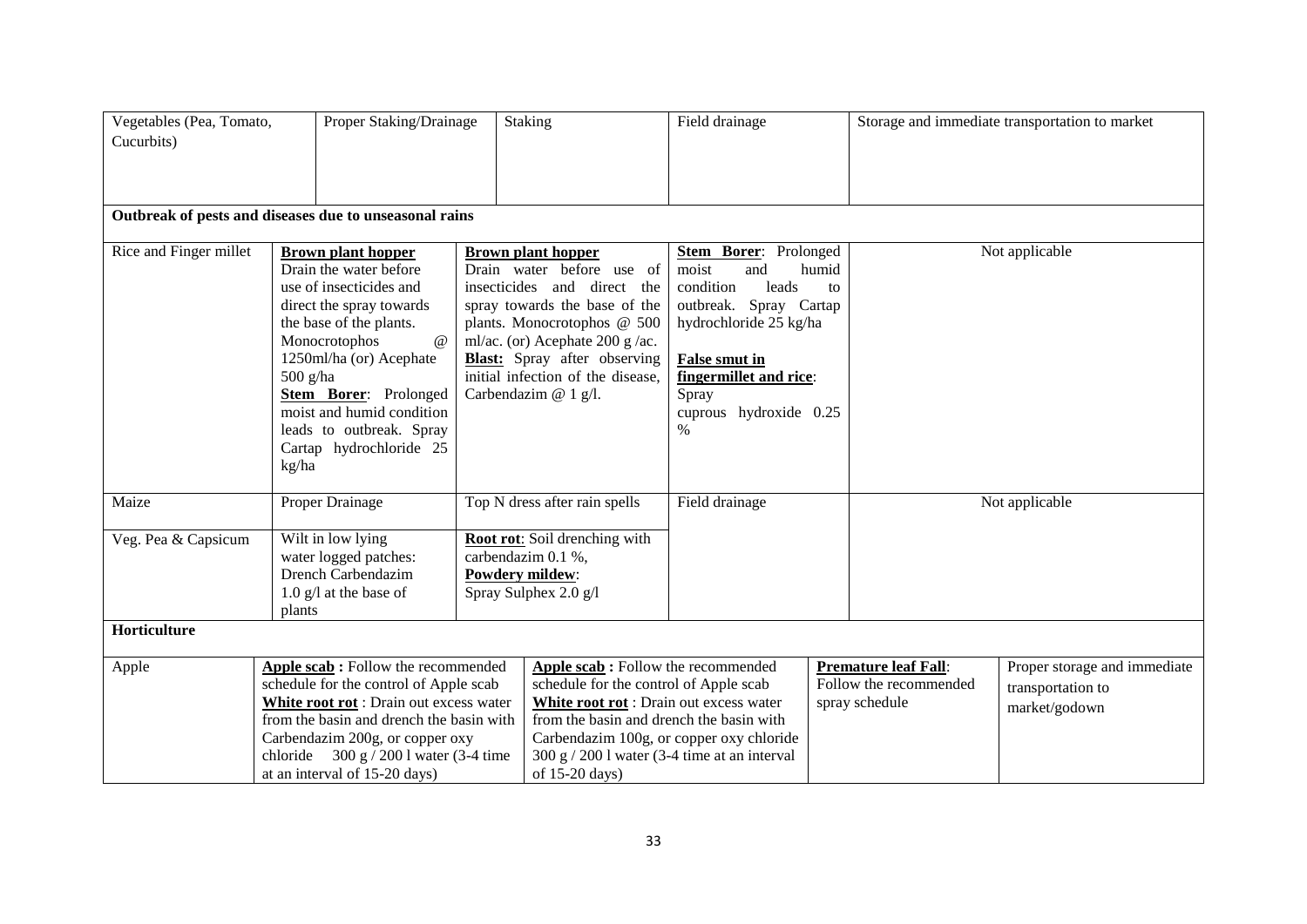| Early Veg Pea and | $\frac{1}{2}$   <u>Wilt</u> in low lying water logged patches: $\frac{1}{2}$ | <b>Root rot:</b> Soil drenching with       | $\overline{\phantom{a}}$<br>Field drainage |  |
|-------------------|------------------------------------------------------------------------------|--------------------------------------------|--------------------------------------------|--|
| Capsicum          | Drench Carbendazim                                                           | carbendazim 1.0 $\varrho$ /1               |                                            |  |
|                   | $1.0$ g/l at the base of plants                                              | <b>Powdery mildew:</b> Spray Sulphex 2 g/l |                                            |  |

# **2.2.6 Unusual rains (untimely, unseasonal etc)** (for both Rain fed and irrigated situations) **Rabi season**

| <b>Condition</b>                                                        | <b>Suggested contingency measure</b>                     |                                                  |                                                                 |                               |                                                                              |
|-------------------------------------------------------------------------|----------------------------------------------------------|--------------------------------------------------|-----------------------------------------------------------------|-------------------------------|------------------------------------------------------------------------------|
| Continuous high rainfall in a<br>short span leading to water<br>logging | <b>Vegetative stage</b>                                  | <b>Flowering stage</b>                           |                                                                 | <b>Crop maturity</b><br>stage | Post harvest                                                                 |
| Wheat                                                                   | Drainage                                                 | Top N dress after rain spells,<br>field drainage |                                                                 | Field drainage                | Proper storage                                                               |
| Lentil                                                                  | Drainage                                                 | Top N dress after rain spells,<br>field drainage |                                                                 | Field drainage                | Proper storage                                                               |
| <b>Horticulture</b>                                                     |                                                          |                                                  |                                                                 |                               |                                                                              |
| Vegetable Pea                                                           | Drainage/IPM                                             | <b>Integrated Pest Management</b>                |                                                                 | Field drainage                | Storage and immediate transportation to market                               |
| Potato                                                                  | Drainage/IPM                                             | <b>Integrated Pest Management</b>                |                                                                 | Field drainage                | Storage and immediate transportation to market                               |
| Cole crops                                                              | Drainage/IPM                                             | <b>Integrated Pest Management</b>                |                                                                 | Field drainage                | Storage and immediate transportation to market                               |
| Heavy rainfall with high speed winds in a short span <sup>2</sup>       |                                                          |                                                  |                                                                 |                               |                                                                              |
| Wheat                                                                   | Drainage                                                 |                                                  | Top N dress after rain spells                                   |                               | Proper drying before storage                                                 |
| Lentil                                                                  | Drainage                                                 | Top N dress after rain spells                    |                                                                 | Field drainage                | Proper drying before storage, apply coating of<br>mustard oil before storage |
| Horticulture                                                            |                                                          |                                                  |                                                                 |                               |                                                                              |
| Pea                                                                     | Staking/Drainage                                         | Staking                                          |                                                                 | Field drainage                | Storage and immediate transportation to market                               |
| Potato                                                                  | Drainage                                                 | Not applicable                                   |                                                                 | Field drainage                | Storage and immediate transportation to market                               |
| Cole crops                                                              | Drainage                                                 | Not applicable                                   |                                                                 | Field drainage                | Storage and immediate transportation to market                               |
| Outbreak of pests and diseases due to unseasonal rains                  |                                                          |                                                  |                                                                 |                               |                                                                              |
| Wheat                                                                   | Apply Propiconazol (Tilt)<br>if incidence of yellow rust |                                                  | Apply Propiconazol (Tilt) if<br>incidence of yellow rust appear |                               |                                                                              |
| Lentil                                                                  | appear<br>Drainage                                       | Top N dress after rain spells                    |                                                                 | Field drainage                |                                                                              |
| Horticulture                                                            |                                                          |                                                  |                                                                 |                               |                                                                              |
|                                                                         |                                                          |                                                  |                                                                 |                               |                                                                              |
| Pea                                                                     | Apply Sulphex 2 g/l<br>against powery mildew             | Apply Sulphex 2 g/l<br>against powery mildew     |                                                                 | Field drainage                | Storage and immediate transportation to market                               |
| Potato                                                                  | Apply Dithan M-45 2g/l                                   | Apply Sulphex 2 g/l                              |                                                                 | Field drainage                | Storage and immediate transportation to market                               |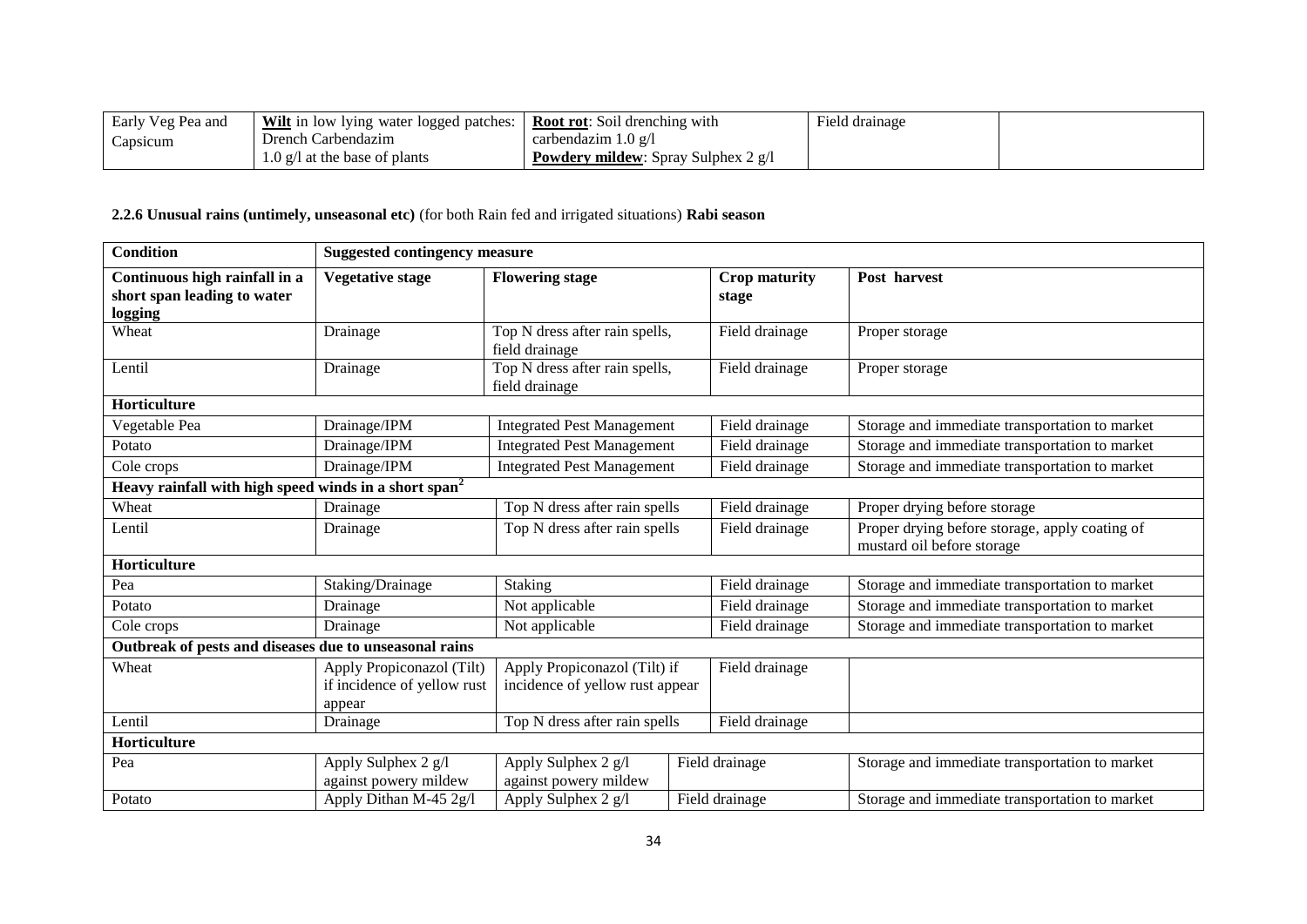|            | 1.1.<br>against blight                      | against powery mildew |                                                |
|------------|---------------------------------------------|-----------------------|------------------------------------------------|
| Cole crops | Apply<br>Indoxacarb against<br>caterpillars |                       | Storage and immediate transportation to market |

#### **2.3 Floods**

| <b>Condition</b>                            | <b>Suggested contingency measure</b>                                                                  |  |                |  |  |  |  |
|---------------------------------------------|-------------------------------------------------------------------------------------------------------|--|----------------|--|--|--|--|
| Transient water logging/ partial inundation | <b>Vegetative stage</b><br><b>Reproductive stage</b><br><b>Seedling / nursery stage</b><br>At harvest |  |                |  |  |  |  |
| Horticulture                                | Not applicable                                                                                        |  |                |  |  |  |  |
| <b>Continuous submergence</b>               | Not applicable                                                                                        |  |                |  |  |  |  |
| for more than 2 days                        |                                                                                                       |  |                |  |  |  |  |
| Horticulture                                | Not applicable                                                                                        |  |                |  |  |  |  |
| Sea water intrusion                         |                                                                                                       |  | Not applicable |  |  |  |  |

**2.4 Extreme events: Heat wave / Cold wave/Frost/ Hailstorm /Cyclone**

| <b>Extreme</b>      | <b>Suggested contingency measure</b>                                                    |                                                                                                                                                                                                                                 |                           |                   |  |
|---------------------|-----------------------------------------------------------------------------------------|---------------------------------------------------------------------------------------------------------------------------------------------------------------------------------------------------------------------------------|---------------------------|-------------------|--|
| event type          | Seedling / nursery stage                                                                | Vegetative stage                                                                                                                                                                                                                | <b>Reproductive stage</b> | <b>At harvest</b> |  |
| <b>Heat Wave</b>    |                                                                                         |                                                                                                                                                                                                                                 |                           |                   |  |
| Rice                |                                                                                         | Not available                                                                                                                                                                                                                   |                           |                   |  |
| Maize               |                                                                                         | Not available                                                                                                                                                                                                                   |                           |                   |  |
| Wheat               | Irrigation, if available may be applied to combat the effect of high temperature        |                                                                                                                                                                                                                                 |                           |                   |  |
| Mustard             | Not available                                                                           |                                                                                                                                                                                                                                 |                           |                   |  |
| Toria               | Not available                                                                           |                                                                                                                                                                                                                                 |                           |                   |  |
| <b>Horticulture</b> |                                                                                         |                                                                                                                                                                                                                                 |                           |                   |  |
| Mango               | Irrigation, if available may be applied to combat the effect of high temperature        |                                                                                                                                                                                                                                 |                           |                   |  |
| Citrus              | Not available                                                                           |                                                                                                                                                                                                                                 |                           |                   |  |
| Litchi              | Not available                                                                           |                                                                                                                                                                                                                                 |                           |                   |  |
| Cold wave           |                                                                                         |                                                                                                                                                                                                                                 |                           |                   |  |
| Wheat               | Light frequent irrigation may be practiced wherever irrigation facilities are available |                                                                                                                                                                                                                                 |                           |                   |  |
| Mustard             | Not available                                                                           |                                                                                                                                                                                                                                 |                           |                   |  |
| Horticulture        |                                                                                         |                                                                                                                                                                                                                                 |                           |                   |  |
| Mango               |                                                                                         | Light frequent irrigation may be practiced wherever irrigation facilities are available, mulching, thatching and creating<br>smoke screens and lighting of fire is also practiced where irrigation facilities are not available |                           |                   |  |
| Litchi              |                                                                                         | Light frequent irrigation may be practiced wherever irrigation facilities are available, mulching, thatching and creating<br>smoke screens and lighting of fire is also practiced where irrigation facilities are not available |                           |                   |  |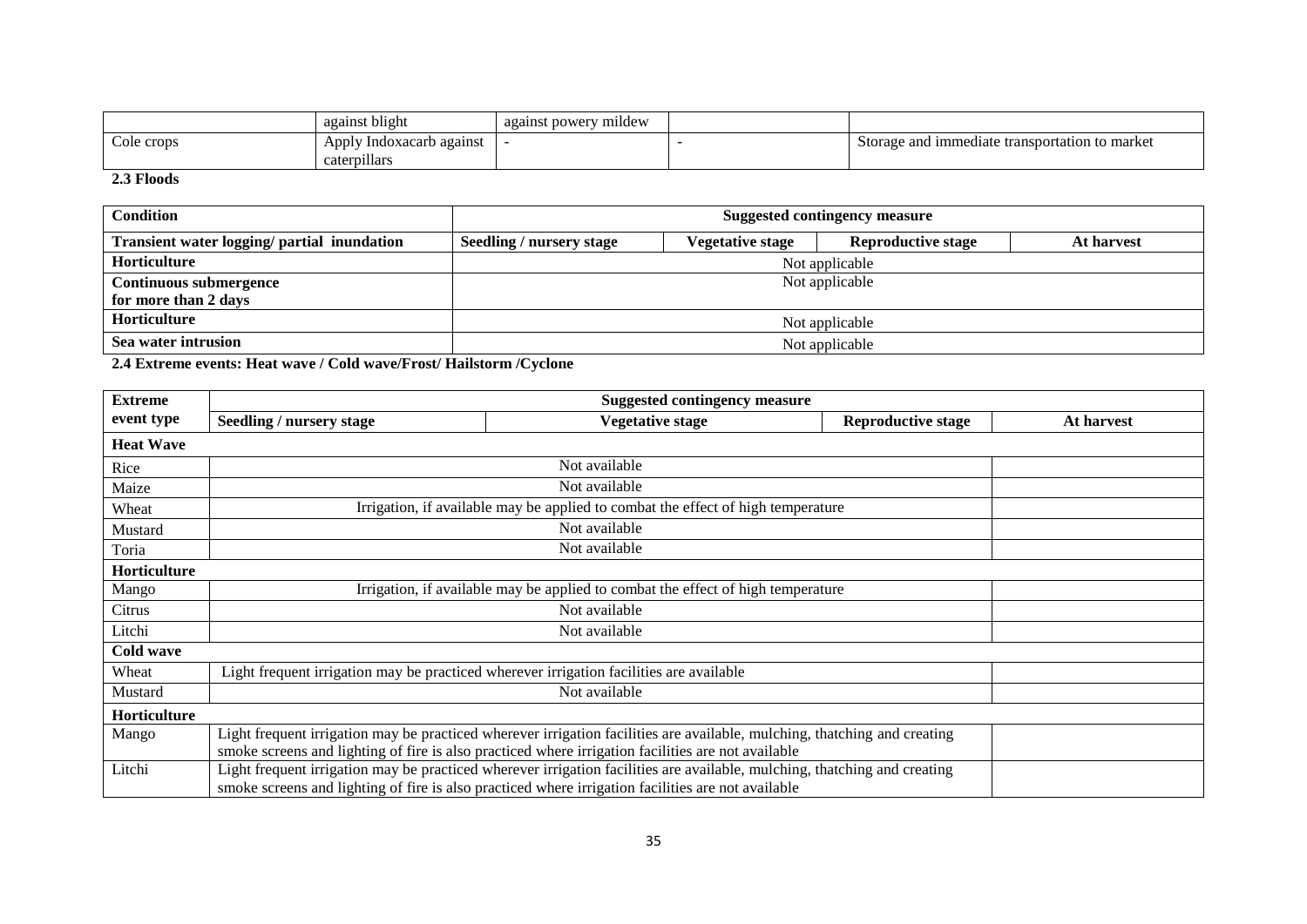| Frost        |                                                    |  |
|--------------|----------------------------------------------------|--|
| Wheat        | Same measures are followed as in case of cold wave |  |
| Mustard      | Same measures are followed as in case of cold wave |  |
| Horticulture |                                                    |  |
| Mango        | Same measures are followed as in case of cold wave |  |
| Litchi       | Same measures are followed as in case of cold wave |  |
| Cyclone      | Not applicable                                     |  |
| Horticulture | Not applicable                                     |  |

**3. Contingent strategies for Livestock, Poultry & Fisheries Livestock (Additional materials will be provided by CRIDA to improve this section. Select suitable one which are applicable to your situation)**

| <b>Livestock</b>                 | <b>Suggested contingency measures</b>                                                                                                                                                                                                                                                                                                                                                                            |                                                                                                                                                                                                                                                                                                                                                                                                               |                                                                                                                                                                                                                                                                                                                                                                                                                         |
|----------------------------------|------------------------------------------------------------------------------------------------------------------------------------------------------------------------------------------------------------------------------------------------------------------------------------------------------------------------------------------------------------------------------------------------------------------|---------------------------------------------------------------------------------------------------------------------------------------------------------------------------------------------------------------------------------------------------------------------------------------------------------------------------------------------------------------------------------------------------------------|-------------------------------------------------------------------------------------------------------------------------------------------------------------------------------------------------------------------------------------------------------------------------------------------------------------------------------------------------------------------------------------------------------------------------|
|                                  | <b>Before the event</b>                                                                                                                                                                                                                                                                                                                                                                                          | During the event                                                                                                                                                                                                                                                                                                                                                                                              | After the event                                                                                                                                                                                                                                                                                                                                                                                                         |
| <b>Drought</b>                   |                                                                                                                                                                                                                                                                                                                                                                                                                  |                                                                                                                                                                                                                                                                                                                                                                                                               |                                                                                                                                                                                                                                                                                                                                                                                                                         |
| Feed and fodder<br>availability  | Increasing area under fodder crops;<br>collect crop residues, collect tree<br>fodder, use mangers, use chaff cutters<br>, grass preservation in the form of hay<br>and silage                                                                                                                                                                                                                                    | Utilization of fodder from perennial & reserve sources,<br>open grazing in forests and alpine slopes/community lands<br>and feeding of crop residues; use of mangers and chaff<br>cutters, feeding of household waste, utilization of compact<br>feed block                                                                                                                                                   | Availing Insurance,<br>culling undesirable livestock; raising of<br>fodder trees, replacement of unproductive<br>animals with improved ones, planning to<br>increase fodder production                                                                                                                                                                                                                                  |
| Drinking water                   | Use of ground water resource,<br>maintain the storage of water in tanks<br>traditional water ponds, rivers                                                                                                                                                                                                                                                                                                       | Utilization of stored water, stall drinking, rivers, traditional<br>water ponds, reduce water wastage by using adequate<br>amount of water for bathing of animal and cleaning of<br>premises                                                                                                                                                                                                                  | Rejuvenation of water sources, bleach<br>drinking water source                                                                                                                                                                                                                                                                                                                                                          |
| Health and disease<br>management | Advance preparation with medicines<br>and vaccination, local ethno<br>pharmaceutical and modern<br>medicines, in addition antimicrobial/<br>antibiotic sensitivity profiling of all<br>the common bacterial pathogen<br>causing significant disease syndrome<br>should be known, procure<br>multivitamins and area specific<br>mineral mixture, refresher trainings<br>to Veterinary Officers and<br>Pharmacists | -Carry out deworming to all animals, tick control, quarantine<br>sick animals, ring vaccination (in 5km radius), restrict<br>movement of livestock in case of epidemic, daily lifting of<br>dung and proper cleaning of shelters<br>-Treatment of all affected livestock by mass campaign,<br>modern veterinary care, veterinary camps, isolation,<br>appropriate antibiotics /treatments could be instituted | Proper veterinary care, awareness, capacity<br>building of locals, health care and<br>management, surveillance on disease<br>outbreak, vaccination, keep animal house<br>clean and spray disinfectant, advise to<br>framers for breeding milch animals during<br>August to October (with adequate fodder<br>supply and favorable weather conditions) in<br>order to avoid the peak milk production<br>during mid summer |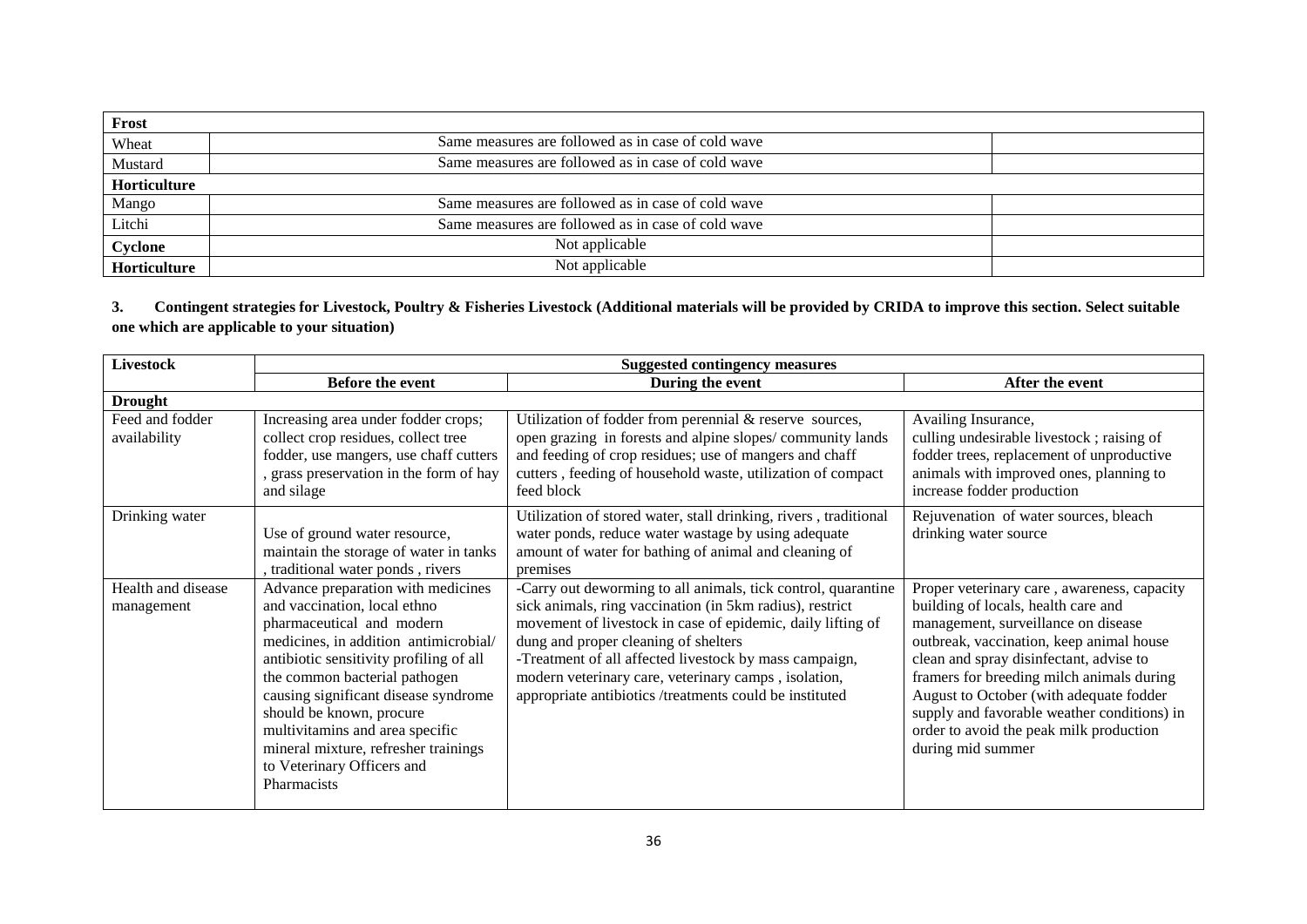| <b>Floods</b>       |                                                                                                                         |                                                              |                                              |  |
|---------------------|-------------------------------------------------------------------------------------------------------------------------|--------------------------------------------------------------|----------------------------------------------|--|
| Feed and fodder     | Not applicable                                                                                                          |                                                              |                                              |  |
| availability        |                                                                                                                         |                                                              |                                              |  |
| Drinking water      | Not applicable                                                                                                          |                                                              |                                              |  |
| Health and disease  |                                                                                                                         | Not applicable                                               |                                              |  |
| management          |                                                                                                                         |                                                              |                                              |  |
| Cyclone             |                                                                                                                         |                                                              |                                              |  |
| Feed and fodder     |                                                                                                                         | Not applicable                                               |                                              |  |
| availability        |                                                                                                                         |                                                              |                                              |  |
| Drinking water      | Not applicable                                                                                                          |                                                              |                                              |  |
|                     |                                                                                                                         |                                                              |                                              |  |
| Health and disease  | Not applicable                                                                                                          |                                                              |                                              |  |
| management          |                                                                                                                         |                                                              |                                              |  |
| Cold wave           |                                                                                                                         |                                                              |                                              |  |
| Shelter/environment | With setting of winter bring the                                                                                        | Stationary conditions and feeding in cowsheds, group living, | Open grazing in sunny days, massage of       |  |
| management          | livestock back from high hill pasture                                                                                   | dry grass flooring, gunny bags on windows, gunny bags        | milking animals and other species, hot water |  |
|                     | lands to nearby pastures; restrict open<br>wrapped on the belly of milking animals, restrict to open<br>bath of animals |                                                              |                                              |  |
|                     | grazing during cold wave<br>grazing during sunny days only                                                              |                                                              |                                              |  |
| Health and disease  | Feed traditional herbs to animals                                                                                       | Provide warm living conditions, feed roasted chanjh (curd    | Open grazing in sunny days and feeding of    |  |
| management          | juice) to animals, avoid exposure to cold and rains/snow,<br>Use immune modulators                                      |                                                              | medicinal herbs. In case of acute problem    |  |
|                     |                                                                                                                         | give multivitamins                                           | contact local veterinarian                   |  |
|                     |                                                                                                                         |                                                              |                                              |  |

# **2.5.1 Poultry**

| <b>Poultry</b>                | <b>Suggested contingency measures</b>                                                                                                                           |                                                                                                                      |                                                                                                                                                    |
|-------------------------------|-----------------------------------------------------------------------------------------------------------------------------------------------------------------|----------------------------------------------------------------------------------------------------------------------|----------------------------------------------------------------------------------------------------------------------------------------------------|
|                               | Before the event <sup>a</sup>                                                                                                                                   | During the event                                                                                                     | After the event                                                                                                                                    |
| <b>Drought</b>                |                                                                                                                                                                 |                                                                                                                      |                                                                                                                                                    |
| Shortage of feed ingredients  | Establishment of feed reserve bank<br>and<br>storage of feed at the farm                                                                                        | Supply of feed from the adjoining<br>Departmental<br>through<br>areas<br>interventions                               | Availing Insurance, Promotion of feed resources                                                                                                    |
| Drinking water                | Not a major problem, through construction of<br>small rain harvesting storage structures in<br>water scarce areas                                               | -of<br>Supply<br>through<br>water<br>interventions<br>Departmental<br>sanitation of drinking water                   | Construction of<br>harvesting<br>small<br>storage<br>rain<br>structures for contingent plans, give adequate water<br>as per requirement            |
| Health and disease management | Surveillance and management by Department<br>of Animal Husbandry, culling sick birds, de-<br>worming and vaccination against infectious<br>/contagious diseases | Surveillance and management by<br>Department of Animal Husbandry,<br>mixing Vit A, D, E, K and B<br>complex in water | Surveillance and management by Department of<br>Animal Husbandry.<br>Hygiene and sanitation of poultry house, disposal of<br>dead birds by burying |